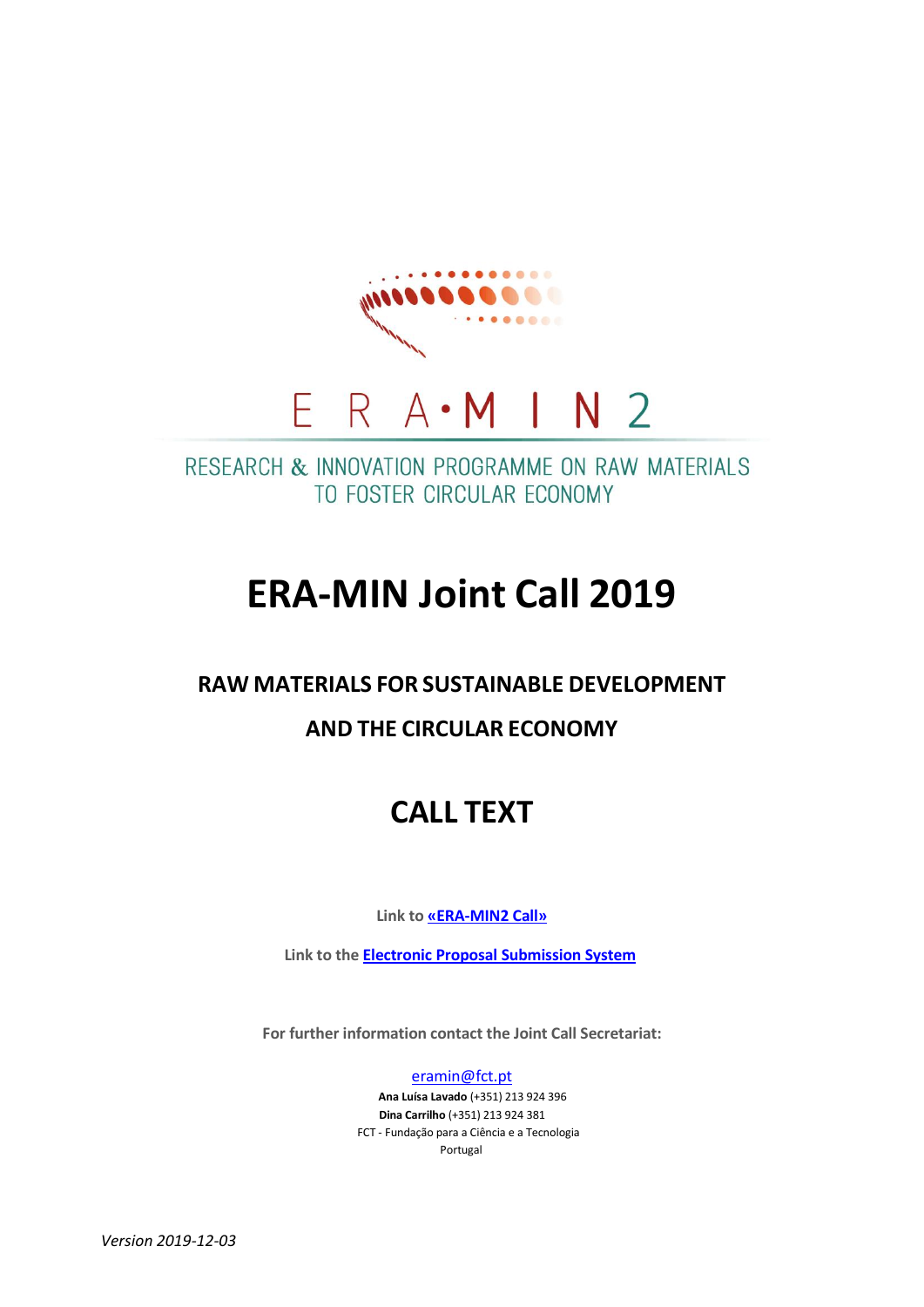

#### **Table of Contents**

| 1. |  |
|----|--|
| 2. |  |
| 3. |  |
| 4. |  |
| 5. |  |
| 6. |  |
| 7. |  |
| 8. |  |
| 9. |  |
|    |  |
|    |  |
|    |  |
|    |  |
|    |  |
|    |  |

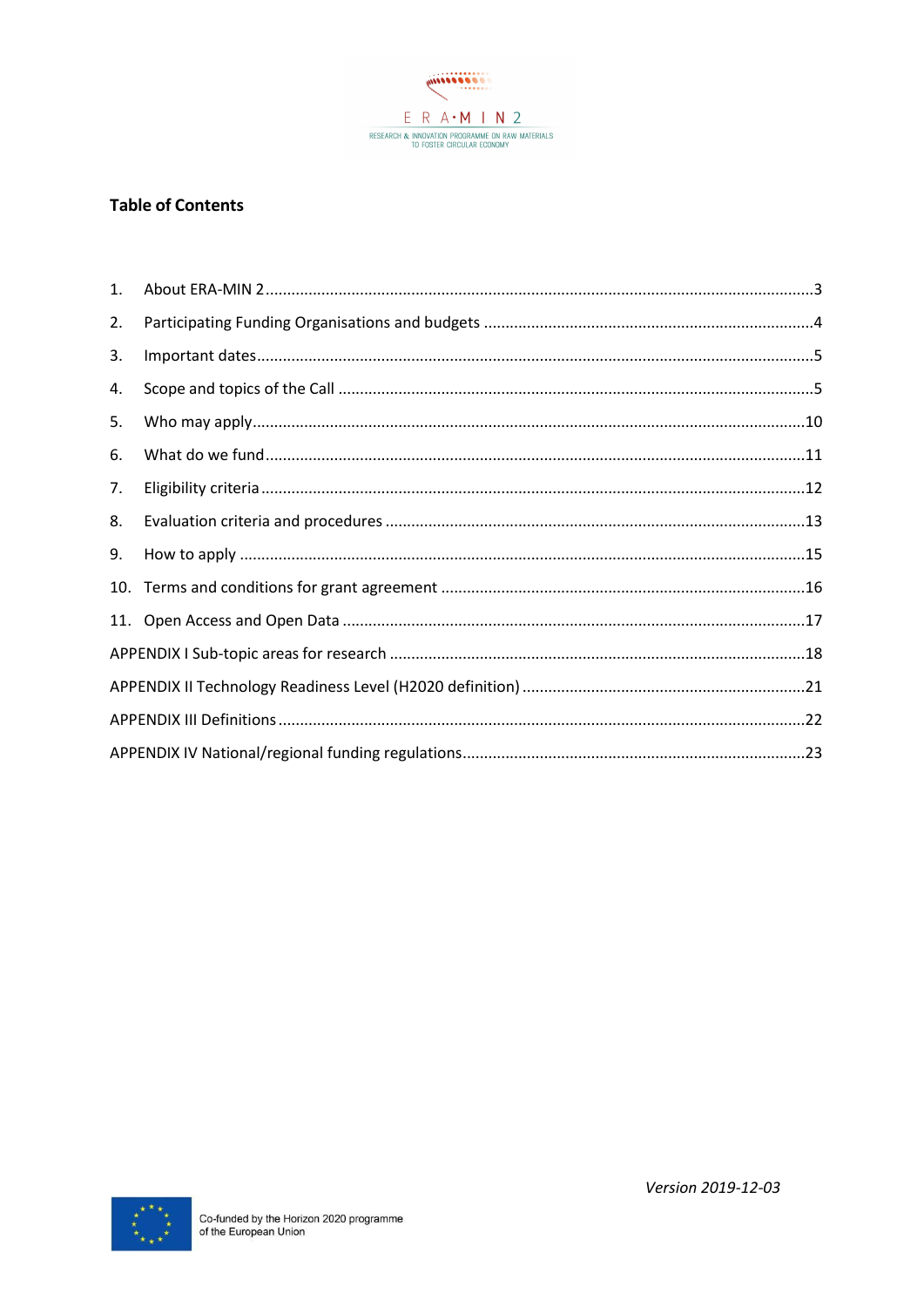

#### <span id="page-2-0"></span>**1. About ERA-MIN 2**

**ERA-MIN 2** is a global, innovative and flexible pan-European network of research funding organisations, supported by EU Horizon 2020, and builds on the experience of the FP7 ERA-NET ERA-MIN (2011 to 2015).

**ERA-MIN 2** aims to support the European Innovation Partnership on Raw Materials, the EU Raw Materials Initiative and further develop the raw materials sector in Europe through funding of transnational research and innovation (R&I) activities. This will be achieved through calls designed and developed specifically for the non-energy, non-agricultural raw materials sector. The network will address four key objectives:

- Support and promote R&I cooperation in Europe
- Reduce fragmentation of R&I funding in the area of non-energy, non-agricultural raw materials across Europe and globally
- Provide a pan-European support network and financial resources to improve synergies, coordination and collaboration
- Improve the efficiency and impact of human and financial investment in R&I activities in the area of Raw Materials.

The **ERA-MIN 2** consortium consists of 21 funding organisations from 11 EU countries and 2 EU regions (*Hermesfonds – Belgium/Flanders; FWO – Belgium/Flanders; Business Finland – Finland; ADEME – France; ANR – France; JUELICH – Germany; GSI – Ireland; MIUR – Italy; NCBR – Poland; FCT – Portugal; UEFISCDI – Romania; CDTI – Spain; ICE – Spain/Castilla y Léon; AEI – Spain; MIZS – Slovenia; Vinnova – Sweden*), one EU Associated country (*TUBITAK – Turkey*), and four non-EU countries(*SGCTeIP – Argentina; Finep – Brazil; CONICYT – Chile; DST - South Africa*). **Please note that for the Joint Call 2019 not all Funding Organisations are participating, and some additional Funding Organisations have been added (see Table 1).**

**ERA-MIN 2** is supporting the EU's transition to a Circular Economy by addressing topics which are aiming at retaining the value of the raw materials that are used in products and returning them into the product cycle at the end of their use, keeping in mind the need for a sustainable and responsible industrial supply of primary resources to feed the circular economy.

**ERA-MIN 2** will cover the entire raw materials value chain, from sustainable exploration, exploitation, processing, substitution of critical raw materials and resource efficient production to short-term economic feasible and low environmental impact recycling.

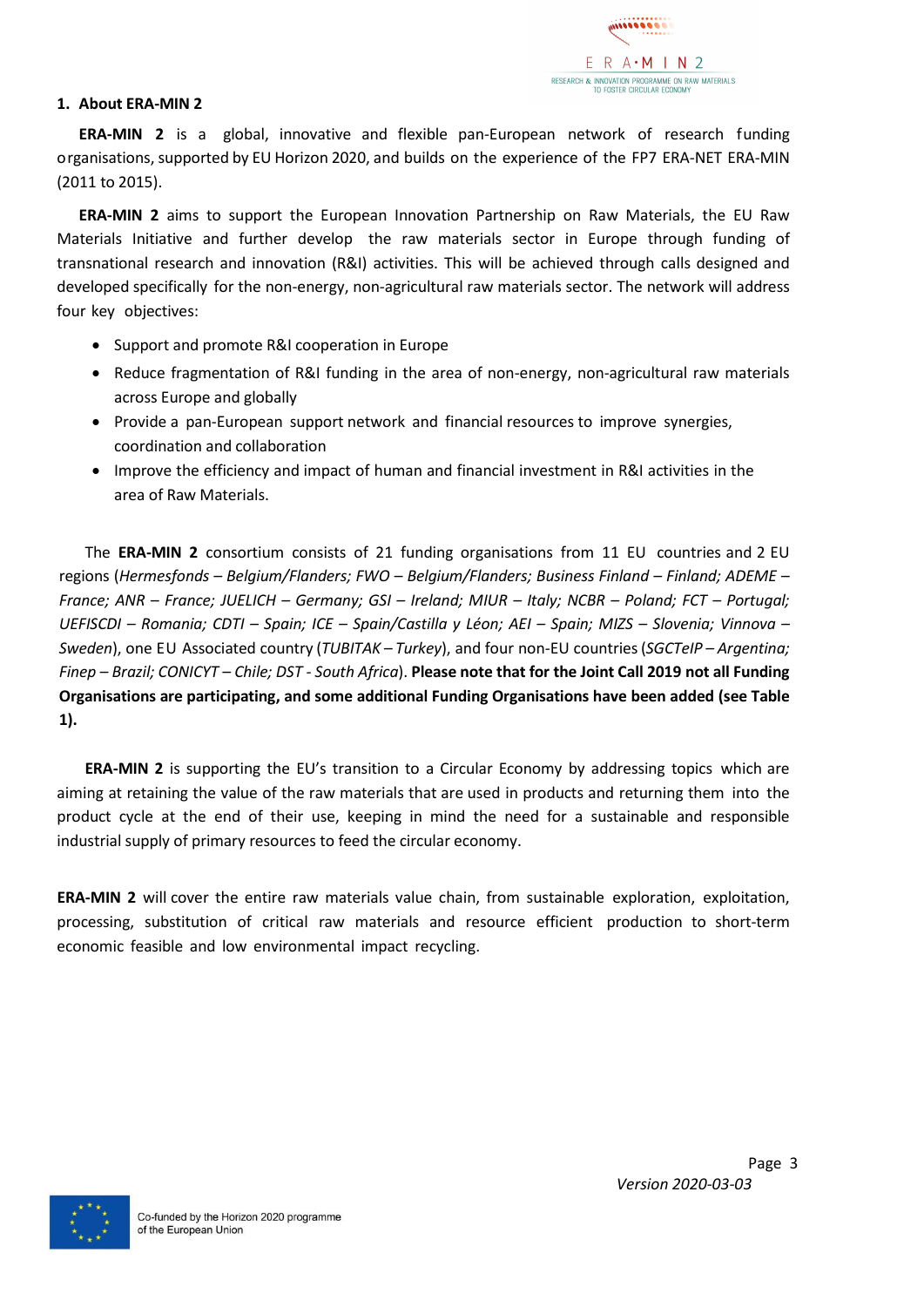



The Joint Call 2019 is the third joint transnational call of ERA-MIN 2. Information and statistics on the projects funded in the two first joint calls are available at [https://www.era-min.eu/results.](https://www.era-min.eu/results)

#### <span id="page-3-0"></span>**2. Participating Funding Organisations and budgets**

19 Funding Organisations have agreed to allocate national/regional budgets for the Joint Call 2019, see table 1 below. The total indicative call budget is € 10 303 000.

| <b>Country</b>  | <b>Funding</b>      | <b>Contact person (s)</b> | E-mail (s)                             | <b>Budget (Euro)</b> |
|-----------------|---------------------|---------------------------|----------------------------------------|----------------------|
| /Region         | <b>Organisation</b> |                           |                                        |                      |
| Belgium/        | <b>Innoviris</b>    | Beata BIBROWSKA           | bbibrowska@innoviris.brussels          | 500 000              |
| <b>Brussels</b> |                     |                           |                                        |                      |
| Belgium/        | <b>FWO</b>          | Toon                      | eranet@fwo.be                          | 200 000              |
| <b>Flanders</b> |                     | <b>MONBALIU</b>           |                                        |                      |
| Belgium/        | <b>Hermesfonds</b>  | Elsie De CLERCQ           | elsie.declercq@vlaio.be                | 1 000 000            |
| <b>Flanders</b> | /VLAIO              |                           |                                        |                      |
| Belgium/        | <b>SPW-Wallonia</b> | Pierre DEMOITIE           | pierre.demoitie@spw.wallonie.be        | 300 000              |
| Wallonia        |                     |                           |                                        |                      |
| Canada/         | <b>FRQNT</b>        | Laurence Martin           | Laurence.MartinGosselin@frq.gouv.qc.ca | 390 000              |
| Québec          |                     | <b>GOSSELIN</b>           |                                        |                      |
| <b>Chile</b>    | <b>CONICYT</b>      | Andrea ORTIZ              | acibotti@conicyt.cl                    | 273 000              |
| <b>Czech</b>    | <b>TACR</b>         | Kristina NEHILČOVÁ        | kristina.nehilcova@tacr.cz             | 1 000 000            |
| <b>Republic</b> |                     |                           |                                        |                      |
| <b>Finland</b>  | <b>Business</b>     | Kari KESKINEN             | kari.keskinen@businessfinland.fi       | 1 000 000            |
|                 | <b>Finland</b>      |                           |                                        |                      |

*Table 1. Participating Funding Organisations.*

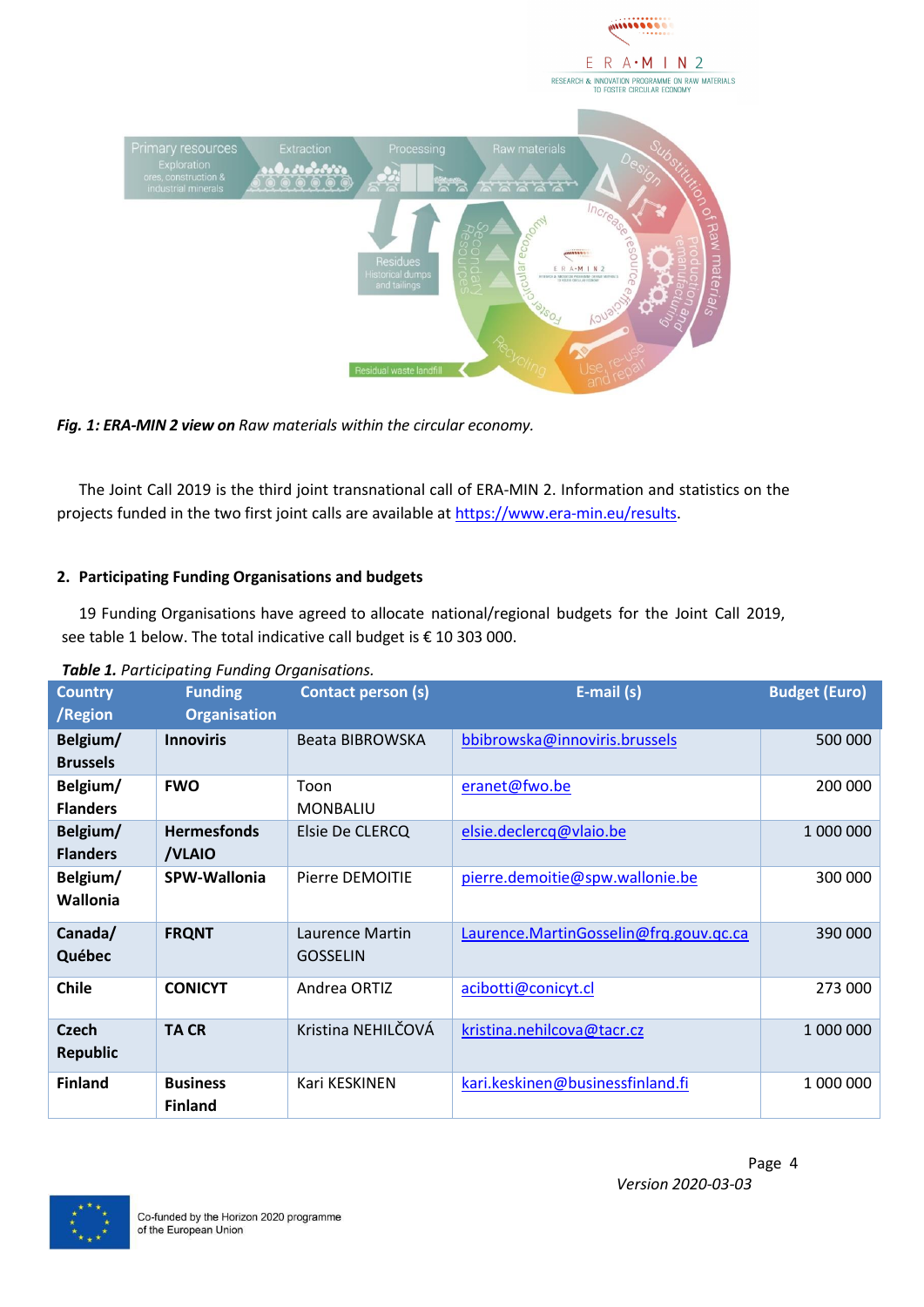

|                     |                 |                                    | RESEARCH & INNUVATION PROGRAMME ON RAW MATERIALS<br>TO FOSTER CIRCULAR ECONOMY |           |
|---------------------|-----------------|------------------------------------|--------------------------------------------------------------------------------|-----------|
| <b>France</b>       | <b>ADEME</b>    | <b>Rachel BAUDRY</b>               | rachel.baudry@ademe.fr                                                         | 500 000   |
| <b>France</b>       | <b>ANR</b>      | Massimiliano<br><b>PICCIANI</b>    | massimiliano.picciani@anr.fr                                                   | 500 000   |
| Greece              | <b>GSRT</b>     | Michael KOTSIAS                    | m.kotsias@gsrt.gr                                                              | 500 000   |
| Poland              | <b>NCBR</b>     | Dominika<br><b>MICKIEWICZ</b>      | dominika.mickiewicz@ncbr.gov.pl                                                | 600 000   |
| Portugal            | <b>FCT</b>      | Ana Luísa LAVADO,<br>Dina CARRILHO | Analuisa.lavado@fct.pt<br>Dina.Carrilho@fct.pt                                 | 500 000   |
| Romania             | <b>UEFISCDI</b> | Mihaela MANOLE                     | mihaela.manole@uefiscdi.ro                                                     | 600 000   |
| Slovakia            | <b>SAS</b>      | Martin Novák<br>Zuzana Panisová    | mnovak@up.upsav.sk<br>panisova@up.upsav.sk                                     | 120 000   |
| Slovenia            | <b>MIZS</b>     | Doroteja ZLOBEC                    | Doroteja. Zlobec@gov.si                                                        | 420 000   |
| <b>South Africa</b> | <b>DST</b>      | <b>Toto MATSHEDISO</b>             | Toto.matshediso@dst.gov.za                                                     | 400 000   |
| Sweden              | Vinnova         | Susanne GYLESJÖ                    | susanne.gylesjo@vinnova.se                                                     | 500 000   |
| <b>Turkey</b>       | <b>TUBITAK</b>  | Hale AY                            | hale.ay@tubitak.gov.tr                                                         | 1 000 000 |

#### <span id="page-4-0"></span>**3. Important dates**

The following dates apply for this Call for R&I proposal:

| Call text publication                               | November 15, 2019           |
|-----------------------------------------------------|-----------------------------|
| Call for proposals opens                            | November 28, 2019           |
| Call for proposals closes                           | March 12, 2020 at 17:00 CET |
| Communication of results to non-eligible applicants | April 16, 2020              |
| <b>Communication of Call results</b>                | June 30, 2020               |
| Recommended latest date for project start           | December 1, 2020            |

#### <span id="page-4-1"></span>**4. Scope and topics of the Call**

**The scope** of the Joint Call is needs-driven research on non-energy, non-agricultural raw materials addressing one or several areas of the circular economy, as shown in Figure 1 above. As an overarching objective the proposed research should clearly demonstrate potential to promote the sustainable and responsible supply, processing, production and consumption of primary and secondary raw materials in a circular economy.

Proposals should deliver convincing arguments on the potential impact of their innovation and research on the efficient supply, processing and use of raw materials. They should be able to quantify

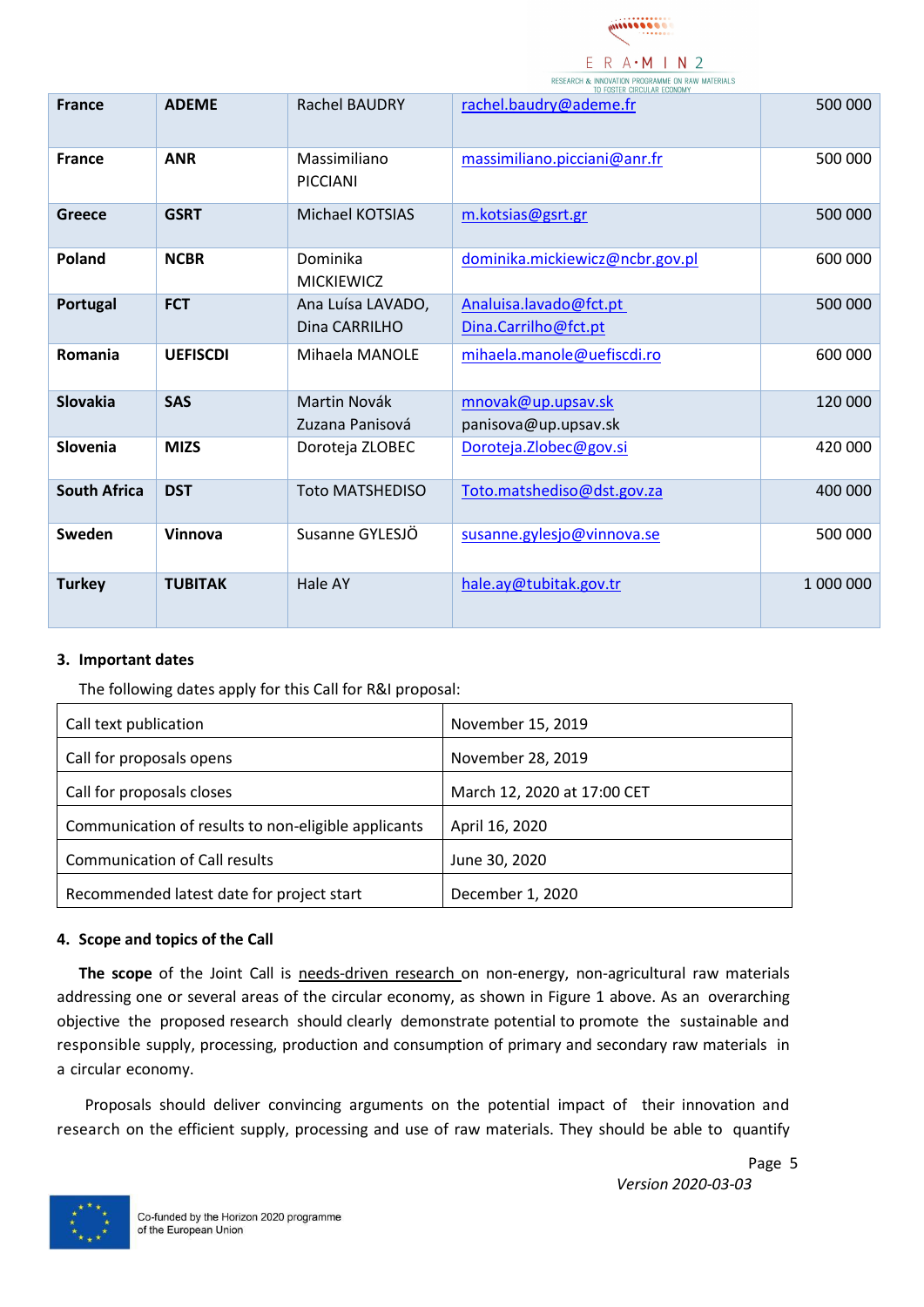

the expected impact using appropriate metrics and life cycle thinking. A specific work package on the follow up of these metrics should be considered in order to steer the project into the most environmentally beneficial direction.

The ERA-MIN Joint Call 2019 will address three segments of non-energy, non-agricultural raw materials:

- $\triangleright$  Metallic minerals
- ➢ Construction minerals
- $\triangleright$  Industrial minerals

The research, development and innovation topics to be funded under the ERA-MIN Joint Call 2019 address all aspects of the non-energy, non-agricultural raw materials life cycle, covering both primary and secondary resources.

Proposals focusing on one, or more, of the 27 Critical Raw Materials listed in 2017 (that will be reviewed and updated in 2020) by the European Commission<sup>1</sup> are encouraged.

Besides technological innovations, non-technological aspects will play an important role in paving the way to a circular economy.

The call focuses on four steps of the raw materials life cycle and horizontal cross-cutting topics. Nevertheless, following a systemic approach, other parts of the production cycle which are not mentioned explicitly (e.g. distribution, use, collection) can be included within project proposals.

Big data and ICT based tools play an important role across the whole product life cycle to increase the efficiency of raw materials supply (e.g. inventories, supply chain management, automation).

Special attention should be paid to reconnecting raw materials to society. Therefore, applicants should describe how their project will engage with the public.

For the **objectives and expected impacts** of the 5 main topics supported by ERA-MIN Joint Call 2019 please see the description below. It's encouraged to include cross cutting topics in all topics, as well as addressing more than one topic for a holistic view of the value chain.

❖ **Topic 1. Supply of raw materials from exploration and mining**: The availability of primary resources and waste from exploration and mining activities remains a major prerequisite to satisfy the growing global demand for raw materials. Therefore, exploration and mining will not disappear in a circular economy.

Within this topic we are seeking for new techniques, as well as better understanding, for the exploration and mining of primary and secondary resources that are necessary for the industrial supply.

Proposals can address new concepts, technologies and improved models to be used in mineral exploration aimed at understanding geophysical and geochemical processes and the evolution of the lithosphere, especially in Europe. Moreover, they can target comprehensive characterisation, mapping or remediation of abandoned mine sites, making them also potential sources of various raw materials, including valorisation of by- or co-products in complex mineral matrixes or historical stocks contained in tailings and spoil tips, that addresses environmental and social acceptability concerns.

<sup>1</sup> [COMMUNICATION FROM THE COMMISSION TO THE EUROPEAN PARLIAMENT, THE COUNCIL, THE EUROPEAN ECONOMIC AND](http://ec.europa.eu/transparency/regdoc/rep/1/2017/EN/COM-2017-490-F1-EN-MAIN-PART-1.PDF)  SOCIAL COMMITTEE AND THE COMMITTEE OF THE REGIONS on [the 2017 list of Critical Raw Materials for the EU \(COM/2017/0490](http://ec.europa.eu/transparency/regdoc/rep/1/2017/EN/COM-2017-490-F1-EN-MAIN-PART-1.PDF)  [final](http://ec.europa.eu/transparency/regdoc/rep/1/2017/EN/COM-2017-490-F1-EN-MAIN-PART-1.PDF)

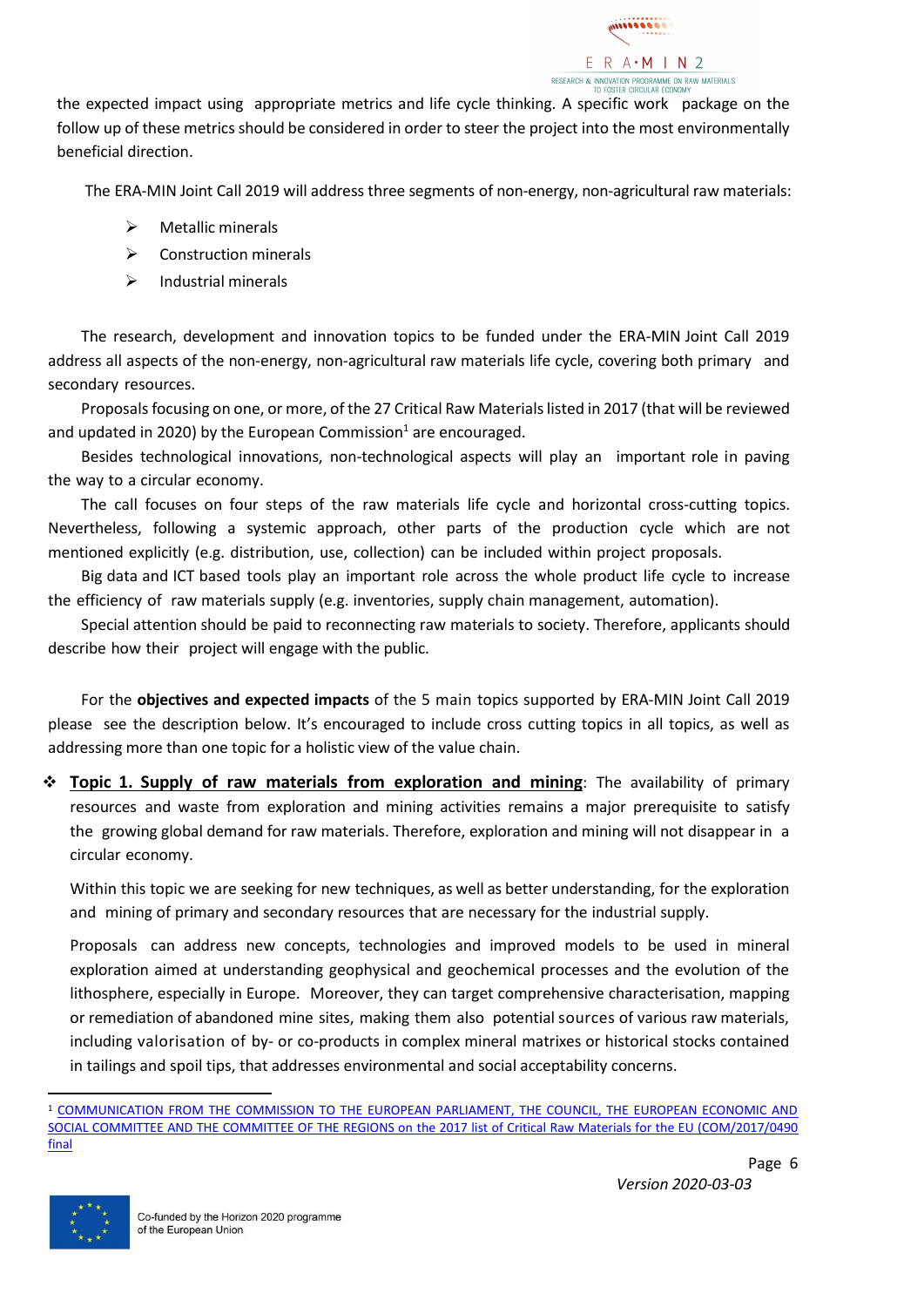

Proposals should aim at significant or demonstrable progress towards the goal of responsible and sustainable mine development, through increasing the raw materials supply while reducing impacts on the environment. Within this approach, contributions on the reclamation of former mine sites are included.

Both onshore and offshore proposals will be supported (subject to national/regional regulations).

It is encouraged to incorporate for example social science contributions, environmental impact of mines and explorations, new business models, eco-efficient waste management and sustainable management of closed mines and quarries.

❖ **Topic 2. Design**: The design of products has a high impact on resource efficiency.

Within this topic we are seeking for proposals focusing on innovative product design that contribute to the efficient use of raw materials (eco-design), or the substitution of critical materials in products and components.

In addition to the design of products which use fewer raw materials, proposals can address new design concepts focusing on the circularity of products. This includes aspects like the extension of the product durability or the facilitation of its re-use, remanufacturing or recycling.

Attention should be paid to strategies and technologies for the substitution of 'substances of very high concern' (SVHCs) of the REACH regulation or substances for which a scarcity may be foreseen.

Applicants should be able to quantify the expected impact of the new product design on resource efficiency, using appropriate metrics and life cycle thinking.

❖ **Topic 3. Processing, Production and Remanufacturing:** Production efficiency and remanufacturing processes in a circular economy provide a high potential to increase resource efficiency for primary and secondary sources. A major potential to increase the efficient use of raw materials is provided by resource intensive processes.

Within a circular economy vision, waste occurring during the production phase could be recycled and therefore become a resource. As an alternative to the production of new products, used products can be remanufactured and therefore contribute to a higher efficiency of the raw materials use. To adapt the circular economy approach to production may require a re-design of complete industrial processes including new business models, e.g. for remanufactured products.

In this topic we are looking for innovative technologies or methods re-designing industrial processes. For instance, proposals could address challenging subjects like metallurgical processes for low-grade or nonconventional ore deposits, bio-leaching, advanced purification/extraction processes based on bio-, hydro- or pyro-metallurgy, or a combination of them. Therefore, a full understanding of the innovation and research needs across the life cycle is required to ensure that the greatest environmental benefits can be obtained.

Proposals should address reduction of waste and/or recycling of waste, like scraps, ashes, or industrial effluents, for more direct and less energy- and resource consuming processes.

Additionally, energy efficiency, environmental, and social impact could be considered.

Proposals should be of high impact both in terms of the market opportunity they address, and the environmental/societal benefits they will enable.

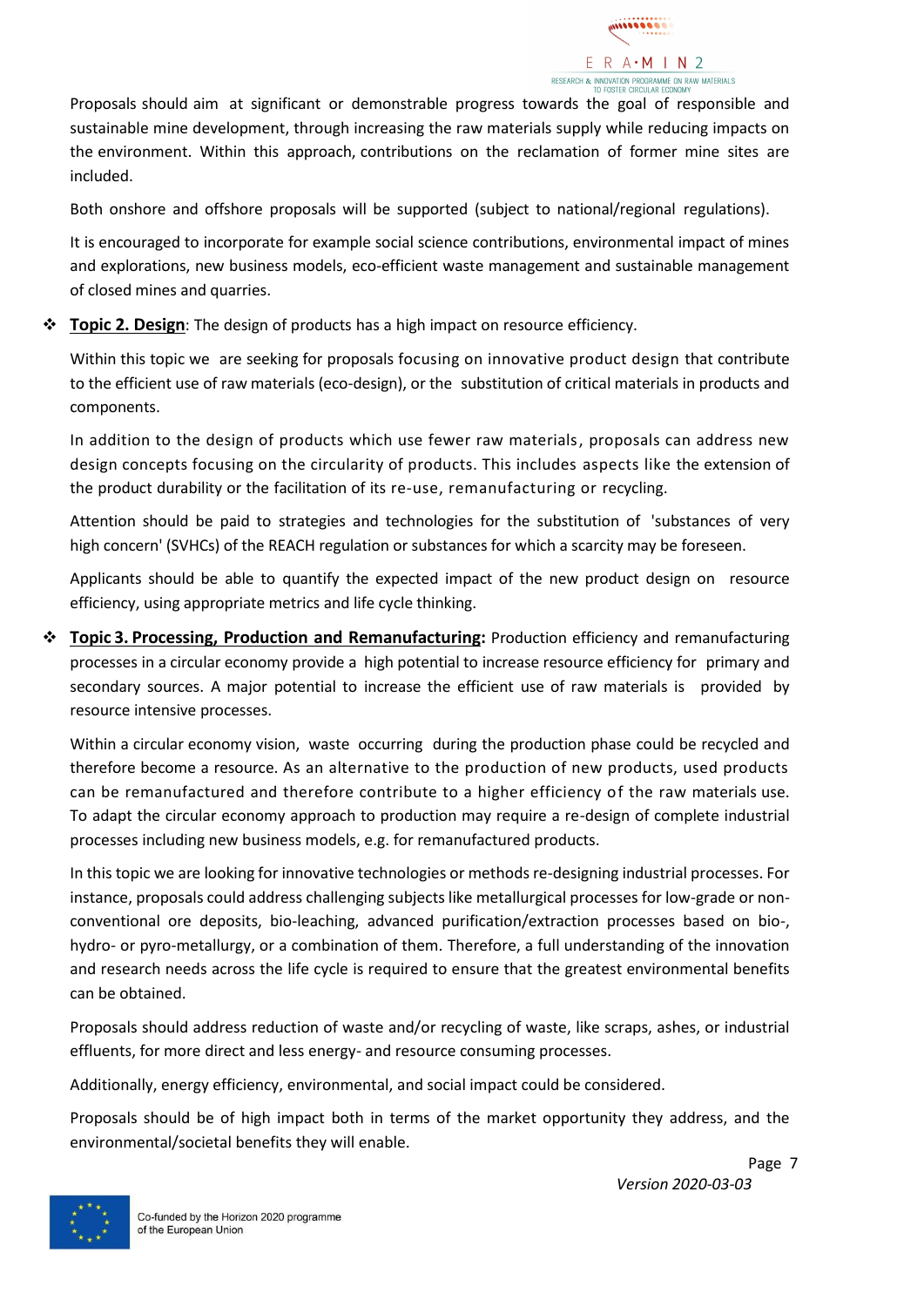

❖ **Topic 4. Recycling and Re-use of End-of-Life Products** (e.g. waste of electric and electronic equipment (WEEE), permanent magnets, complex metal alloys etc.). It is essential to turn the raw materials value chain into a materials cycle, where dissipation and waste are avoided as much as possible. A specific challenge is the recycling of raw materials from complex products. In this topic we are seeking for proposals to address this challenge through new concepts, technologies and services which increase the supply of raw materials, especially critical raw materials, recovered from products and components at the end of their life.

Proposals could, for instance, focus on collection and logistic methods; efficient and innovative separation, physical sorting and pre-treating techniques; innovative and efficient hydro- and pyrometallurgical processes for critical raw materials separation and extraction from end-of-life products.

The marketing of used products or products made from recycling material may face economic, legal or psychological barriers which should be addressed if needed.

Innovative business models will be a major driver to overcome these barriers. It is expected that the assessment of the potential impact of the proposed innovation on raw materials efficiency considers the whole life cycle of the products.

Proposals could furthermore address energy efficiency, environmental issues or social impact.

❖ **Topic 5. Cross-cutting topics** that are relevant to any part of the raw materials life cycle can also be specifically addressed.

**Therefore, within this topic we are looking for proposals addressing non-technological innovations in order to increase the economic, environmental and social sustainability in the raw materials sector regarding:**

- ➢ **New business models,**
- ➢ **Improvement of methods or data for environmental impact assessment,**
- ➢ **Social acceptance and trust/public perception of raw materials.**

A major challenge in the raw materials sector is that entrepreneurs, with novel, high-impact and potentially transformative approaches to raw materials supply, may face barriers, such as substantive investments in existing infrastructure, making the system resistant to change.

Applicants are therefore encouraged to respond to this challenge and to develop new business models for a successful implementation of the developed technologies.

Development of new, efficient methods of Life Cycle Analysis and stock flows, also for environmental monitoring (including real time monitoring), are encouraged.

Gaining public trust in industrial activities is increasingly important in securing the raw materials supply in Europe from primary and secondary sources.

Understanding the public perception of raw materials related activities is supported.

To address the topic of social acceptance/public perception, adequate expertise both from social scientists and geoscientist/engineers/industry is essential.

Proposals will be evaluated by considering the potential presented for new, high-impact and

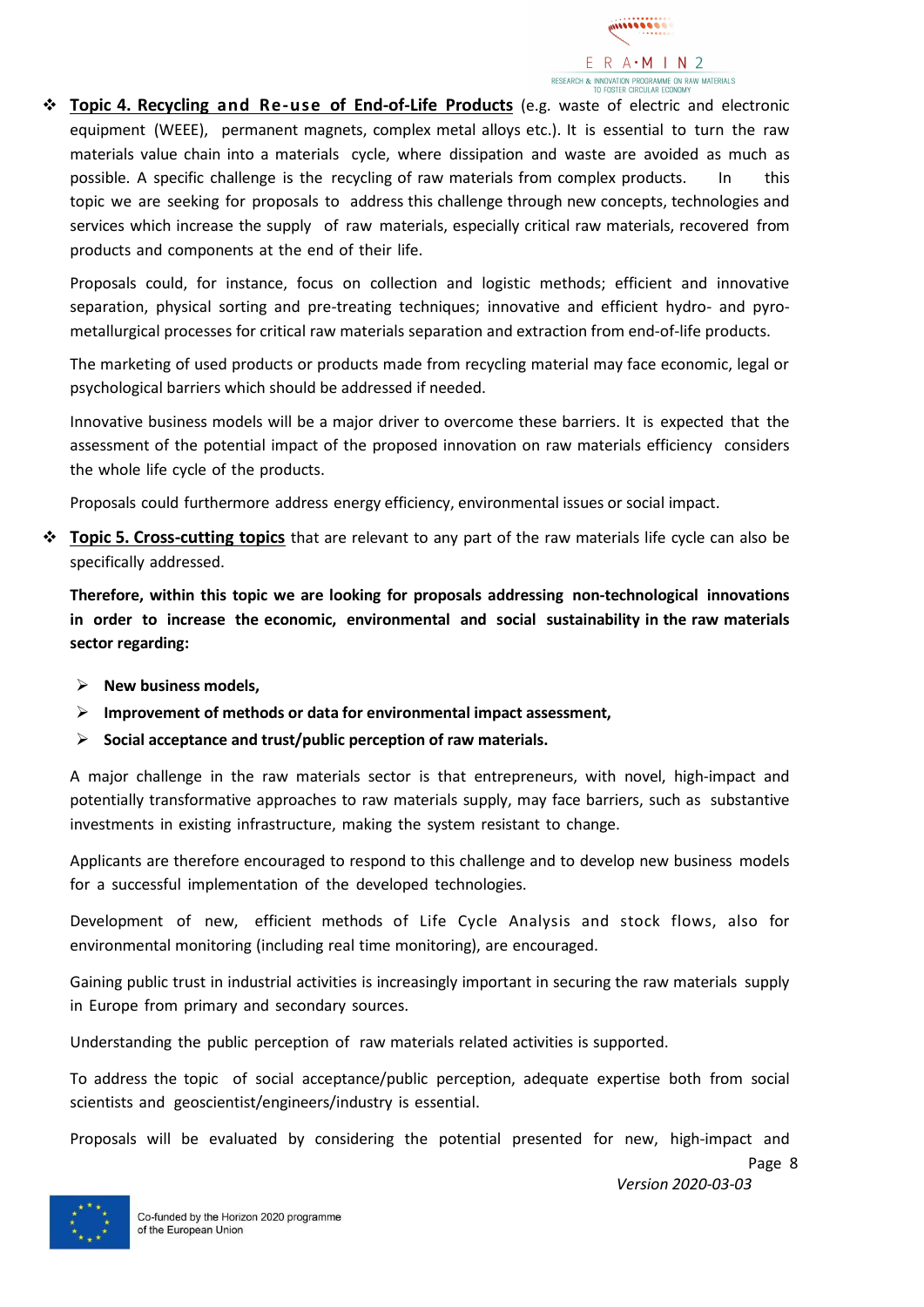

potentially transformative business models, environmental and/or societal benefits in the raw materials sector.

We encourage inclusion of cross-cutting topics in proposals addressing the other topics although topic 5 can be selected as the main topic.

The topics and sub-topic areas are shown in Appendix I. Some examples of project ideas under each sub-topic are presented but the proposals can address other ideas not mentioned in the sub-topics.

Background information on the research needs per topic and sub-topic areas was identified by the **ERA-MIN Research Agenda**, which can be downloaded from the ERA-MIN 2 website at the following link: [https://www.era-min.eu/sites/default/files/publications/era-min\\_research\\_agenda.pdf,](https://www.era-min.eu/sites/default/files/publications/era-min_research_agenda.pdf) and are in line with the Strategic Implementation Plan of the European Innovation Partnership on Raw Materials etc.

**Please note that not all topics are supported by all Funding Organisations, see summary in Table 2.**

means that there are some related restrictions. Always check with the corresponding national/regional Funding Organisation for restrictions.

| Country/region        | <b>Funding Organisation Topic 1</b> |            | <b>Topic 2</b> | <b>Topic 3</b> | <b>Topic 4</b> | <b>Topic 5</b> |
|-----------------------|-------------------------------------|------------|----------------|----------------|----------------|----------------|
| Belgium / Brussels    | <b>Innoviris</b>                    | <b>NO</b>  | <b>YES</b>     | <b>YES</b>     | <b>YES</b>     | <b>YES</b>     |
| Belgium / Flanders    | <b>FWO</b>                          | <b>YES</b> | <b>YES</b>     | <b>YES</b>     | <b>YES</b>     | <b>YES</b>     |
| Belgium / Flanders    | <b>Hermesfonds</b>                  | <b>YES</b> | <b>YES</b>     | <b>YES</b>     | <b>YES</b>     | <b>NO</b>      |
| Belgium/ Wallonia     | SPW-Wallonia                        | <b>YES</b> | <b>YES</b>     | <b>YES</b>     | <b>YES</b>     | <b>YES</b>     |
| Canada / Québec       | <b>FRQNT</b>                        | <b>YES</b> | <b>YES</b>     | <b>YES</b>     | <b>YES</b>     | <b>YES</b>     |
| Chile                 | <b>CONICYT</b>                      | <b>YES</b> | <b>YES</b>     | YES            | <b>YES</b>     | YES            |
| <b>Czech Republic</b> | <b>TACR</b>                         | <b>YES</b> | <b>YES</b>     | <b>YES</b>     | <b>YES</b>     | <b>YES</b>     |
| Finland               | <b>Business Finland</b>             | YES        | <b>YES</b>     | <b>YES</b>     | YES            | YES            |
| France                | <b>ADEME</b>                        | <b>NO</b>  | <b>YES</b>     | <b>YES</b>     | <b>YES</b>     | $\sqrt{1}$     |
| France                | <b>ANR</b>                          | $\sqrt{1}$ | <b>YES</b>     | <b>YES</b>     | <b>YES</b>     | <b>YES</b>     |
| Greece                | <b>GSRT</b>                         | <b>YES</b> | <b>YES</b>     | <b>YES</b>     | <b>YES</b>     | <b>YES</b>     |

#### *Table 2: Summary of the main call topics supported by the Funding Organisations.*

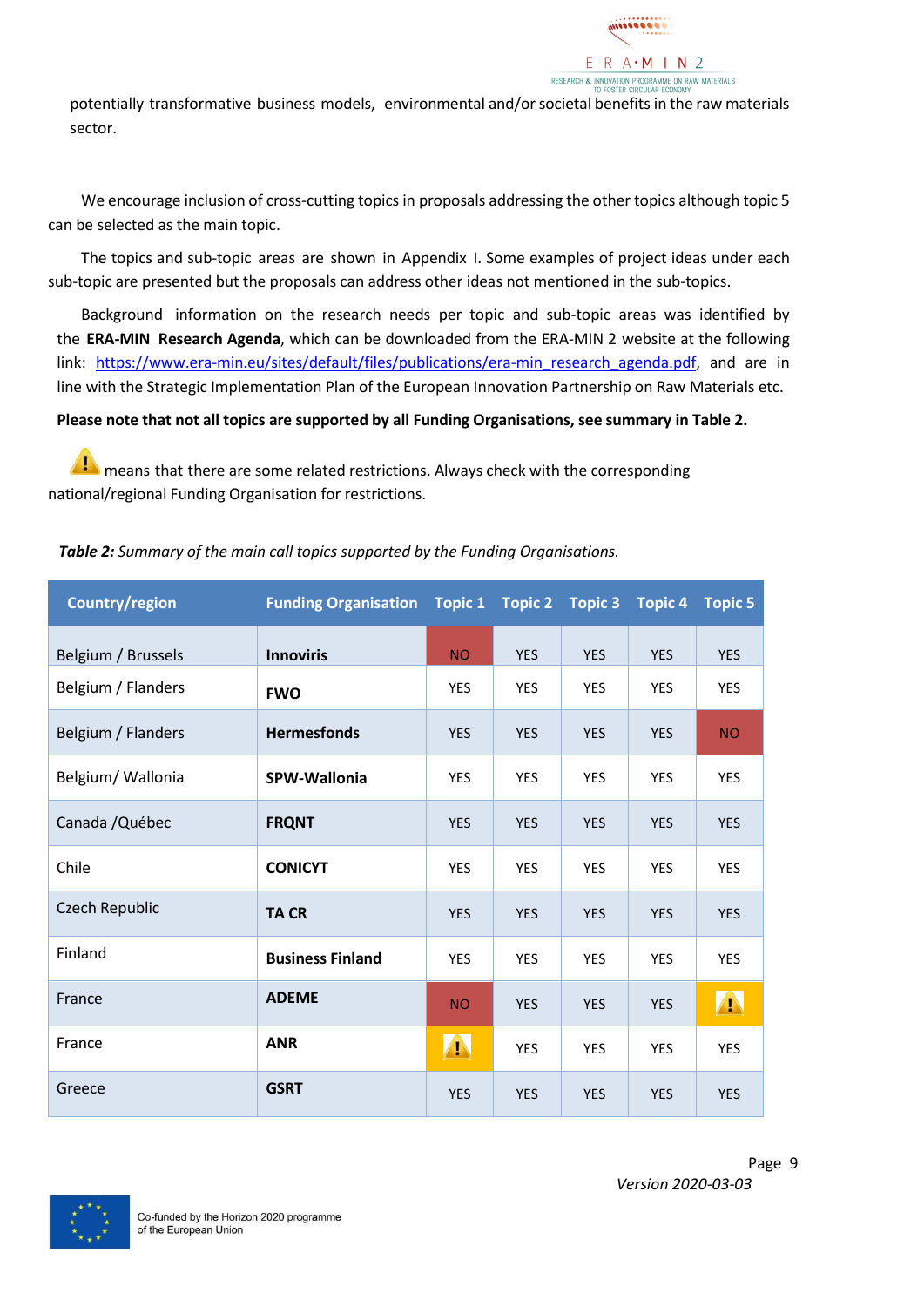

|              |                 |            |            |            | RESERVATION OF INJURNATION ENDURWING ON RAW MATERIALS<br>TO FOSTER CIRCULAR ECONOMY |            |
|--------------|-----------------|------------|------------|------------|-------------------------------------------------------------------------------------|------------|
| Poland       | <b>NCBR</b>     | YES        | YES        | YES        | YES                                                                                 | <b>NO</b>  |
| Portugal     | <b>FCT</b>      | <b>YES</b> | <b>YES</b> | <b>YES</b> | <b>YES</b>                                                                          | <b>YES</b> |
| Romania      | <b>UEFISCDI</b> | YES        | YES        | YES        | YES                                                                                 | <b>YES</b> |
| Slovakia     | <b>SAS</b>      | <b>YES</b> | <b>YES</b> | <b>YES</b> | <b>YES</b>                                                                          | <b>YES</b> |
| Slovenia     | <b>MIZS</b>     | YES        | YES        | YES        | YES                                                                                 | <b>YES</b> |
| South Africa | <b>DST</b>      | <b>YES</b> | $\sqrt{1}$ | $\sqrt{1}$ | A                                                                                   | <b>YES</b> |
| Sweden       | Vinnova         | YES        | YES        | YES        | YES                                                                                 | YES        |
| Turkey       | <b>TUBITAK</b>  | <b>YES</b> | <b>YES</b> | <b>YES</b> | <b>YES</b>                                                                          | <b>YES</b> |

#### <span id="page-9-0"></span>**5. Who may apply**

This call for proposals is aimed at all actors in the raw materials value chain, including universities, research institutes, companies, NGOs and public authorities that can contribute to the objectives of ERA-MIN 2 and who meet the eligibility criteria in section 7, as well as national/regional regulations (see Appendix IV).

A consortium must consist of at least three project partners eligible and requesting funding from the participating Funding Organisations of at least two different countries whereof one is an EU Member State or an Associated Country participating in the Call. Please note that not all participating Funding Organisations are EU Member States, namely Chile, Canada (Québec) and South Africa and the only EU Associated Country participating in the call is Turkey.

Organisations from countries/regions not participating in the Call can be partners of the consortium on the condition that they provide evidence of the availability of their own funds to cover their project activities.

There is no limit in the maximum consortium size, but it should be suitable for the level and complexity of the project and each partner should have a significant contribution for the transnational added value of collaboration.

Consortia involving both academic and industrial organisations are particularly encouraged to apply although purely public or private partnerships are possible.

Consortia may include players from the public and private sector with different backgrounds, e.g. physical scientists, engineers and technology developers, but also social scientists and policy advisors working closely together and covering different parts of the raw materials cycle.

Project consortia covering the entire innovation chain from idea to end-user/market are considered positive as well as consortia with actors traditionally working in other industries, so that more groundbreaking innovations can be created through new approaches.

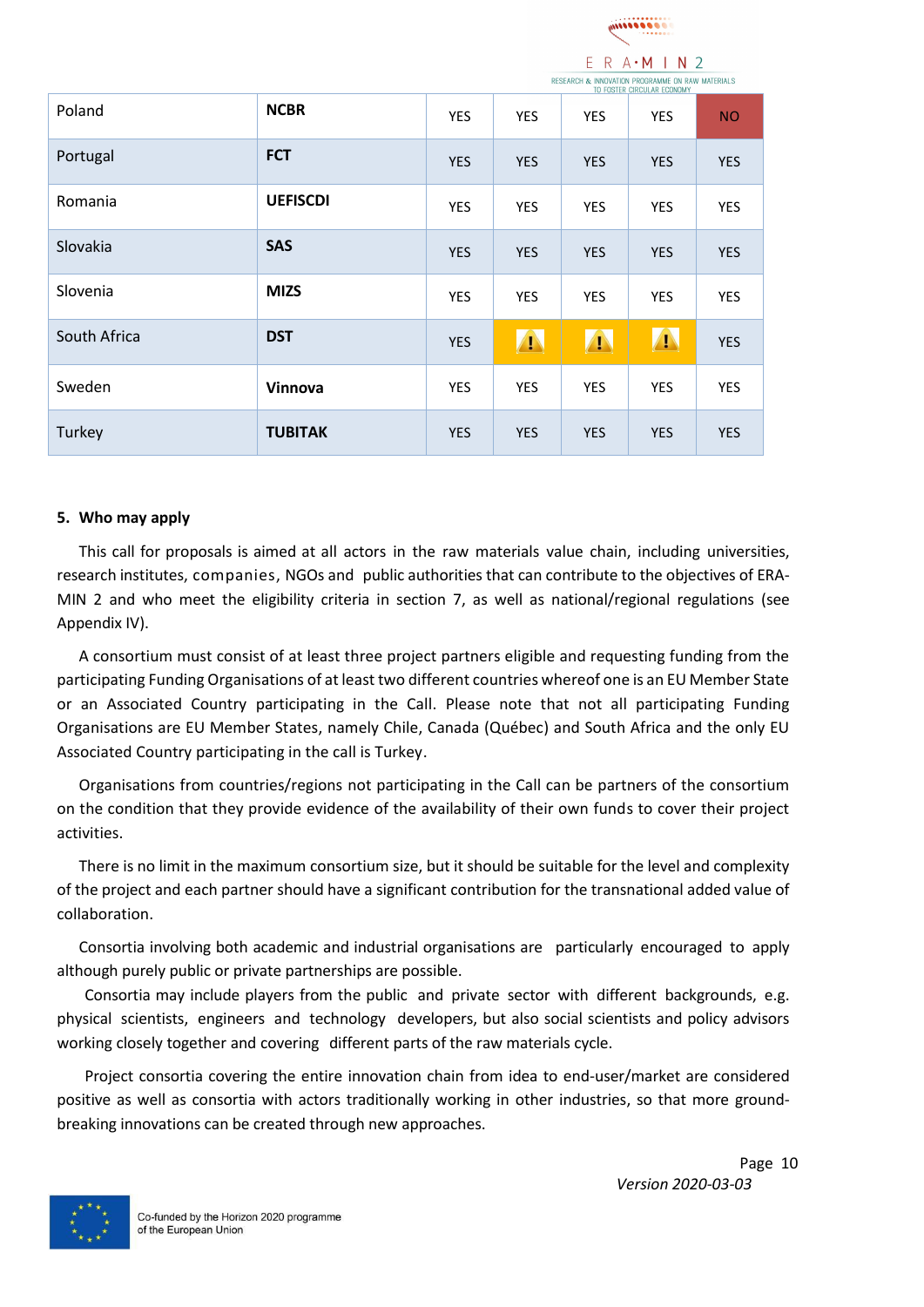

ERA-MIN 2 supports gender equality, therefore applicants are encouraged to consider gender equality in, for example:

- Selection of project manager
- Composition of project group
- Division of work, power and influence in the project
- Involvement of target groups

#### <span id="page-10-0"></span>**6. What do we fund**

ERA-MIN Joint Call 2019 addresses all aspects of the non-energy, non-agricultural raw materials life cycle, covering both primary and secondary resources. It is encouraged to include cross-cutting topics in topics 1-4, as well as addressing more than one topic to get a more holistic view of the value chain.

In line with ongoing efforts within a circular economy approach, ERA-MIN 2 will emphasise the contribution of proposals to the EU's transition to a circular economy by funding projects aiming at retaining the value of the raw materials that are used in products.

Overall, ERA-MIN 2 can fund basic research, applied research and experimental development projects that are 12-36 months long and address the scope and topics of the call. However, **not all funding agencies can fund all types of research,** see Table 3.

means that there are some related restrictions. Always check with the corresponding national/regional Funding Organisation for any restrictions and 'State Aid Rules'.

| <b>Country</b><br>/Region   | <b>Funding</b><br><b>Organisation</b> | <b>Fundamen</b><br>tal/ Basic<br>research | Industrial/<br><b>Applied</b><br>research | <b>Experimental</b><br>research | <b>TRL</b> | <b>Type of</b><br>entities<br>eligible for<br>funding |
|-----------------------------|---------------------------------------|-------------------------------------------|-------------------------------------------|---------------------------------|------------|-------------------------------------------------------|
| Belgium/<br><b>Brussels</b> | <b>Innoviris</b>                      | <b>NO</b>                                 | <b>YES</b>                                | <b>YES</b>                      | $3 - 7$    | All                                                   |
| Belgium/<br><b>Flanders</b> | <b>FWO</b>                            | A                                         | <b>NO</b>                                 | <b>NO</b>                       | $1 - 2$    | Academia                                              |
| Belgium/<br><b>Flanders</b> | <b>Hermesfonds</b>                    | <b>YES</b>                                | <b>YES</b>                                | <b>YES</b>                      | $2 - 7$    | Companies                                             |
| Belgium/<br>Wallonia        | SPW-Wallonia                          | <b>NO</b>                                 | <b>YES</b>                                | <b>YES</b>                      | $4 - 7$    | All                                                   |
| Canada/<br>Québec           | <b>FRQNT</b>                          | <b>YES</b>                                | <b>YES</b>                                | <b>YES</b>                      | $1 - 9$    | Academia                                              |
| Chile                       | <b>CONICYT</b>                        | <b>YES</b>                                | <b>YES</b>                                | <b>NO</b>                       | $1 - 7$    | Academia                                              |
| Czech<br>Republic           | <b>TACR</b>                           | <b>NO</b>                                 | <b>YES</b>                                | <b>YES</b>                      | $3 - 9$    | All                                                   |
| Finland                     | <b>Business</b><br><b>Finland</b>     | <b>NO</b>                                 | <b>YES</b>                                | <b>YES</b>                      | $4 - 8$    | All                                                   |
| France                      | <b>ADEME</b>                          | <b>NO</b>                                 | <b>YES</b>                                | <b>YES</b>                      | $4 - 7$    | All                                                   |

#### *Table 3: Type of research and entities eligible for funding by the participating Funding Organisations.*



Page 11 *Version 2020-03-03*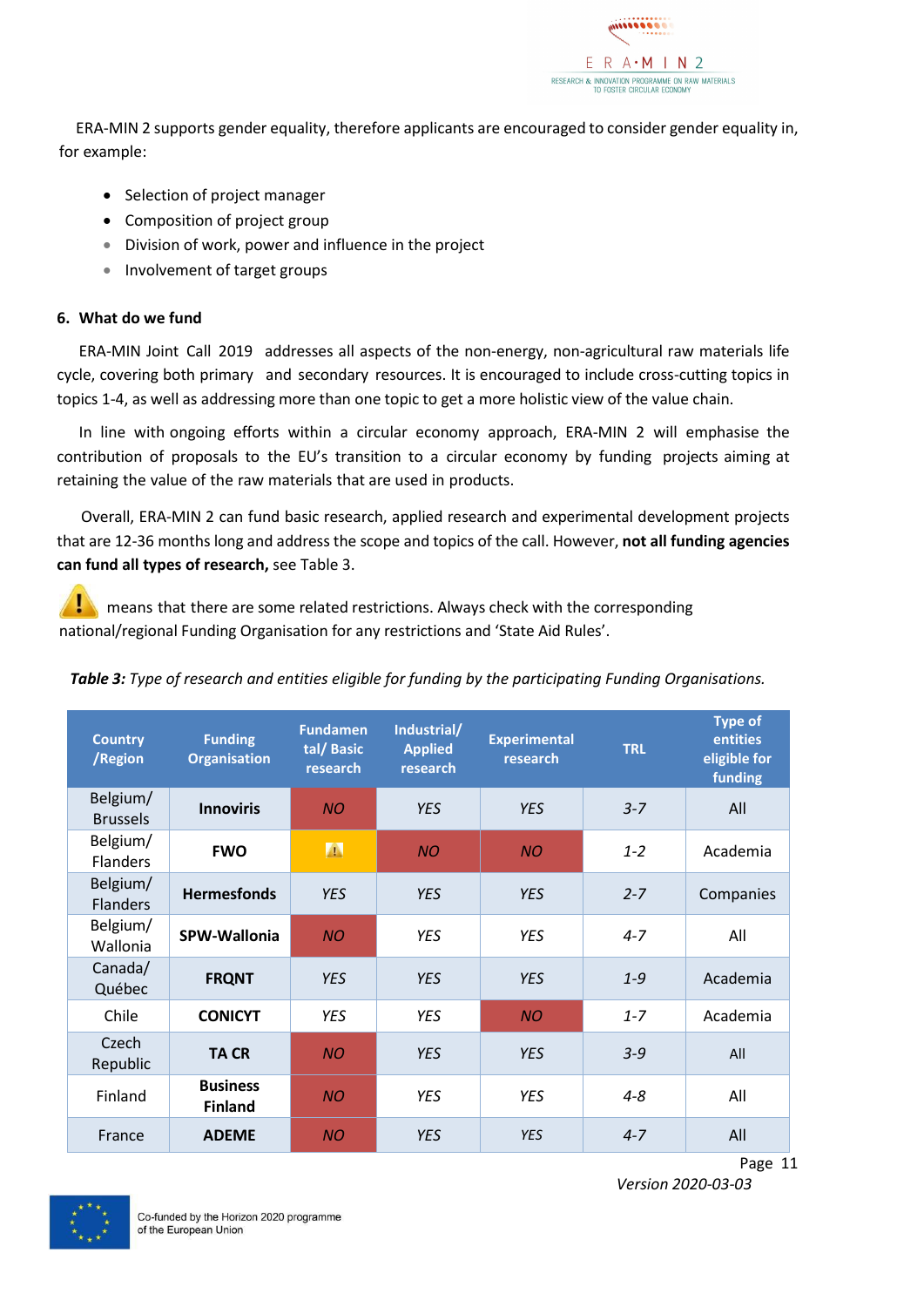

|                           |                                       |                                           |                                           | TO FOSTER CIRCULAR ECONOMY      |            |                                                       |  |
|---------------------------|---------------------------------------|-------------------------------------------|-------------------------------------------|---------------------------------|------------|-------------------------------------------------------|--|
| <b>Country</b><br>/Region | <b>Funding</b><br><b>Organisation</b> | <b>Fundamen</b><br>tal/ Basic<br>research | Industrial/<br><b>Applied</b><br>research | <b>Experimental</b><br>research | <b>TRL</b> | <b>Type of</b><br>entities<br>eligible for<br>funding |  |
| France                    | <b>ANR</b>                            | YES                                       | <b>YES</b>                                | <b>NO</b>                       | $1 - 5$    | All                                                   |  |
| Greece                    | <b>GSRT</b>                           | <b>NO</b>                                 | <b>YES</b>                                | <b>YES</b>                      | $3 - 8$    | All                                                   |  |
| Poland                    | <b>NCBR</b>                           | <b>NO</b>                                 | YES                                       | YES                             | $2 - 9$    | A                                                     |  |
| Portugal                  | <b>FCT</b>                            | <b>YES</b>                                | <b>YES</b>                                | <b>YES</b>                      | $1 - 8$    | All                                                   |  |
| Romania                   | <b>UEFISCDI</b>                       | <b>YES</b>                                | <b>YES</b>                                | <b>YES</b>                      | $1 - 9$    | All                                                   |  |
| Slovakia                  | <b>SAS</b>                            | <b>YES</b>                                | <b>YES</b>                                | <b>YES</b>                      | $1 - 7$    | Academia                                              |  |
| Slovenia                  | <b>MIZS</b>                           | YES                                       | A                                         | <b>NO</b>                       | 1-6        | All A                                                 |  |
| South<br>Africa           | <b>DST</b>                            | <b>YES</b>                                | <b>YES</b>                                | <b>YES</b>                      | $1 - 9$    | All                                                   |  |
| Sweden                    | Vinnova                               | <b>YES</b>                                | <b>YES</b>                                | <b>YES</b>                      | $1 - 7$    | All                                                   |  |
| Turkey                    | <b>TUBITAK</b>                        | <b>YES</b>                                | <b>YES</b>                                | <b>YES</b>                      | $1 - 8$    | All                                                   |  |

*TRL – Technology Readiness Level (as defined in Appendix II).*

#### <span id="page-11-0"></span>**7. Eligibility criteria**

For a proposal to be assessed by the Scientific Evaluation Board (SEB) the following eligibility criteria must be met, **as well as the national/regional funding regulations in Appendix IV**:

|                                    | <b>Eligibility Criteria</b>                                                                                                                                                                                                                                                                                         |
|------------------------------------|---------------------------------------------------------------------------------------------------------------------------------------------------------------------------------------------------------------------------------------------------------------------------------------------------------------------|
| Proposal<br>submission<br>deadline | ➤<br>The proposals must be submitted via electronic form through the ERA-<br>MIN 2 Electronic Submission System, by the Lead Researcher of the<br>consortium coordinator no later than March 12, 2020 at 17:00:00 CET.                                                                                              |
| Consortium<br>composition          | ➤<br>Each consortium must comprise at least three independent legal entities<br>eligible and requesting funding from the participating Funding<br>Organisations of at least two different countries where at least one<br>country is an EU Member State or an EU Associated Country (Turkey)<br>named in this call. |
| Applicant/<br>Coordinator          | $\triangleright$ The coordinator of the consortium must request funding from, and be<br>established in, a country or region participating in the Call.                                                                                                                                                              |
| Applicant/<br>Lead<br>researcher   | A Lead Researcher can only represent the coordinator in one proposal (i.e.<br>➤<br>if a Lead Researcher coordinates one proposal, he/she can only participate<br>in other proposals as a lead researcher/key personnel of a consortium<br>partner).                                                                 |
| <b>Applicant</b>                   | Researchers from the participating Funding Organisations or of the<br>➤<br>Scientific Evaluation Board (SEB) cannot apply to this Call.                                                                                                                                                                             |

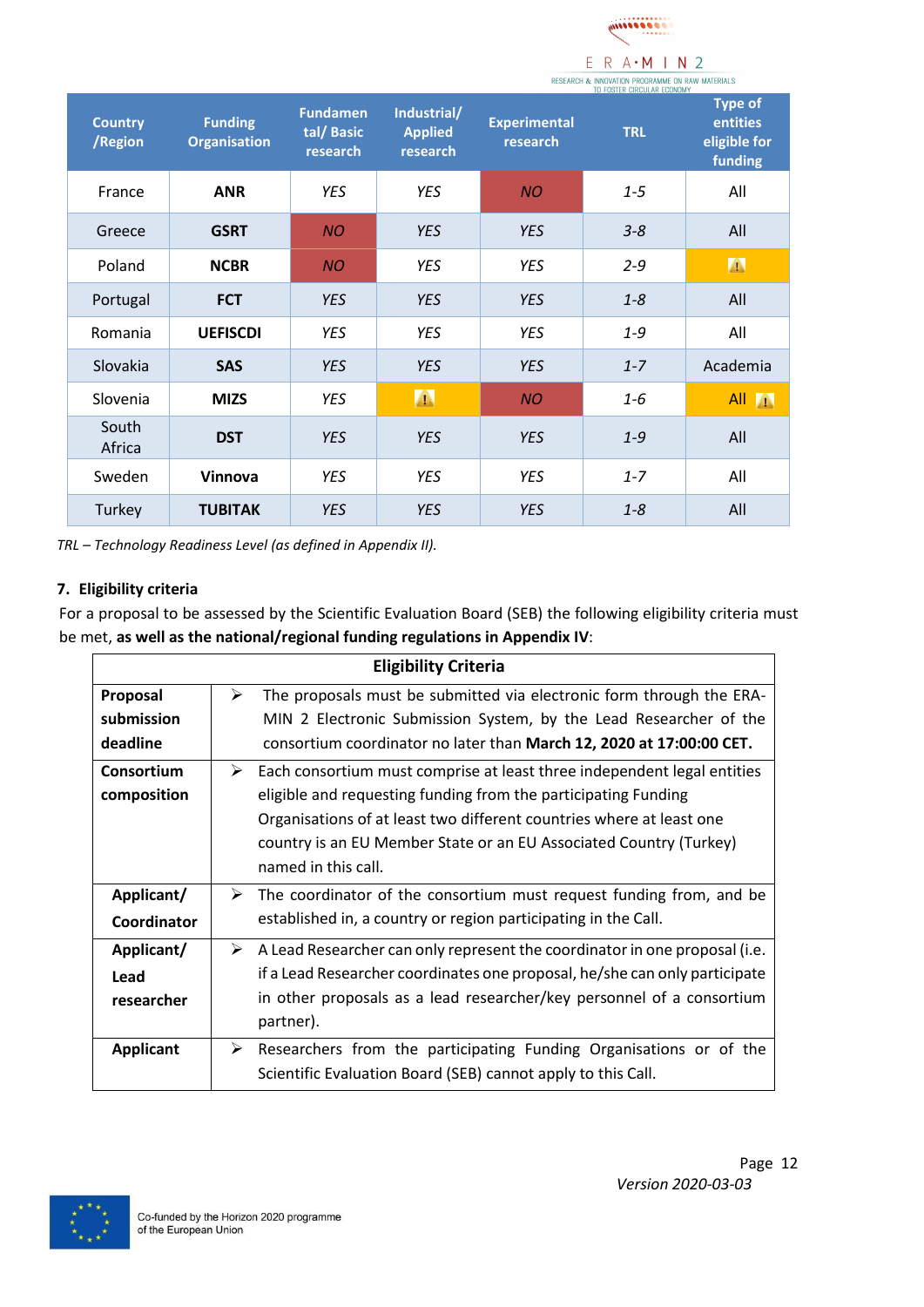

|                    | TO FOSTER CIRCUI AR ECONOMY                                                            |
|--------------------|----------------------------------------------------------------------------------------|
| Eligible           | Each partner requesting funding must comply with the national/regional<br>➤            |
| consortium/        | funding rules and regulations of their respective Funding Organisation to              |
| applicant          | ensure the eligibility of the consortium proposal (see Appendix IV). Please            |
|                    | note that this may include sending additional information/documentation                |
|                    | to your national/regional Funding Organisation.                                        |
| Consortium         | The total efforts of partners from one country in a proposal cannot exceed<br>➤        |
| work effort        | 70% of the total project efforts (measured in person-months (PM)). PM                  |
| balance            | per partner should be clearly stated in the proposal.                                  |
| Project            | The project duration should be a minimum of 12 months and should not<br>➤              |
| duration           | exceed 36 months.                                                                      |
| Proposal           | ERA-MIN Templates must be used, i.e. Forms A (Calibri, 11pt, single<br>➤               |
| templates          | spaced; the pages' margins should be kept), Form B and Form C, Ethics issue            |
|                    | table and CV's of lead researcher/key personnel. A Guide for Proposal                  |
|                    | Submission, including all templates, is available at https://www.era-                  |
|                    | min.eu/joint-call/era-min-joint-call-2019                                              |
| Proposal           | The total proposal length (Form A) cannot exceed 30 pages, excluding the<br>➤          |
| length             | Gantt chart, the references and the Ethics issues table. A maximum of 8                |
|                    | images or tables can be included in the 30 pages length.                               |
| <b>Applicant</b>   | All applicants requesting funding must provide a statement of<br>$\blacktriangleright$ |
| requesting         | commitment duly signed by the legal representative of the organisation                 |
| funding            | or the Lead Researcher, Form B.                                                        |
| <b>Applicant</b>   | Applicants not requesting funding, or not eligible for national/regional<br>➤          |
| not                | funding, can be partners of the consortium on the condition that they                  |
| requesting         | provide evidence of the availability of their own funds to cover their costs           |
| funding            | by providing a signed statement duly signed by the legal representative of             |
|                    | the organisation or the Lead Researcher, Form C.                                       |
|                    | A maximum of three CVs (of lead researcher and two key personnel) per<br>➤             |
| <b>CV template</b> | consortium partner is allowed and each ERA-MIN CV template cannot                      |
|                    | exceed two pages.                                                                      |
| Language           | The language of the proposals is English.<br>$\blacktriangleright$                     |
|                    |                                                                                        |

Not all Funding Organisations can fund projects related to all topics, and funding eligibility criteria may differ between countries/regions (see Appendix IV).

Applicants are responsible for ensuring that the Funding Organisation for their country/region has confirmed its participation in the relevant topic and sub-topic for their proposal, and to check which type of organisation can be funded at what level of support and the maximum budget available.

A summary of some national/regional funding rules is provided in Table 2 and 3, as well as in the national/regional funding regulations (Appendix IV) but **applicants are obliged to check with their national/regional contact point (T a b l e 1 ) f o r t h e i r n a t i o n a l / r e g i o n a l f u n d i n g regulations.**

#### <span id="page-12-0"></span>**8. Evaluation criteria and procedures**

The evaluation procedures are designed to identify the best proposals in terms of scientific

Page 13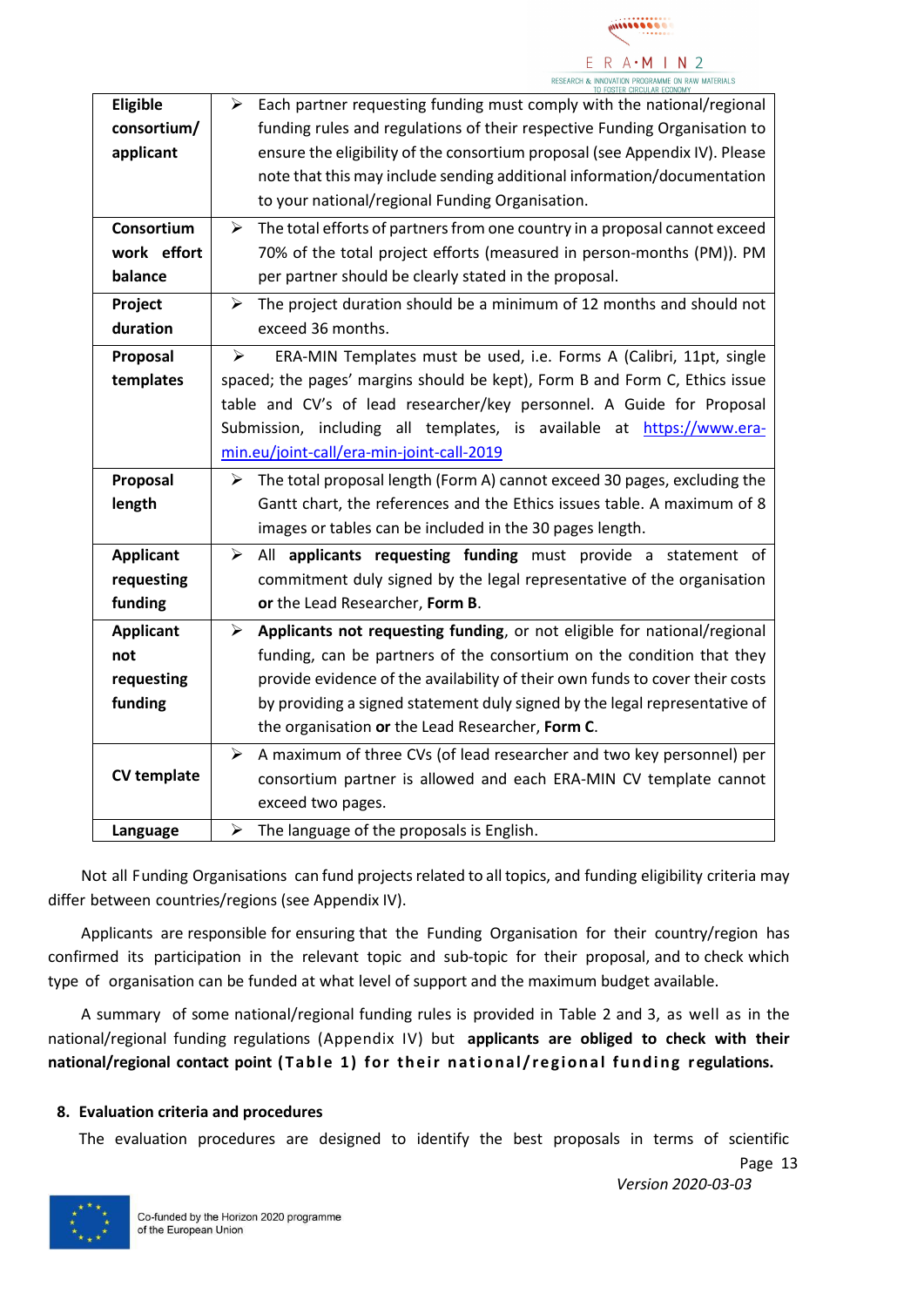

excellence, impact, quality and efficiency on the implementation, as thoroughly and accurately as possible; and to undertake the assessment in a fair, transparent and homogeneous way for all proposals submitted in the Call.

The following is a schematic representation of the evaluation and decision-making process:

1. Proposal submitted via the Electronic Submission System (ESS).

2. The submitted proposals will be subject to a general, as well as a national/regional eligibility check performed by the Joint Call Secretariat (JCS) and by the Call Steering Committee (CSC), composed of representatives from the participating Funding Organisations, to confirm compliance with general and national/regional priorities, rules and regulations before the start of the international independent peerreview evaluation process.

3. Applicants are notified of the outcome of the overall eligibility check.

4. The quality assessment of the eligible proposals will be performed by the Scientific Evaluation Board (SEB) composed of international independent expert reviewers. This will result in a ranking of the proposals and recommendations for funding or not.

5. The CSC decides which projects will receive funding based on the ranking list and national/regional available budgets.

6. Applicants are notified of the funding decisions and receive feedback on the evaluation of their proposal.

Proposals will be evaluated based on three main evaluation criteria: 1) Scientific Excellence, 2) Impact and 3) Quality and Efficiency of the Implementation. Evaluation scores will be awarded to the three main evaluation criteria and not individually for the different sub-criterion.

1. SCIENTIFIC EXCELLENCE

- $\triangleright$  Clarity and pertinence of the objectives;
- $\triangleright$  Soundness of the concept, and credibility of the proposed methodology;
- $\triangleright$  Extent that the proposed work is beyond the state of the art, and demonstrates innovation potential (e.g. ground-breaking objectives, novel concepts and approaches, new products, services or business and organisational models);
- ➢ Appropriate consideration of interdisciplinary approaches and, where relevant, use of stakeholder knowledge;
- 2. IMPACT
	- $\triangleright$  The extent to which the outputs of the project would contribute at the European and/or International level to expected impacts in line with the integrated strategy proposed in the EU Raw Materials Initiative (RMI) and the Strategic Implementation Plan of the European Innovation Partnership (EIP) on Raw Materials;
	- $\triangleright$  Any substantial impacts that would enhance innovation capacity, create new market opportunities, strengthen competitiveness and growth of companies, address issues related to barriers/obstacles, and any framework conditions such as regulation, standards, public acceptance, workforce considerations, financing of follow-up steps, cooperation of other links in the value chain, or bring other important benefits for society;
	- $\triangleright$  Quality of the proposed measures to exploit and disseminate the project results (including management of IPR), and to manage research data where relevant;
	- $\triangleright$  Quality of the proposed measures to communicate the project activities to different target audiences;

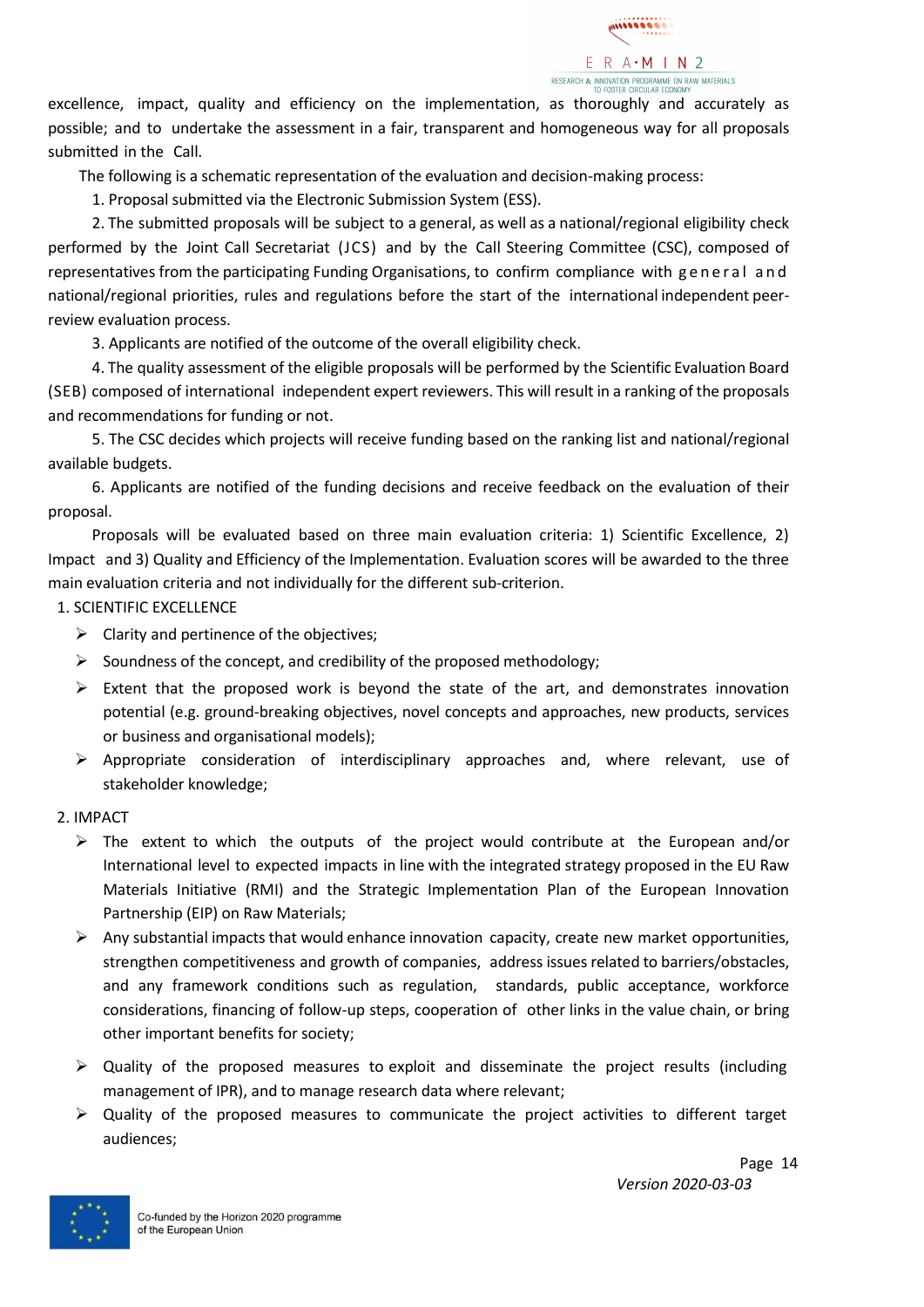

- $\triangleright$  Support the development of technological solutions and services for the implementation of the Strategic Implementation Plan of the European Innovation Partnership on Raw Materials.
- $\triangleright$  How well the project results will benefit both women and men (or contribute to a gender equal societal development)

#### 3. QUALITY AND EFFICIENCY OF THE IMPLEMENTATION

- $\triangleright$  Quality and effectiveness of the work plan, including extent to which the resources assigned to work packages are in line with their objectives and deliverables;
- $\triangleright$  Appropriateness of the management structures and procedures, including risk and innovation management;
- $\triangleright$  Quality and complementarity of the participants and extent to which the consortium as whole brings together the necessary expertise;
- $\triangleright$  How well the team (key persons) is composed regarding gender distribution, as well as the distribution of power and influence between women and men
- $\triangleright$  Appropriateness of the allocation of tasks, ensuring that all participants have a valid role and adequate resources in the project to fulfil that role.

Each criterion is scored out of 5:

**0** — The proposal fails to address the criterion or cannot be assessed due to missing or incomplete information (unless the result of an 'obvious clerical error').

**1— Poor**: the criterion is inadequately addressed or there are serious inherent weaknesses

**2—Fair**: the proposal broadly addresses the criterion but there are significant weaknesses

**3—Good**: the proposal addresses the criterion well but with a number of shortcomings

**4—Very good**: the proposal addresses the criterion very well but with a small number of shortcomings

**5—Excellen**t: the proposal successfully addresses all relevant aspects of the criterion; any shortcomings are minor.

The threshold for individual criterion is 3. The overall rating is the sum of the individual criterion scores (0-15). The overall threshold for proposals, applying to the sum of the three individual scores, is 10. Proposals not meeting the thresholds will not be recommended for funding by the SEB.

#### <span id="page-14-0"></span>**9. How to apply**

A joint transnational proposal shall be prepared in English by the consortium and submitted via the ERA-MIN 2 Electronic Submission System [\(http://www.submission-era-min.eu/\)](http://www.submission-era-min.eu/) by the Lead Researcher representing the coordinator no later than **March 12, 2020 at 17:00:00 CET**.

If required by the national/regional regulations, submission forms or other documents must be submitted directly to the participating Funding Organisations according with their deadlines, no later than 10 working days after the proposal submission deadline mentioned above. **Please consult your regional/national contact point (Table 1) for further details.**

#### *Registration*

1. The coordinator(Partner 1), who will represent the consortium, will have to register at the



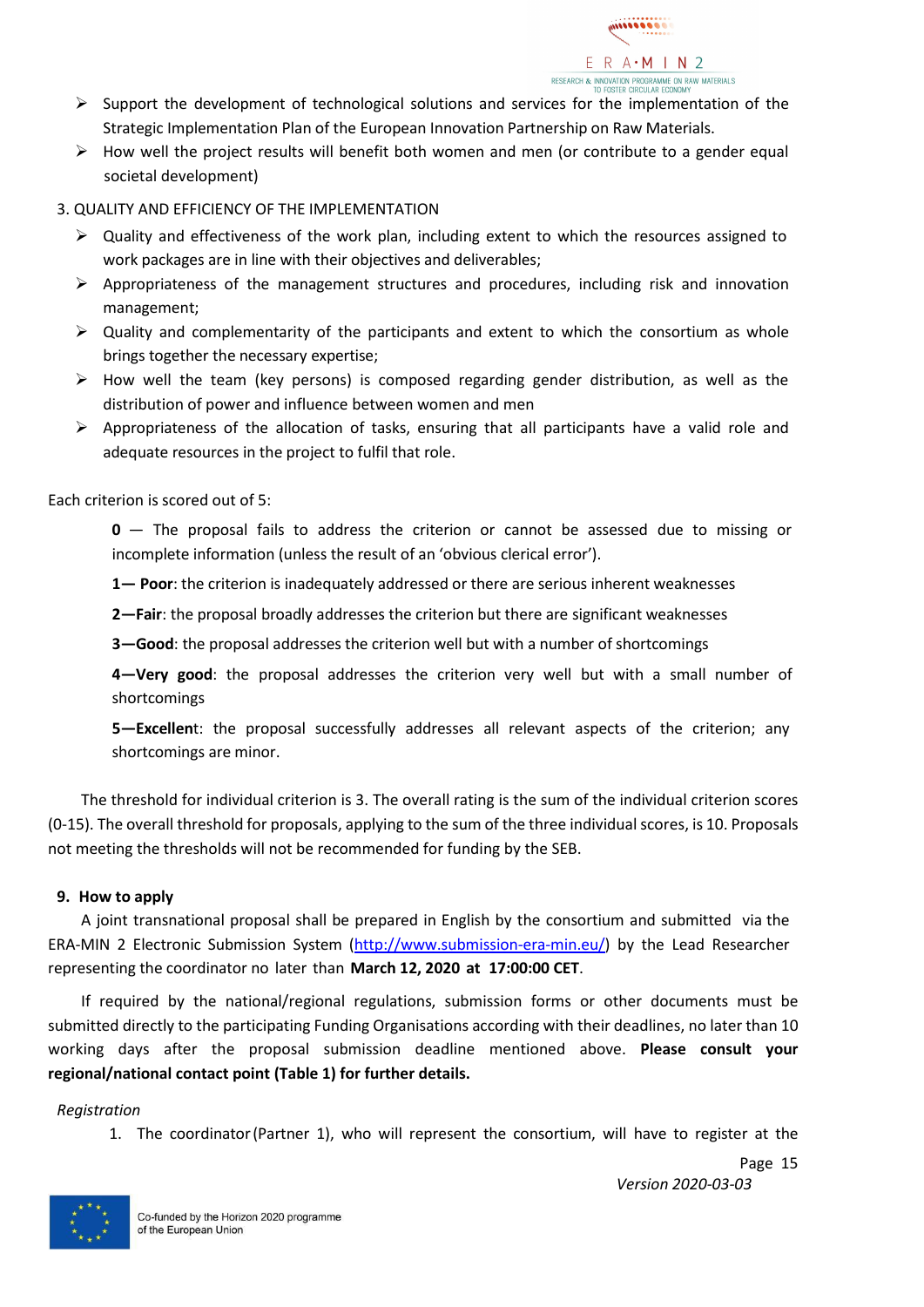

ERA-MIN 2 Electronic Submission System [\(coordinator registration link\)](https://www.submission-era-min.eu/call3/registration) before submitting a proposal.

- 2. Once registered, the coordinator will receive a registration email with the login link [\(coordinator](https://www.submission-era-min.eu/call3/coordinator-login)  [login link\)](https://www.submission-era-min.eu/call3/coordinator-login).
- 3. The coordinator will need to register the partners of the consortium (name and e-mail).
- 4. After registration, all the partners will receive an email to activate their account.
- 5. With his/her account, each partner will enter his/her own profile [\(partner login link\)](https://www.submission-era-min.eu/call3/partner-login).

#### *Proposal form*

The proposal form must be filled in by the coordinator, except for the partner's profiles and respective CVs.

ERA-MIN templates for the technical description of the proposal (30 pages, Calibri, 11pt, single spaced; the template's margins of the page should be kept) and annexes are available at [https://www.era](https://www.era-min.eu/joint-call/era-min-joint-call-2019)[min.eu/joint-call/era-min-joint-call-2019](https://www.era-min.eu/joint-call/era-min-joint-call-2019)

Signed Statement of Commitments from all partners requesting funding (Form B) and Statements of Own Funding (Form C) from partners not requesting funding must be included as annexes to the proposal. The coordinator has the duty to ensure that Form B and Form C are signed in due time. Resubmitting the proposal before the submission deadline is possible.

#### <span id="page-15-0"></span>**10.Terms and conditions for grant agreement**

For proposals recommended for funding, the partners will be asked to contact the respective Funding Organisation for further instructions regarding national/regional internal procedures. The negotiation phase is carried out following the usual rules of each Funding Organisation.

Each beneficiary will have a separate funding contract/letter of grant according to national/regional regulations with the appropriate national/regional Funding Organisation. Changes to the composition of research consortia or to the budget cannot occur during the contract/letter of grant, unless there is an appropriate justification. The beneficiaries shall inform the JCS and the Funding Organisations of that project of any event that might affect the implementation of the project.

The partners of the projects selected for funding must fix a common project start date, which will be the reference date for annual and final project reports. It is expected that grant negotiations may take up to 3-4 months after the notification of results. The projectshould not start later than December 1, 2020, unless national/regional rules say otherwise.

The list of funded projects will be published on the ERA-MIN 2 website.

The beneficiaries of a project selected for funding must sign a **Consortium Agreement** (CA) for cooperation, preferably before the official project start date but no later than six months after the official project start date, considering that some Funding Organisations cannot conclude the grant agreements without a signed CA. Each Funding Organisation will indicate when they expect the CA and how to submit it. A copy of the duly signed CA should be sent to the JCS and the Funding Organisations if asked for.

Models of CA are available [\(http://www.desca-2020.eu/\)](http://www.desca-2020.eu/), but the consortium is free to define its own CA subject to applicable legal and regulatory provisions.

The national/regional Funding Organisations shall have the right to use documents, information and

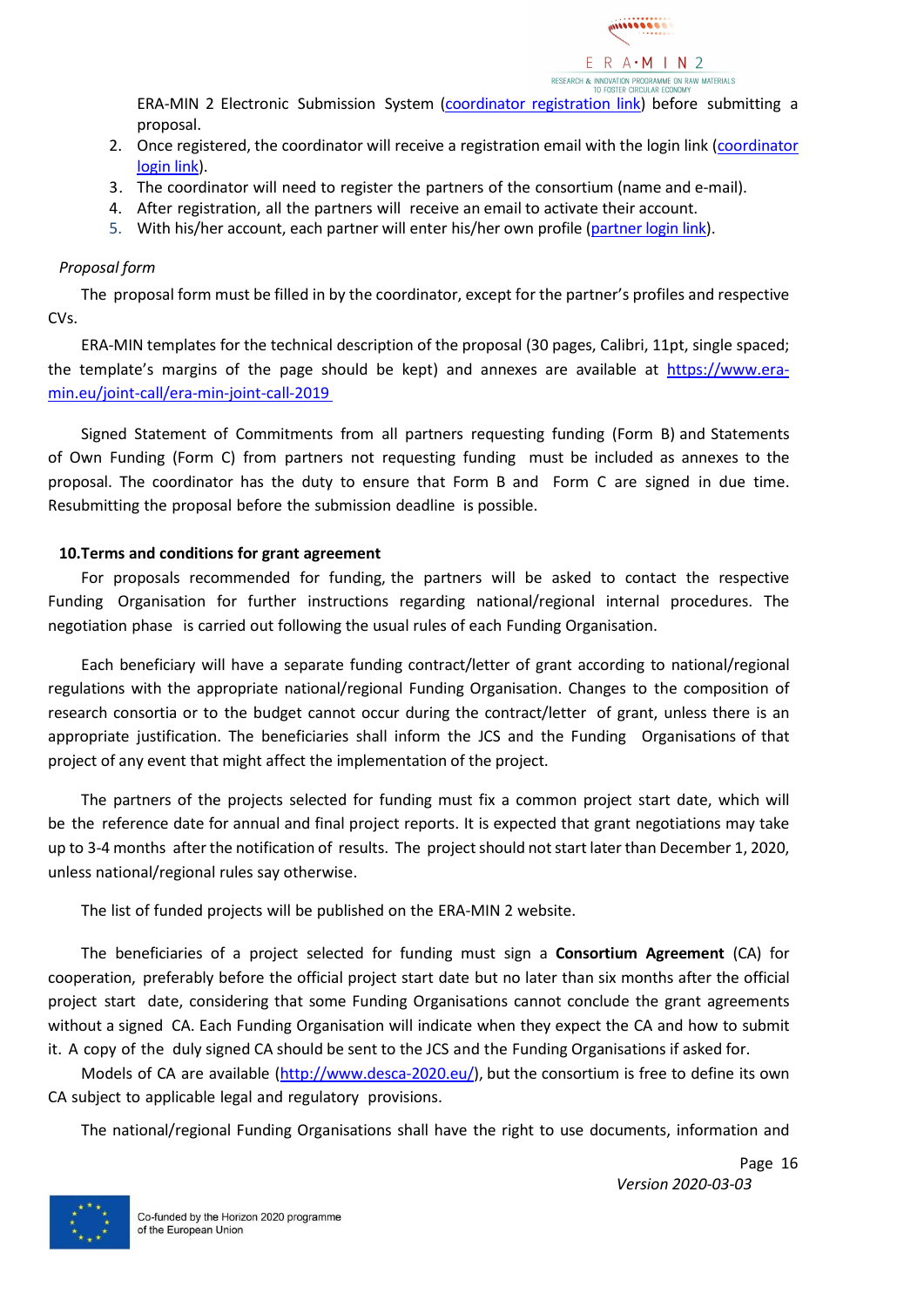

results submitted by the research partners and/or to use the information and results according to their national/regional rules on IPR.

Beneficiaries must ensure that all project publications etc. include a proper acknowledgement to ERA-MIN 2, the European Commission, and the respective Funding Organisation.

On behalf of the consortium, the coordinators of the funded projects will submit **annual and final reports** in English to the JCS that contain information on scientific and administrative aspects. In addition, each beneficiary in a selected funded project must report to their respective national/regional Funding Organisation, according to their administrative funding rules. The beneficiaries are instructed to immediately contact the coordinator, the Funding Organisations involved and the JCS with any contingency that may arise.

If requested, the Lead Researcher of the consortium coordinator (or a representative of the project) is expected to attend meetings organised by ERA-MIN 2 (max 2 meetings will be arranged). In addition, the beneficiaries should participate and contribute to any communication activity initiated by ERA-MIN 2 in the funding period and beyond.

#### <span id="page-16-0"></span>**11. Open Access and Open Data**

The optimisation of the impact of publicly-funded scientific research is of fundamental importance to improve conditions to i) minimise the time spent searching for information and accessing it, ii) be able to speed up scientific progress, and iii) make it easier to cooperate across and beyond the European Union.

Open Access recommendations for all scientific publications produced by the funded projects will support Green Open Access (immediate or delayed open access provided through self-archiving), and/or Gold Open Access (immediate open access provided by a publisher) only depending on cost eligibility. In the case of Green Open Access, partners will (as soon as possible and at the latest on publication) deposit a machinereadable electronic copy of the published version or final peer-reviewed manuscript accepted for publication in a repository for scientific publications. In addition, partners will ensure open access to the deposited publication and bibliographic metadata.

In relation to Open Data, the funded projects will be recommended to submit metadata on all the data resources directly generated by the project on the Raw Material Information System (RMIS) of JRC, as well as additional information on how these data will be exploited, if and how data will be made accessible for verification and re-use, and how it will be curated and preserved. Additionally, we encourage the researchers to register online at "The Green Best Practice Community" of JRC [\(https://greenbestpractice.jrc.ec.europa.eu/\)](https://greenbestpractice.jrc.ec.europa.eu/) and propose case studies and best practices. Metadata and additional information will be made publicly available via the ERA-MIN 2 website. ERA-MIN 2 will comply with the Protection of Personal Data Requirements by following the ethical standards and guidelines of Horizon 2020 and applicable EU and national law.

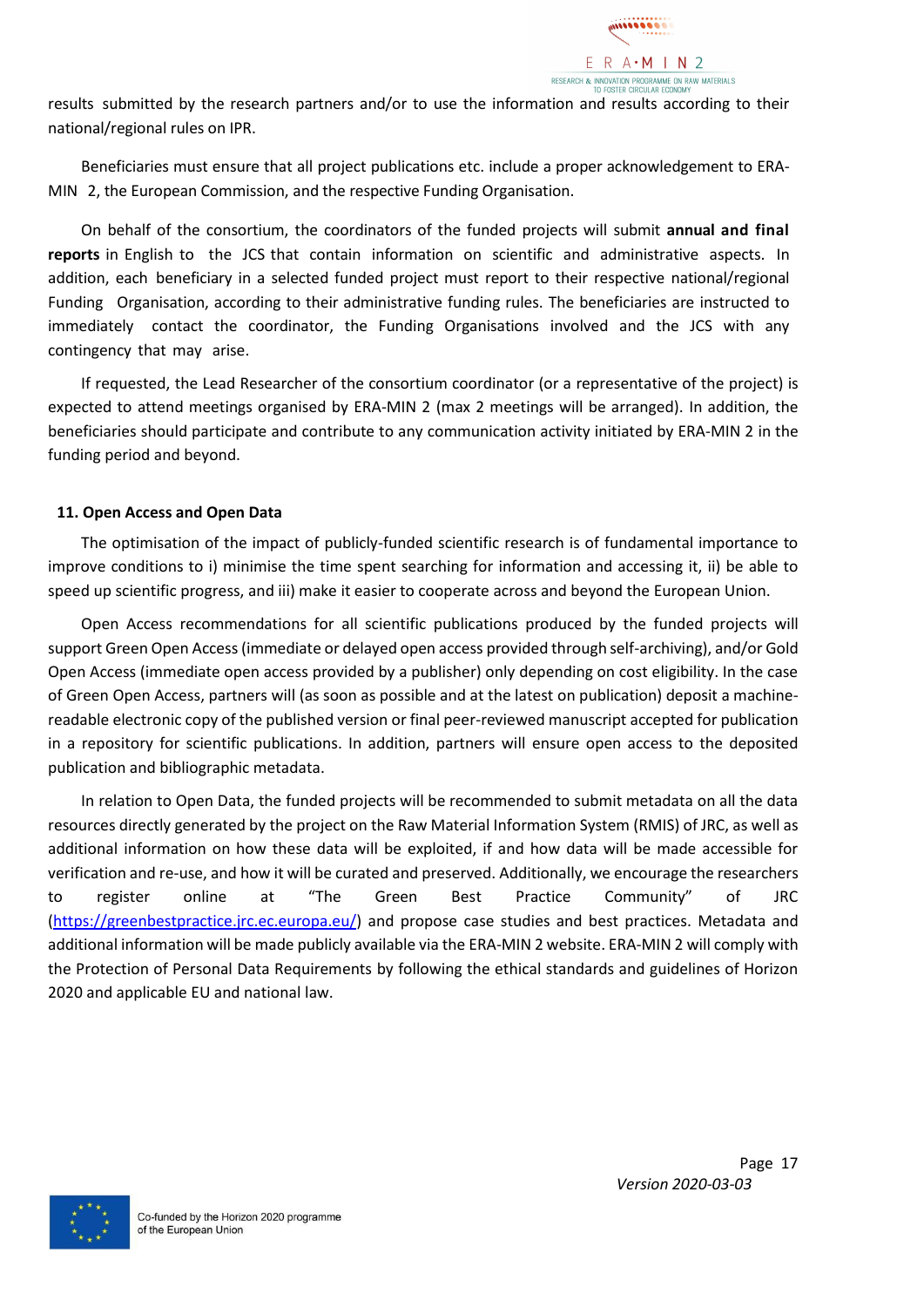

#### **APPENDIX I Sub-topic areas for research**

<span id="page-17-0"></span>

|     | 1. Supply of raw materials from exploration and mining                                                                                                         |  |  |  |  |  |  |
|-----|----------------------------------------------------------------------------------------------------------------------------------------------------------------|--|--|--|--|--|--|
| 1.1 | Exploration, e.g.                                                                                                                                              |  |  |  |  |  |  |
|     | Understanding primary and secondary raw materials resources for securing the supply chain,<br>$\bullet$                                                        |  |  |  |  |  |  |
|     | Tools for identifying resources and improving mineral resource modelling,<br>$\bullet$                                                                         |  |  |  |  |  |  |
|     | Innovative approaches and tools for ore characterization<br>٠                                                                                                  |  |  |  |  |  |  |
|     | Concepts and methodologies for assessing mineral resource supply risks<br>٠                                                                                    |  |  |  |  |  |  |
| 1.2 | Mining operations, e.g.                                                                                                                                        |  |  |  |  |  |  |
|     | Smart and eco-efficient technologies for mining<br>$\bullet$                                                                                                   |  |  |  |  |  |  |
|     | Extraction of raw materials from historical dumps and tailings<br>٠                                                                                            |  |  |  |  |  |  |
|     | <b>Enhanced landfill mining</b><br>$\bullet$                                                                                                                   |  |  |  |  |  |  |
|     | Technologies for more efficient and safer extraction of resources incl. intelligent mining<br>$\bullet$                                                        |  |  |  |  |  |  |
| 1.3 | Mine closure and reclamation, e.g.                                                                                                                             |  |  |  |  |  |  |
|     | Remediation after mine closure with field demonstration at real-scale<br>٠                                                                                     |  |  |  |  |  |  |
|     | Predictions of mine closure long-term performance<br>٠                                                                                                         |  |  |  |  |  |  |
|     | Long-term monitoring systems<br>٠                                                                                                                              |  |  |  |  |  |  |
|     | 2. Design                                                                                                                                                      |  |  |  |  |  |  |
| 2.1 | Product design for increased raw material efficiency                                                                                                           |  |  |  |  |  |  |
| 2.2 | Product design for reuse or extended durability of products                                                                                                    |  |  |  |  |  |  |
| 2.3 | <b>Product design to promote recycling</b> (e.g. facilitation of dismantling)                                                                                  |  |  |  |  |  |  |
| 2.4 | Product design for critical materials substitution, e.g.                                                                                                       |  |  |  |  |  |  |
|     | Developing products, services and technologies with same functionalities avoiding critical materials, or by substituting the functionality itself<br>$\bullet$ |  |  |  |  |  |  |
|     | Replace 'substances of very high concern' (SVHCs) of the REACH regulation<br>٠                                                                                 |  |  |  |  |  |  |
|     | Reduce or avoid the use of materials with low abundancy and/or difficult/risky supply<br>٠                                                                     |  |  |  |  |  |  |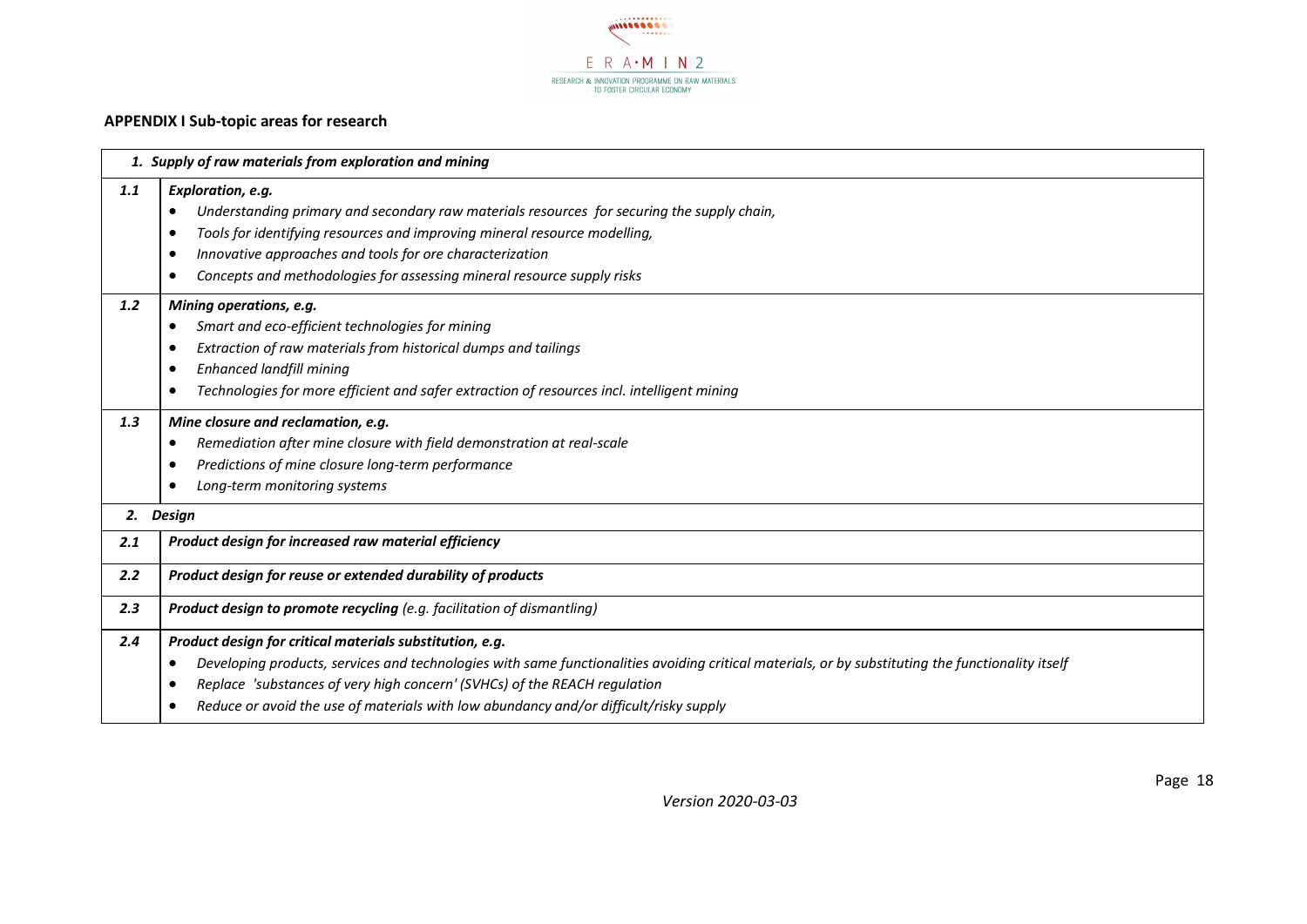

|     | 3. Processing, Production and Remanufacturing                                                                                                                                                  |
|-----|------------------------------------------------------------------------------------------------------------------------------------------------------------------------------------------------|
| 3.1 | Increase resource efficiency in resource intensive production processes, e.g.                                                                                                                  |
|     | Increase material and energy efficiency of ore processing<br>٠                                                                                                                                 |
|     | Overcome metallurgical challenges for metal production from primary and secondary sources<br>$\bullet$                                                                                         |
|     | Valorisation of by-products, co-products<br>$\bullet$                                                                                                                                          |
|     | Re-design production cycles, networks and cascades                                                                                                                                             |
| 3.2 | Increase resource efficiency through recycling of residues or remanufacturing of used products and components, e.g.                                                                            |
|     | Scrap metals<br>٠                                                                                                                                                                              |
|     | Residues from manufacturing                                                                                                                                                                    |
|     | <b>Tailings from mining</b><br>$\bullet$                                                                                                                                                       |
|     | Innovative technologies and business models for remanufacturing                                                                                                                                |
| 3.3 | Increase resource efficiency using information and communication technologies (ICT), e.g.                                                                                                      |
|     | Supply chain management across the whole life cycle                                                                                                                                            |
|     | Management of production cycles, networks or cascades<br>$\bullet$                                                                                                                             |
|     | Smart technologies for processing, production and remanufacturing (e.g. sensor-based sorting of metals scrap, efficient characterisation of used products)                                     |
|     | 4. Recycling and Re-use of End-of-Life products                                                                                                                                                |
| 4.1 | End-of-life products collection and (reverse) logistics                                                                                                                                        |
| 4.2 | End-of-life products pre-processing: pre-treatment, dismantling, sorting, characterisation, e.g.                                                                                               |
|     | Efficient characterisation and separation of products and components for re-use or recycling<br>$\bullet$                                                                                      |
|     | Overcome barriers for second-life products<br>$\bullet$                                                                                                                                        |
| 4.3 | Recovery of raw materials from End-of-life products, e.g.                                                                                                                                      |
|     | Recover metals and rare earth elements from urban mines via innovative, clean and environmental-friendly processes (hydrometallurgy, pyrometallurgy) and<br>$\bullet$<br>separation techniques |

*Version 2020-03-03*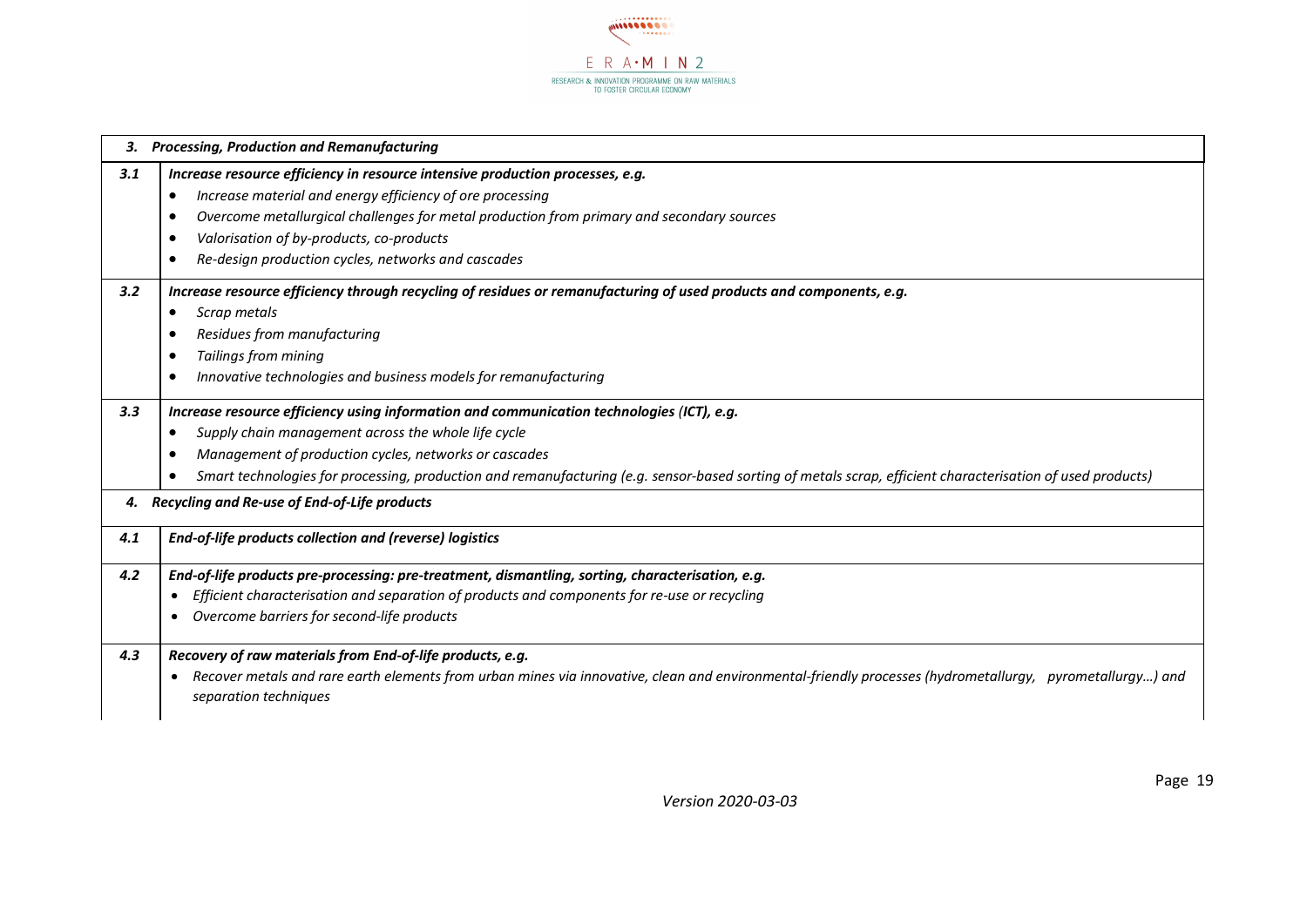

| 4.4 | Increase recycling of End-of-Life products through information and communication technologies (ICT), e.g.          |
|-----|--------------------------------------------------------------------------------------------------------------------|
|     | Databases and models on raw materials in buildings, infrastructure and products                                    |
|     | IT-based tools for efficient management of supply chains across the whole life cycle                               |
|     | Smart recycling technologies (e.g. sensor-based sorting)                                                           |
|     | Simulation of different re-use and recycling pathways applying a life cycle perspective                            |
| 5.  | <b>Cross-Cutting Topics</b>                                                                                        |
| 5.1 | New business models (implementing circular economy aspects), e.g.                                                  |
|     | New business models for resource recovery, remanufactured products, product life extension, sharing platforms, etc |
| 5.2 | Improvement of methods or data for environmental impact assessment (e. g. LCA - life-cycle analysis)               |
|     | Studies on flows of mineral resources (e. g. MFA - material-flow analysis)                                         |
| 5.3 | Social acceptance and trust/public perception of raw materials, e.g.                                               |
|     | Public perception for activities associated with raw materials supply                                              |
|     | Standardized social science methodologies for gathering/analysing data in different countries                      |
|     | Case studies                                                                                                       |
|     |                                                                                                                    |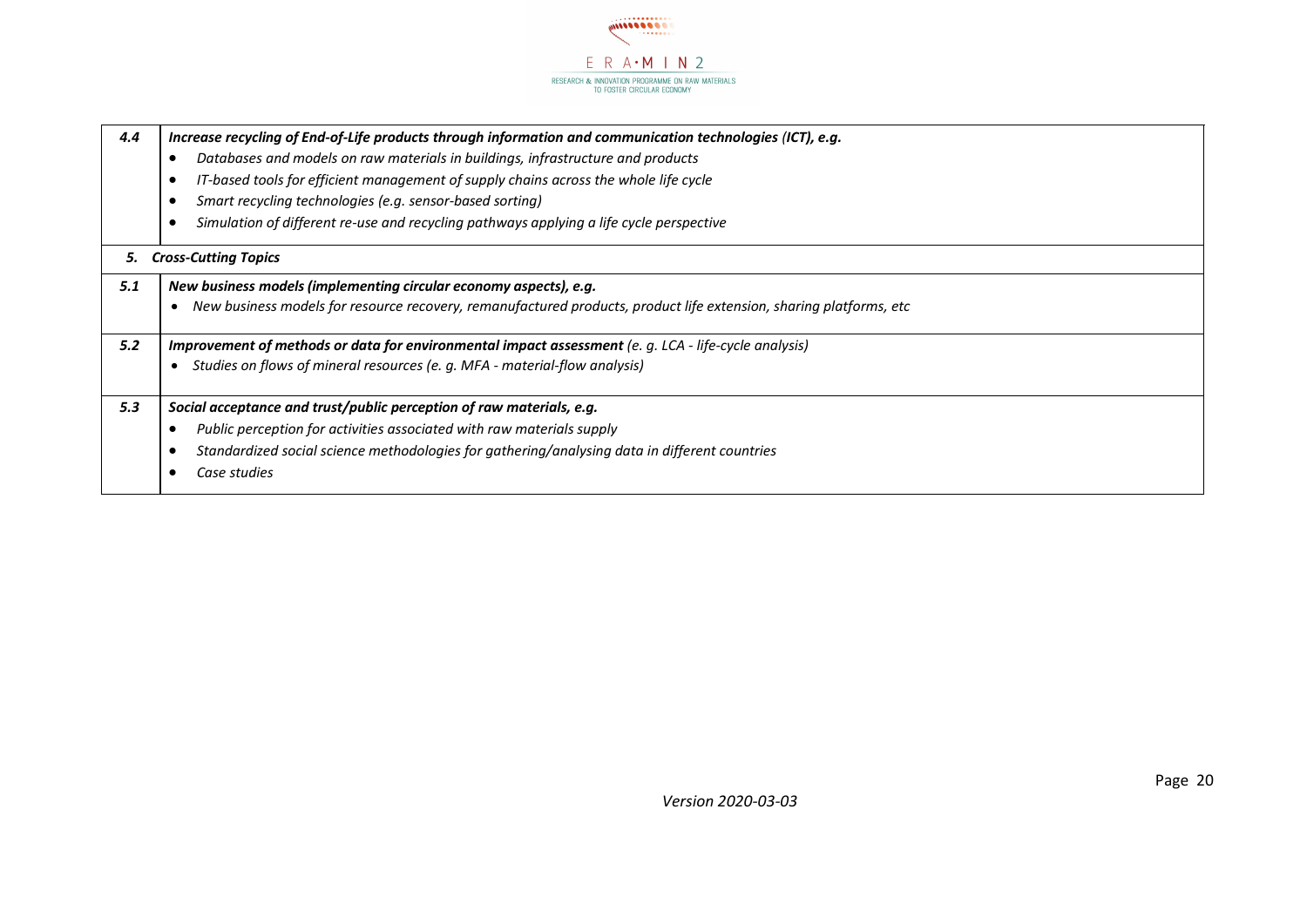

#### <span id="page-20-0"></span>**APPENDIX II Technology Readiness Level (H2020 definition)**

- TRL 1 basic principles observed
- TRL 2 technology concept formulated
- TRL 3 experimental proof of concept
- TRL 4 technology validated in lab
- TRL 5 technology validated in relevant environment
- TRL 6 technology demonstrated in relevant environment
- TRL 7 system prototype demonstration in operational environment
- TRL 8 system complete and qualified
- TRL 9 actual system proven in operational environment

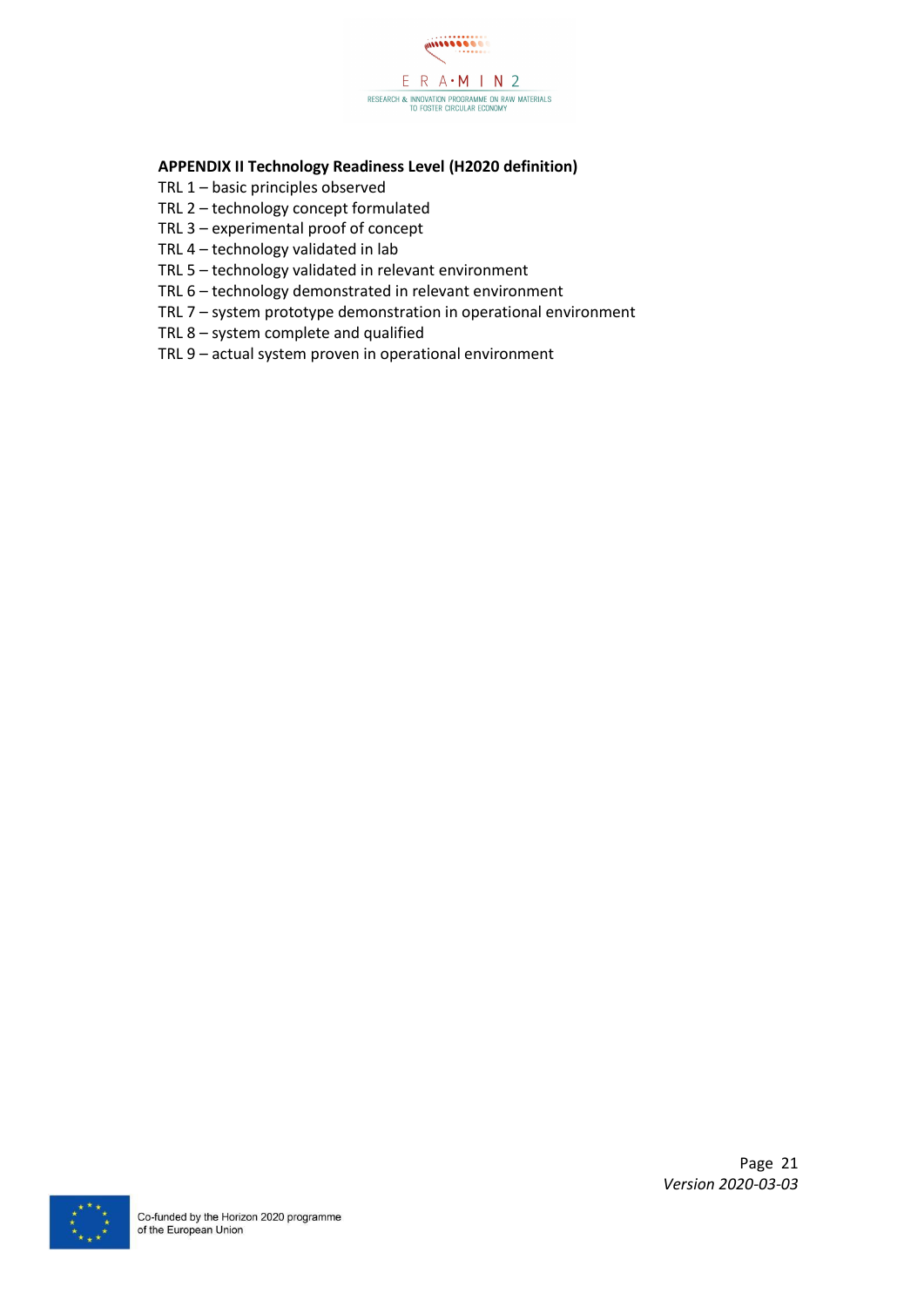#### <span id="page-21-0"></span>**APPENDIX III Definitions**

**Applicant:** is a legal entity, represented by a Lead Researcher that forms a consortium at the stage of proposal submission.

**Beneficiary**: is a legal entity, represented by a Lead Researcher, member of a consortium selected for funding that receive financial support from the respective national/regional Funding Organisation.

**Call**: Refers to the ERA-MIN Joint Call 2019 opening on November 28, 2019 with a total budget of €10 303 000.

**Call Steering Committee (CSC)**: Comprises representatives of the Funding Organisations that have committed national/regional funds to support the selected R&I projects. It supervises the whole Call procedure and agrees on the final list of proposals recommended for funding. It supervises the activities of the Joint Call Secretariat.

**Consortium**: Group of legal entities, each represented by a Lead Researcher, that are part of a joint collaborative transnational R&I project proposal submitted to the Call or a project selected for funding.

**Coordinator:** One partner of the consortium represented by a Lead Researcher, who will be responsible for the internal scientific management of the project, intellectual property rights management, project reporting towards the JCS and CSC and will represent the consortium externally.

**Funding Organisations**: are responsible for providing funding under relevant rules and regulations to the beneficiaries from the respective country/region.

**Joint Call Secretariat (JCS)**: Is responsible for the implementation of the Call and the follow-up phase until the funded projects and all reporting requirements have ended. All submitted proposals are collected by the JCS, which makes them available to the CSC and the reviewers of the Scientific Evaluation Board. The JCS handles the communication with the applicants, reviewers, CSC and beneficiaries. The JCS is hosted by FCT (Foundation for Science and Technology), in Lisbon (Portugal) with the support of Ptj (Germany) regarding the ESS.

**Key Personnel:** is a team member person of an applicant or a beneficiary.

**Lead Researcher**: is the main responsible person of a legal entity and is the contact point with the corresponding national/regional Funding Organisation and the JCS.

**Partners**: legal entities, each represented by a Lead Researcher within a department or institute from universities, research organisations, companies etc., forming a consortium.

**Scientific Evaluation Board (SEB)**: Panel of internationally independent recognised scientific experts responsible for the quality assessment of the submitted proposals. SEB members will not submit or participate in proposals within this Call and must sign declarations of confidentiality and of conflict of interest.

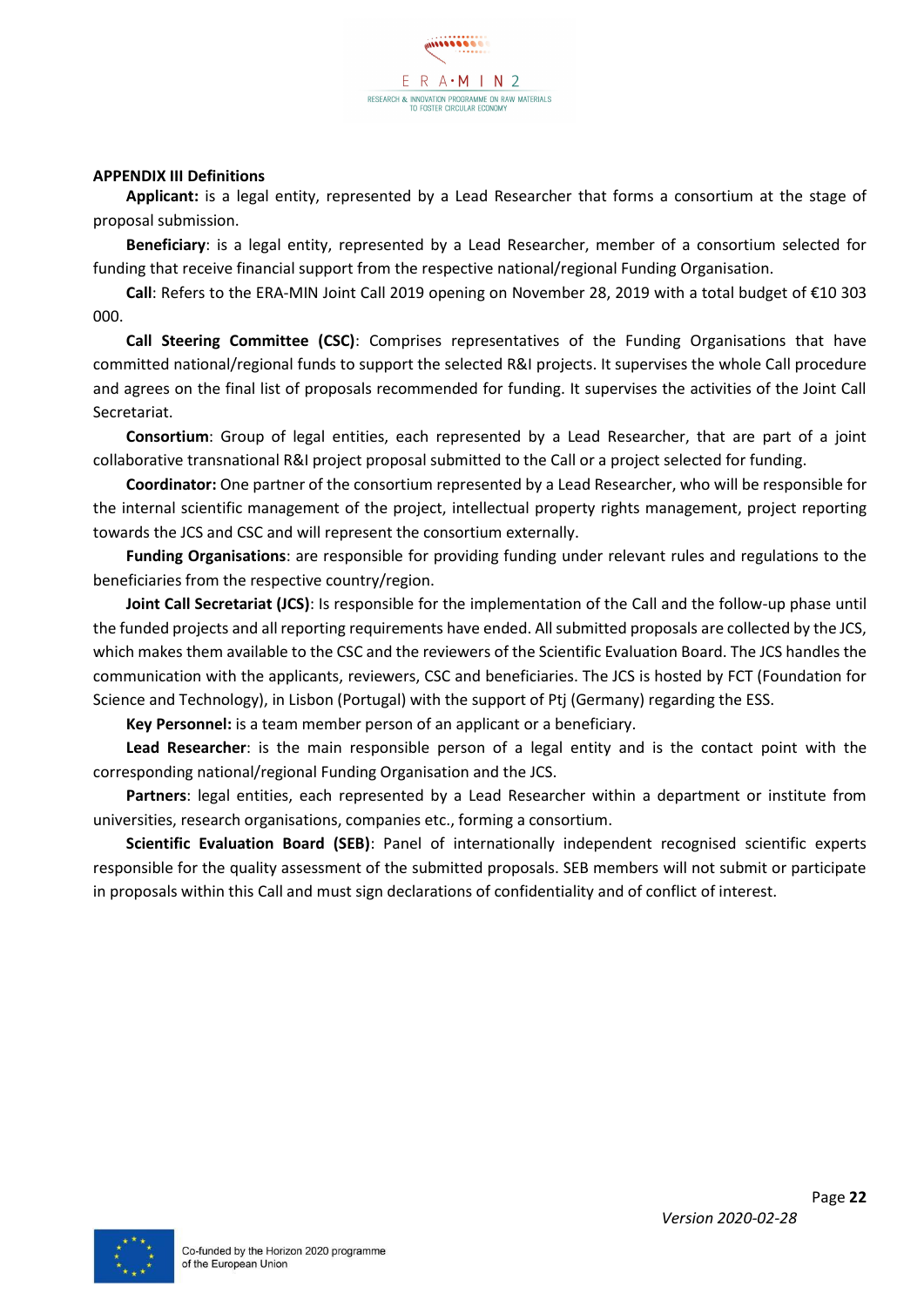

#### <span id="page-22-0"></span>**APPENDIX IV National/regional funding regulations**

| <b>Regional Contact Point</b>               | Name: Beata Bibrowska, EU projects Manager                                                                                                                                                                                                                                                                                                                                                                                                                                                                                                                                                                                                                                               |  |  |  |
|---------------------------------------------|------------------------------------------------------------------------------------------------------------------------------------------------------------------------------------------------------------------------------------------------------------------------------------------------------------------------------------------------------------------------------------------------------------------------------------------------------------------------------------------------------------------------------------------------------------------------------------------------------------------------------------------------------------------------------------------|--|--|--|
|                                             | E-mail: bbibrowska@innoviris.brussels                                                                                                                                                                                                                                                                                                                                                                                                                                                                                                                                                                                                                                                    |  |  |  |
|                                             | Tel: +32(0) 474 29 69 34                                                                                                                                                                                                                                                                                                                                                                                                                                                                                                                                                                                                                                                                 |  |  |  |
| <b>Eligible entities</b>                    | Universities, research institutes, SME's and Large companies, NGOs<br>(associations for and not for profit), public entity. All organisation must<br>be constituted in legal entity.<br>Specifications:<br>Private companies established in the Brussels Capital Region with a<br>$\circ$<br>sustainable activity in this region based upon a sound business<br>model. The entities have not received public funding for the same<br>activities. Private entities can participate alone or with regional<br>partner in the call<br>Regional universities and research organisations can participate<br>$\circ$<br>alone or with regional enterprise, association or public entity in the |  |  |  |
|                                             | call,<br>Brussels based associations active in the field will participate with<br>$\circ$<br>regional enterprise or university in the call                                                                                                                                                                                                                                                                                                                                                                                                                                                                                                                                               |  |  |  |
|                                             | Public administrations can be funded partner in the call<br>$\circ$                                                                                                                                                                                                                                                                                                                                                                                                                                                                                                                                                                                                                      |  |  |  |
| <b>Eligible topics</b>                      | $2 - 5$                                                                                                                                                                                                                                                                                                                                                                                                                                                                                                                                                                                                                                                                                  |  |  |  |
| Eligible type of research and<br><b>TRL</b> | Industrial/Applied Research and Experimental<br>development/Innovation<br><b>TRL-3-7</b>                                                                                                                                                                                                                                                                                                                                                                                                                                                                                                                                                                                                 |  |  |  |
| <b>Additional eligibility criteria</b>      | Each beneficiary develops entirely or partially its activities in<br>$\circ$<br><b>Brussels Capital Region</b><br>Each beneficiary will perform a research or innovation activity in<br>$\circ$<br>the project<br>The project will be innovative and will present the positive impact<br>$\circ$<br>on regional economy and employment by valorisation of results in<br>the region                                                                                                                                                                                                                                                                                                       |  |  |  |

#### **Belgium/Brussels –Innoviris** a) Regional eligibility criteria

|                                 | sustainable activity in this region based upon a sound business<br>model. The entities have not received public funding for the same<br>activities. Private entities can participate alone or with regional<br>partner in the call<br>Regional universities and research organisations can participate<br>$\circ$<br>alone or with regional enterprise, association or public entity in the<br>call,<br>Brussels based associations active in the field will participate with<br>$\circ$<br>regional enterprise or university in the call<br>Public administrations can be funded partner in the call<br>$\circ$ |  |
|---------------------------------|------------------------------------------------------------------------------------------------------------------------------------------------------------------------------------------------------------------------------------------------------------------------------------------------------------------------------------------------------------------------------------------------------------------------------------------------------------------------------------------------------------------------------------------------------------------------------------------------------------------|--|
| <b>Eligible topics</b>          | $2 - 5$                                                                                                                                                                                                                                                                                                                                                                                                                                                                                                                                                                                                          |  |
| Eligible type of research and   | Industrial/Applied Research and Experimental                                                                                                                                                                                                                                                                                                                                                                                                                                                                                                                                                                     |  |
| <b>TRL</b>                      | development/Innovation                                                                                                                                                                                                                                                                                                                                                                                                                                                                                                                                                                                           |  |
|                                 | <b>TRL-3-7</b>                                                                                                                                                                                                                                                                                                                                                                                                                                                                                                                                                                                                   |  |
| Additional eligibility criteria | Each beneficiary develops entirely or partially its activities in<br>$\circ$<br><b>Brussels Capital Region</b>                                                                                                                                                                                                                                                                                                                                                                                                                                                                                                   |  |
|                                 | Each beneficiary will perform a research or innovation activity in<br>$\circ$                                                                                                                                                                                                                                                                                                                                                                                                                                                                                                                                    |  |
|                                 | the project                                                                                                                                                                                                                                                                                                                                                                                                                                                                                                                                                                                                      |  |
|                                 | The project will be innovative and will present the positive impact<br>$\circ$                                                                                                                                                                                                                                                                                                                                                                                                                                                                                                                                   |  |
|                                 | on regional economy and employment by valorisation of results in<br>the region                                                                                                                                                                                                                                                                                                                                                                                                                                                                                                                                   |  |
|                                 | 1. All applicants should demonstrate their viability and financial<br>soundness regarding their own contribution to the project and the<br>implementation of the results.                                                                                                                                                                                                                                                                                                                                                                                                                                        |  |
|                                 | The funding for public administrations, associations will depend<br>2.<br>on their role in the project and their structural activity. Innoviris<br>checks these parameters before the submission of the project.                                                                                                                                                                                                                                                                                                                                                                                                 |  |
|                                 | Parallel to ERA-MIN proposal, the submission of the proposal at<br>3.<br>regional level is compulsory. Proposals not submitted to                                                                                                                                                                                                                                                                                                                                                                                                                                                                                |  |

**Innoviris will not be eligible for funding.**

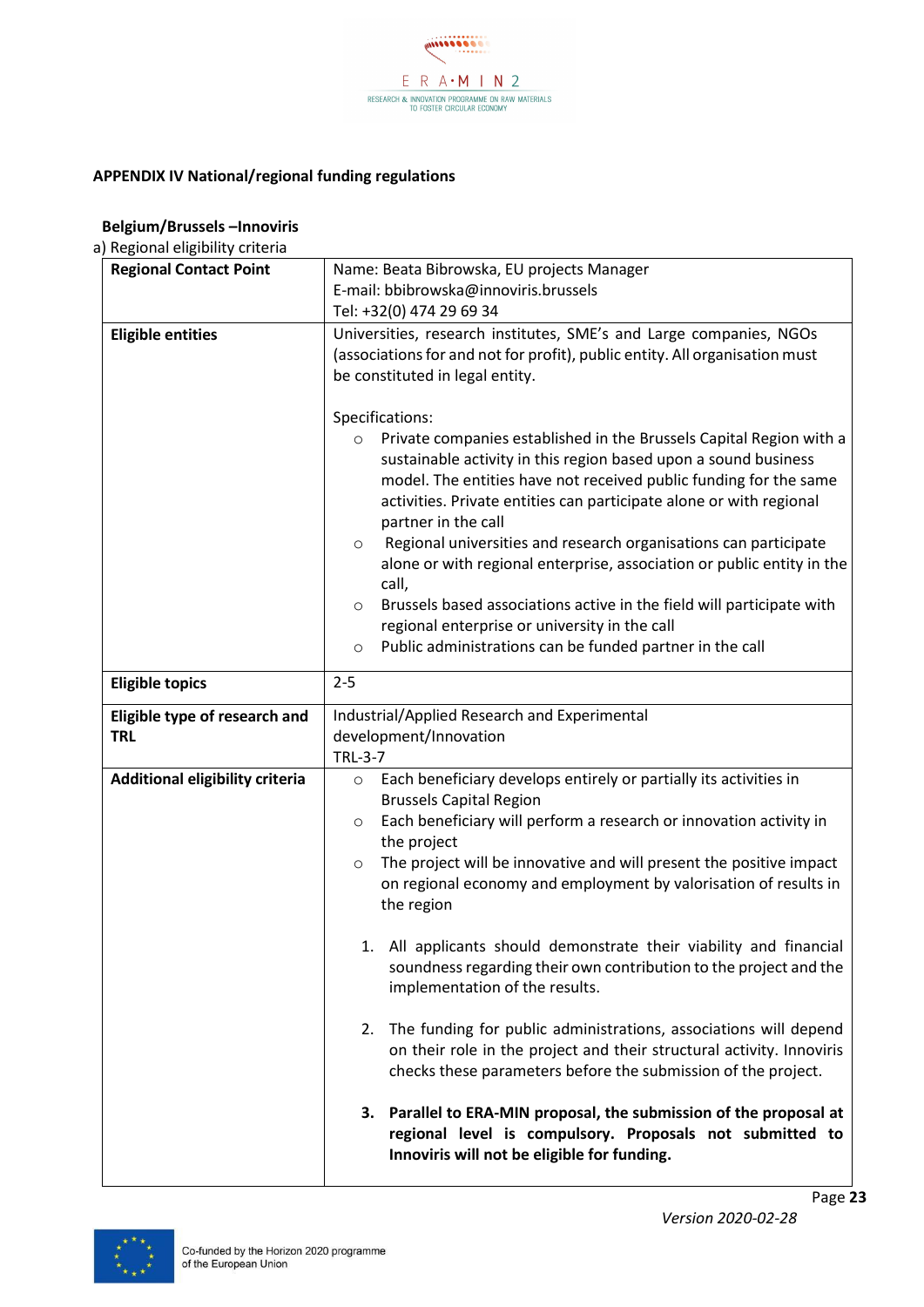

| <b>Eligible costs</b> | O        | Personnel costs                                              |
|-----------------------|----------|--------------------------------------------------------------|
|                       | $\circ$  | <b>Operational costs</b>                                     |
|                       | $\Omega$ | Investment costs                                             |
|                       |          | $\circ$ Indirect costs (10% of personnel +operational costs) |
|                       |          | $\circ$ Subcontracting                                       |
|                       |          |                                                              |

Maximum funding percentages:

| Type of research               | Large Enterprises | Medium<br>Enterprises | <b>Small Enterprises</b> | Academia,<br>associations<br>without<br>economic<br>activities, public<br>authorities * |
|--------------------------------|-------------------|-----------------------|--------------------------|-----------------------------------------------------------------------------------------|
| Industrial/Applied<br>Research | 65                | 75                    | 80                       | 50-100                                                                                  |
| Experimental<br>development    | 40                | 50                    | 60                       | 50-100                                                                                  |

\*Associations, public authorities -eligibility and funding rate confirmation after analysis of "declaration of economic activities"

#### **Belgium/Flanders – FWO**

| <b>Regional Contact Point</b>               | Name: Toon Monbaliu<br>Advisor research affairs<br>Tel: +32 2 550 15 70<br>e-mail: eranet@fwo.be                                                                                                                                                                                                                        |  |
|---------------------------------------------|-------------------------------------------------------------------------------------------------------------------------------------------------------------------------------------------------------------------------------------------------------------------------------------------------------------------------|--|
|                                             | www.fwo.be                                                                                                                                                                                                                                                                                                              |  |
| <b>Eligible entities</b>                    | The eligibility of the host institutions and involved researchers<br>depends on their compliance with the FWO Research Project<br>regulations, and more specifically regarding $art. 10 - 'contracting$<br>parties'. In practice this comes down to a so-called 'ZAP-position' at<br>an eligible main host institution. |  |
| <b>Eligible topics</b>                      | All                                                                                                                                                                                                                                                                                                                     |  |
| Eligible type of research and<br><b>TRL</b> | Only fundamental/basic research (TRL 1-2) will be funded by FWO in<br>this call.                                                                                                                                                                                                                                        |  |

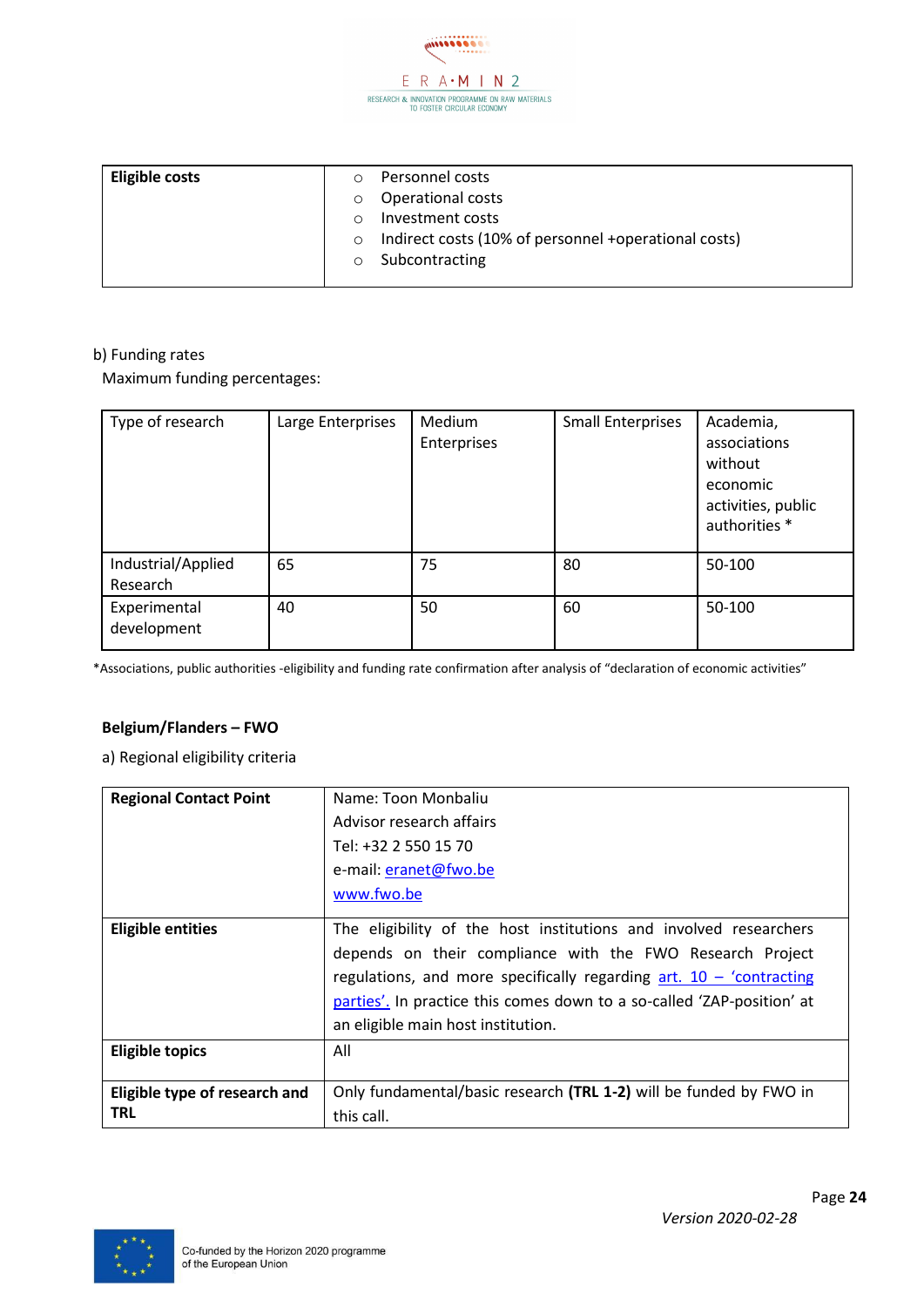

| <b>Additional eligibility criteria</b> | In order to form an eligible consortium, it has to be composed of at<br>least three project partners eligible and requesting funding from the<br>participating Funding Organisations of at least three different<br>countries, whereas the general criteria only require 2 countries<br>requesting funding. Non-compliance with this directive will inevitably |
|----------------------------------------|----------------------------------------------------------------------------------------------------------------------------------------------------------------------------------------------------------------------------------------------------------------------------------------------------------------------------------------------------------------|
|                                        | lead to ineligibility.<br>1)<br>Project proposals have to be budgeted on 36 months maximum. No<br>automatic extension is allowed in this phase.                                                                                                                                                                                                                |
| <b>Eligible costs</b>                  | Funding money can be used for staff, consumables and equipment. The<br>minimal and maximal allowed funding amounts per cost category, as<br>applicable for the regular FWO-projects, are not applicable for the<br>projects funded by FWO in ERA-NET.                                                                                                          |
|                                        | Overhead is not an eligible cost, nor should it be taken up in the<br>financial/budget overview. Notwithstanding, the FWO pays the host<br>institutions of a project directly 6% overhead on top of the funding<br>amount.                                                                                                                                     |

Maximum funding percentages:

| Type of research                  | <b>Universities and</b><br>research organisations |
|-----------------------------------|---------------------------------------------------|
| <b>Fundamental/Basic Research</b> | 100                                               |

#### **Belgium/Flanders -Hermesfonds**

| <b>Regional Contact Point</b> | Name: Elsie De Clercq<br>E-mail: elsie.declercq@vlaio.be<br>Tel: +32 2 432 42 78                                                                                                                                                                                                                                                                                                                                                                                                                                                              |
|-------------------------------|-----------------------------------------------------------------------------------------------------------------------------------------------------------------------------------------------------------------------------------------------------------------------------------------------------------------------------------------------------------------------------------------------------------------------------------------------------------------------------------------------------------------------------------------------|
| <b>Eligible entities</b>      | Any enterprise, from a Flemish SME to the Flemish branch of a<br>multinational company may request funding. The only condition is<br>that the enterprise should have a legal personality upon signing the<br>agreement. Furthermore, the enterprise should have the capacity to<br>exploit the result to a sufficient extent in Flanders and hence create<br>enough economic impact in the form of employment and<br>investments.<br>Note: Flemish research centres cannot apply, but they can be<br>subcontractor of the Flemish enterprise. |

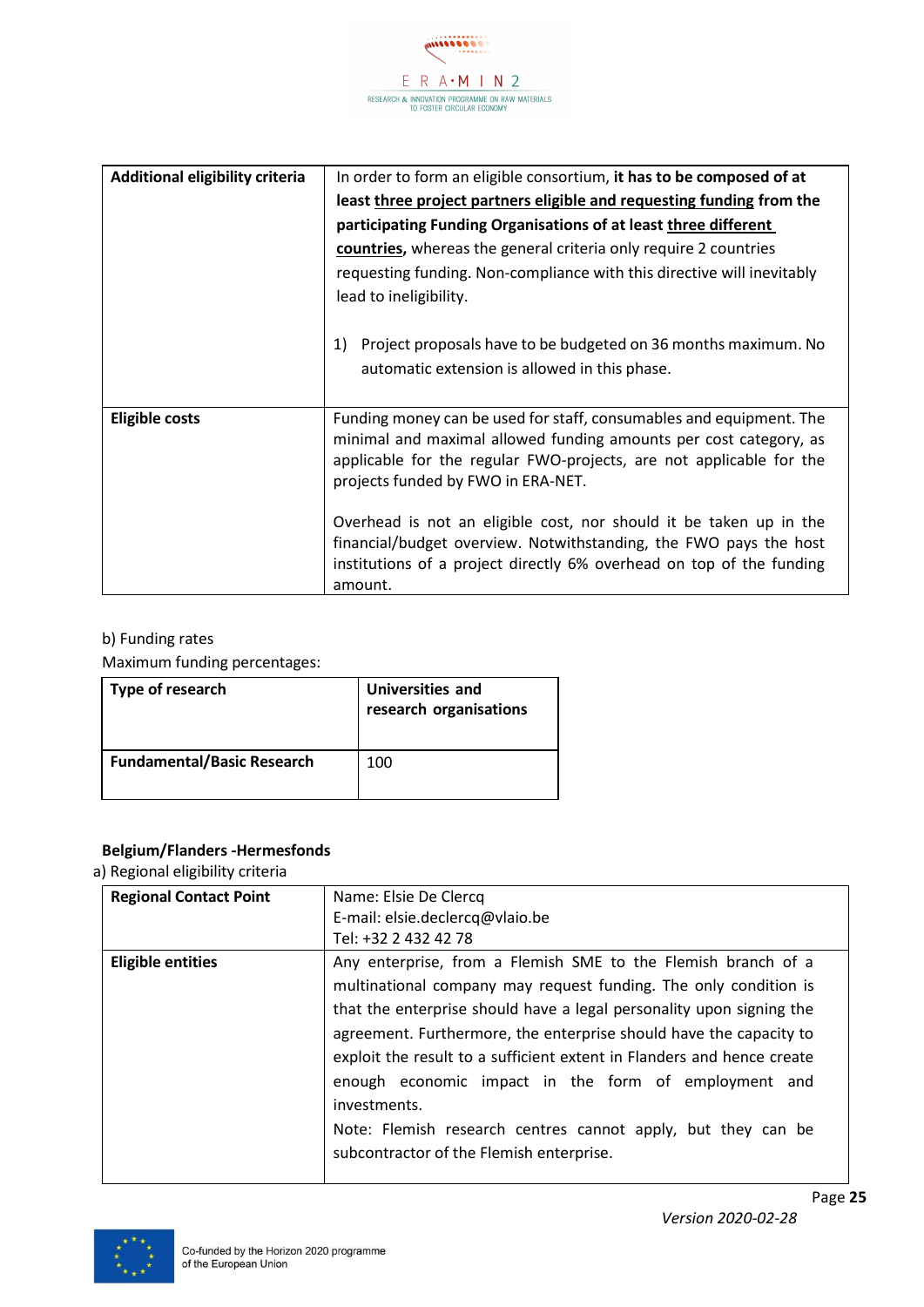

| <b>Eligible topics</b>          | $1 - 4$                                                                 |  |  |  |
|---------------------------------|-------------------------------------------------------------------------|--|--|--|
| Eligible type of research and   | Industrial/Applied<br>Fundamental/Basic<br>Research,<br>Research<br>and |  |  |  |
| TRL                             | <b>Experimental Research</b>                                            |  |  |  |
|                                 | <b>TRL 2-7</b>                                                          |  |  |  |
| Additional eligibility criteria | At least € 25.000 funding<br>٠                                          |  |  |  |
|                                 | Before initiating a funding request for international projects, the     |  |  |  |
|                                 | applicant should contact VLAIO - Flemish applicants need to provide a   |  |  |  |
|                                 | regional ERA-NET addendum to VLAIO (through the VLAIO electronic        |  |  |  |
|                                 | application system see www.vlaio.be "Subsidies & financiering" -        |  |  |  |
|                                 | "Onderzoeksproject" or "ontwikkelingsproject"                           |  |  |  |
|                                 | The maximum amount of funding for one project is $\epsilon$ 500.000     |  |  |  |
| <b>Eligible costs</b>           | The budget of the Flemish industrial partner consists of own            |  |  |  |
|                                 | payroll costs, other costs (i.e. direct and indirect costs), costs      |  |  |  |
|                                 | large subcontractors, large costs, costs research partners              |  |  |  |
|                                 |                                                                         |  |  |  |

Maximum funding percentages:

| Type of research                      | <b>Large Enterprises</b>       | <b>Medium</b><br><b>Enterprises</b>            | <b>Small Enterprises</b> | <b>Universities</b><br>and research<br>organisations |
|---------------------------------------|--------------------------------|------------------------------------------------|--------------------------|------------------------------------------------------|
| <b>Fundamental/Basic</b><br>Research  | Maximum 60                     | Maximum 60                                     | Maximum 60               | Subcontractor of<br>the Flemish<br>enterprise        |
| <b>Industrial/Applied</b><br>Research | Maximum 60                     | Maximum 60                                     | Maximum 60               | Subcontractor of<br>the Flemish<br>enterprise        |
| <b>Experimental</b><br>development    | $25 + 10$<br>cooperation bonus | $25 + 10$<br>cooperation bonus<br>+10 ME bonus | Maximum 50               | Subcontractor of<br>the Flemish<br>enterprise        |

#### **Belgium/Wallonia –SPW-Wallonia**

| <b>Contact Point</b>     | Name: Pierre Demoitié                   |
|--------------------------|-----------------------------------------|
|                          | E-mail: pierre.demoitie@spw.wallonie.be |
|                          | Tel: 32 81 33 45 40                     |
| <b>Eligible entities</b> | Universities                            |
|                          | <b>SMEs</b>                             |
|                          | Research centres                        |
| <b>Eligible topics</b>   | All                                     |

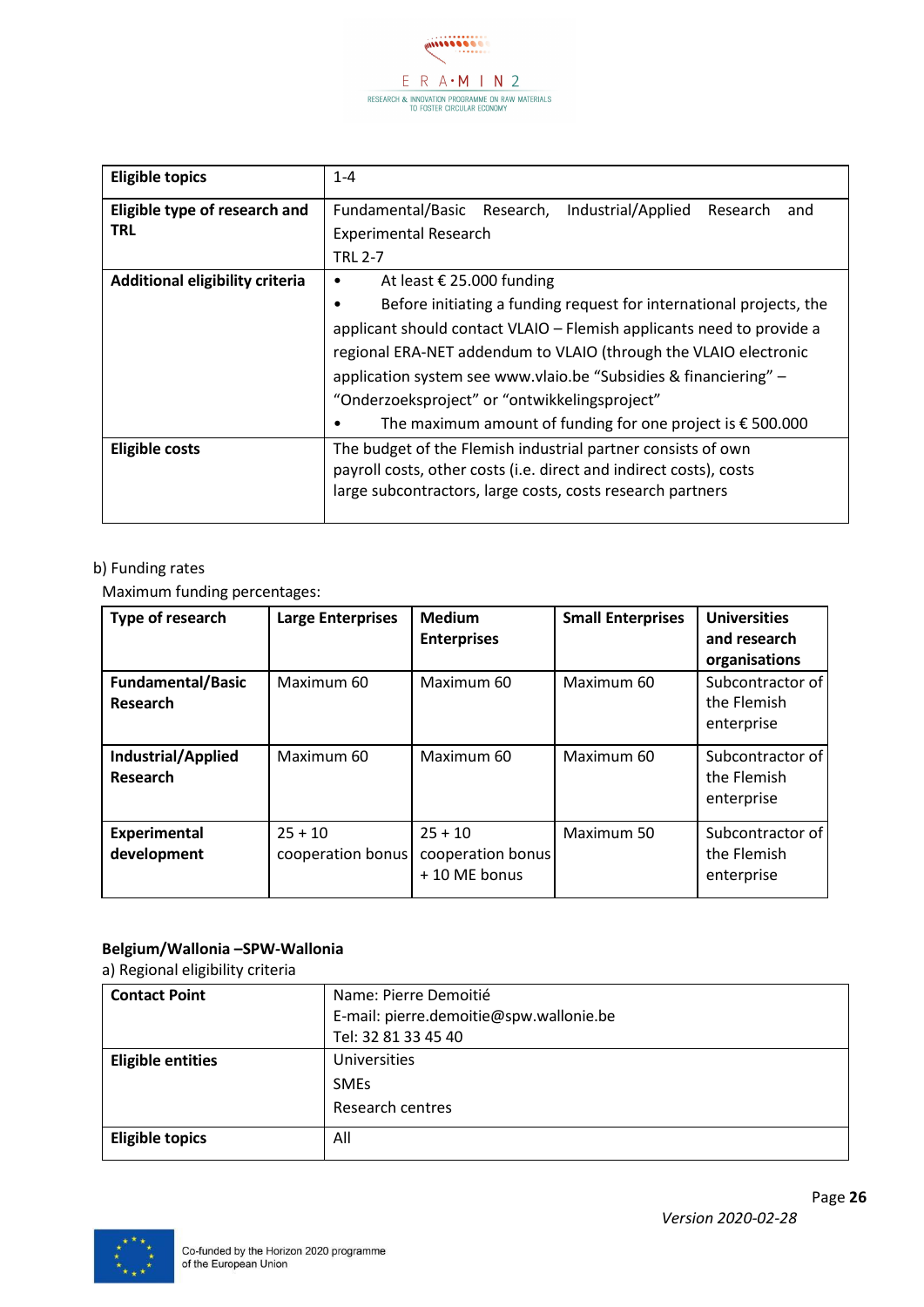

| Eligible type of research and<br><b>TRL</b> | Industrial/Applied Research and Experimental Research<br>$4 - 7$                                                                                         |
|---------------------------------------------|----------------------------------------------------------------------------------------------------------------------------------------------------------|
| Additional eligibility criteria             | Universities must work together with a SME or a Research Centre                                                                                          |
| <b>Eligible costs</b>                       | Personnel costs<br>Equipment<br>Materials and supplies costs<br>Subcontracting<br><b>Dissemination</b><br>Travel expenses<br>according the Walloon rules |

Maximum funding percentages:

| Type of research                                      | <b>Large Enterprises</b>                                                                                            | <b>Medium</b><br><b>Enterprises</b> | <b>Small Enterprises</b> | Universities (1)<br>and research<br>organisations (2) |
|-------------------------------------------------------|---------------------------------------------------------------------------------------------------------------------|-------------------------------------|--------------------------|-------------------------------------------------------|
| Industrial/Applied<br>Research<br><b>Experimental</b> | Depending from the TRL, from the number of partners and<br>from the type of cooperation according the Walloon rules |                                     | (1) 100<br>$(2)$ 75      |                                                       |
| development                                           |                                                                                                                     |                                     |                          |                                                       |

#### **Canada/Québec- FRQNT**

| <b>National Contact</b><br>Point | Name: Laurence Martin Gosselin<br>Responsable de programmes aux partenariats internationaux<br>E-mail: Laurence.martingosselin@frq.gouv.qc.ca<br>Tel : (001) (418) 643-8560 #3455                                                                                |
|----------------------------------|------------------------------------------------------------------------------------------------------------------------------------------------------------------------------------------------------------------------------------------------------------------|
| <b>Eligible entities</b>         | An eligible candidate is a university researcher or a college researcher<br>(academia) in the field of natural sciences, mathematical sciences or<br>engineering. Refere to the complete list of reaserch fields covered by the<br>FRQNT to validate your field. |
|                                  | Eligibility of the applying candidates<br>An eligible candidate is a university researcher or a college researcher.<br>A university researcher is a person who:                                                                                                  |

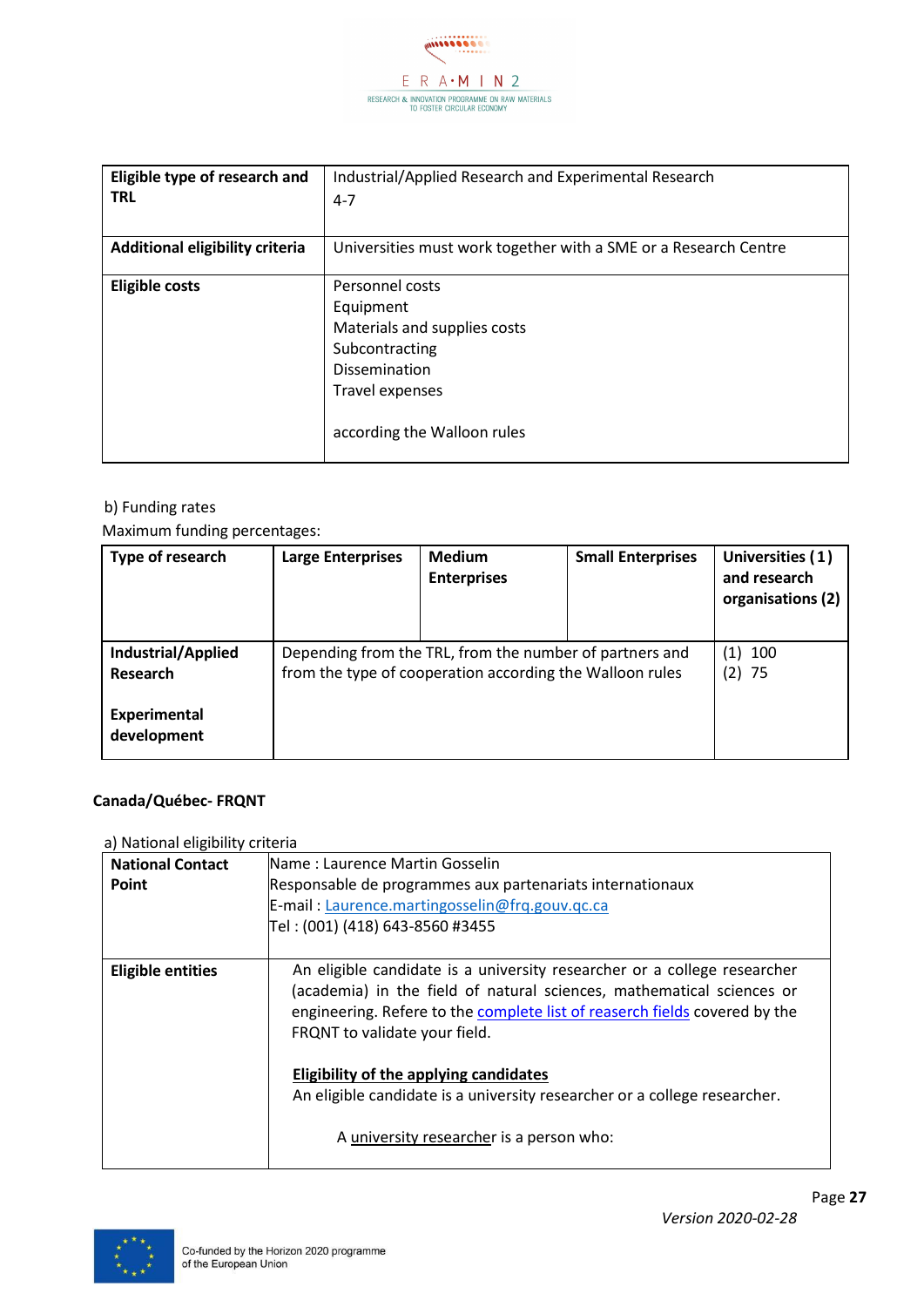

|                        | a) receives a salary:                                                        |
|------------------------|------------------------------------------------------------------------------|
|                        | as a regular professor or a contracted<br>i.                                 |
|                        | professor, in a university recognized by the                                 |
|                        | FRQ to manage funding,                                                       |
|                        | as a full-time researcher, with a PhD., in a<br>ii.                          |
|                        | university-affiliated CIUSSS, CISSS or other                                 |
|                        | public institution within the health and social                              |
|                        | services network that is recognized by the FRQ                               |
|                        | to manage funding;                                                           |
|                        |                                                                              |
|                        | <b>AND</b>                                                                   |
|                        |                                                                              |
|                        |                                                                              |
|                        | b) is affiliated with a Québec university in which                           |
|                        | he/she is qualified to act as the sole supervisor of                         |
|                        | graduate students1 and independently lead research                           |
|                        | projects. The following individuals also qualify for                         |
|                        | university researcher status.                                                |
|                        |                                                                              |
|                        | Individuals at the beginning of their career who meet criteria a) and hold a |
|                        | position that will enable them to meet criterion b) pending the end of       |
|                        | administrative processes and delays also qualifies as university researcher  |
|                        |                                                                              |
|                        | A college researcher is a person who has a PhD and who is                    |
|                        | employed in the equivalent of a full-time position in one or                 |
|                        | several college-level training institutions recognized by the                |
|                        |                                                                              |
|                        | FRQ to manage funding or Québec college centres for                          |
|                        | technology transfer (CCTT).                                                  |
|                        |                                                                              |
|                        | A college researcher must also possess the professional                      |
|                        |                                                                              |
|                        | autonomy required to supervise research projects and hold:                   |
|                        | a position as a college-level training institution<br>a)                     |
|                        | professor, OR                                                                |
|                        | a position as a CCTT researcher, OR<br>b)                                    |
|                        | a position in a college-level training institution in which<br>c)            |
|                        | at least 75% of their time is dedicated to research                          |
|                        | activities.                                                                  |
|                        |                                                                              |
|                        |                                                                              |
|                        | The following individuals are not eligible:                                  |
|                        | Individuals who seem to meet the criteria above and who are retired.         |
|                        |                                                                              |
| <b>Eligible topics</b> | All                                                                          |
|                        |                                                                              |
|                        |                                                                              |
| Eligible type of       | Fundamental/Basic<br>Research,<br>Industrial/Applied<br>Research<br>and      |
| research and TRL       | <b>Experimental Research</b>                                                 |
|                        | <b>TRL 1-9</b>                                                               |
|                        |                                                                              |

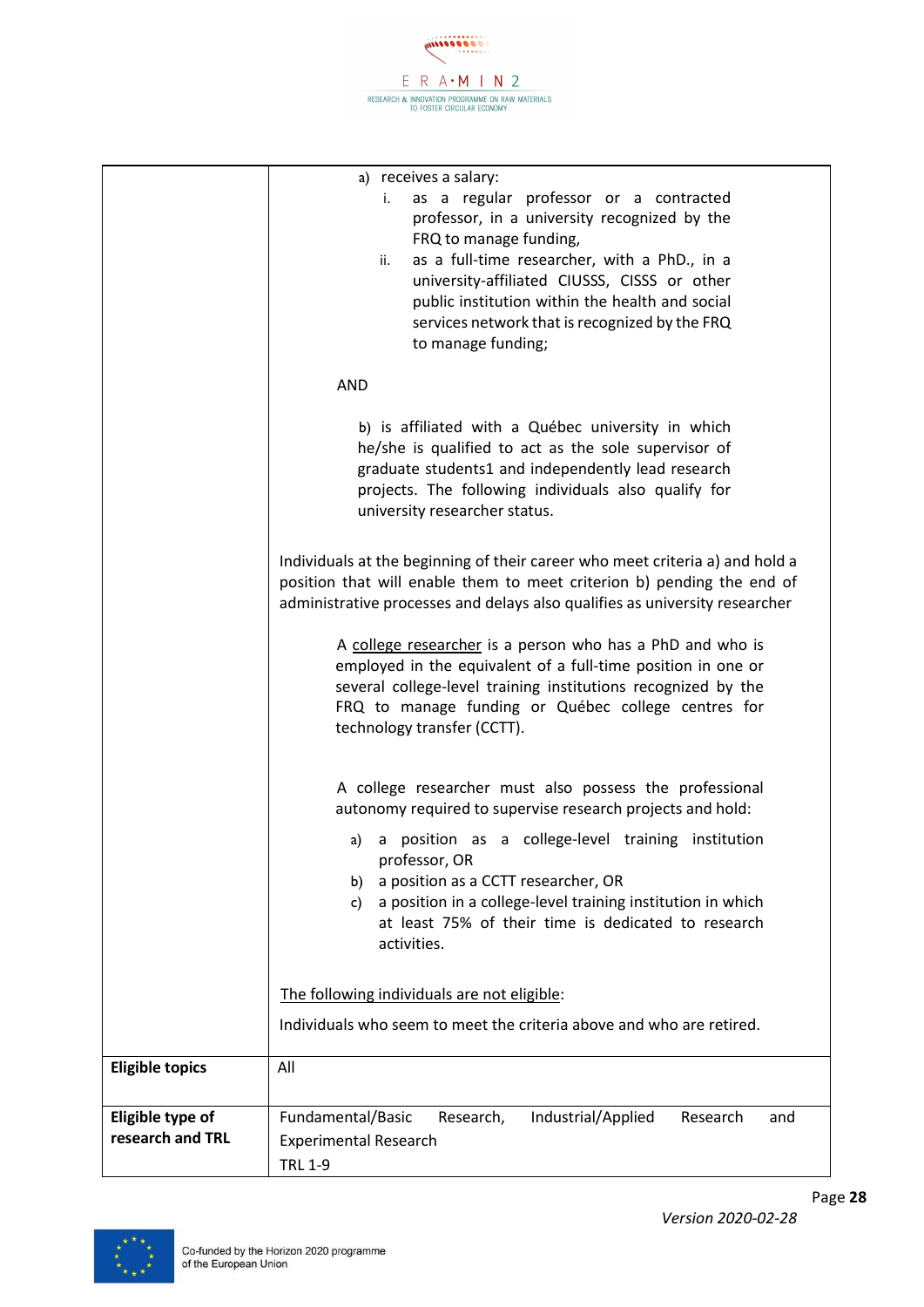$\mathcal{L}$  $\begin{array}{cc} \quad E\quad R\quad A\bullet M\quad I\quad N\ \ 2\quad \quad \\ \quad\text{researche}\xspace & \text{innovation procedure on raw materials} \quad \\ \quad\text{to foster circular contour} \end{array}$ 

| <b>Additional eligibility</b> | <b>Prior contact with the FRQNT</b>                                                                                                                                                                                                                                                                                                                                                                                                                                     |  |
|-------------------------------|-------------------------------------------------------------------------------------------------------------------------------------------------------------------------------------------------------------------------------------------------------------------------------------------------------------------------------------------------------------------------------------------------------------------------------------------------------------------------|--|
| criteria                      | Applying candidates must submit their requested funding, in the budget                                                                                                                                                                                                                                                                                                                                                                                                  |  |
|                               | for<br>their<br>in<br>the<br>form,<br>part<br>project,<br>at<br>programmes.internationaux@frq.gouv.qc.ca, before the relevant ERA-<br>MIN 2 deadlines. The FRQNT considers the budget form as part of the<br>proposal. Refer to the form for the specific rules on budget.                                                                                                                                                                                              |  |
|                               | <b>Multiple proposals</b><br>A researcher can receive funding from the FRQNT for only one project in the<br>ERA-MIN 2 call. It is allowed for a researcher to submit more than one<br>proposal to ERA-MIN 2, if he or she won't jeopardize his or her consortium<br>knowing this single funded project rule.                                                                                                                                                            |  |
|                               | <b>Applicable policies</b><br>Candidates and funding holders have to comply with the FRQ Common<br>General Rules, with research ethics policies applicable to their project, with<br>the Politique de diffusion en libre accès des Fonds de recherche du Québec<br>(French only), as well as with the FRQ Policy on Responsible conduct of<br>research.                                                                                                                 |  |
|                               | Through the Fonds de recherche du Québec open access policy for the<br>dissemination of research, the FRQNT is promoting open access to the<br>outcomes of its funded research and is ensuring their quick dissemination<br>and free access to the scientific community, potential users, policy-makers<br>and the general public. Complementary information's and rules concerning<br>funded projects and open access can be found in the FRQ Common General<br>Rules. |  |
| <b>Eligible costs</b>         | See the <b>budget form</b> . If the institution is eligible to receive indirect cost of<br>research, as described in section 8.2 of the FRQ Common General Rules, they will be<br>added to the amount.                                                                                                                                                                                                                                                                  |  |
|                               | All eligible costs are listed in the FRQ Common General Rules.                                                                                                                                                                                                                                                                                                                                                                                                          |  |

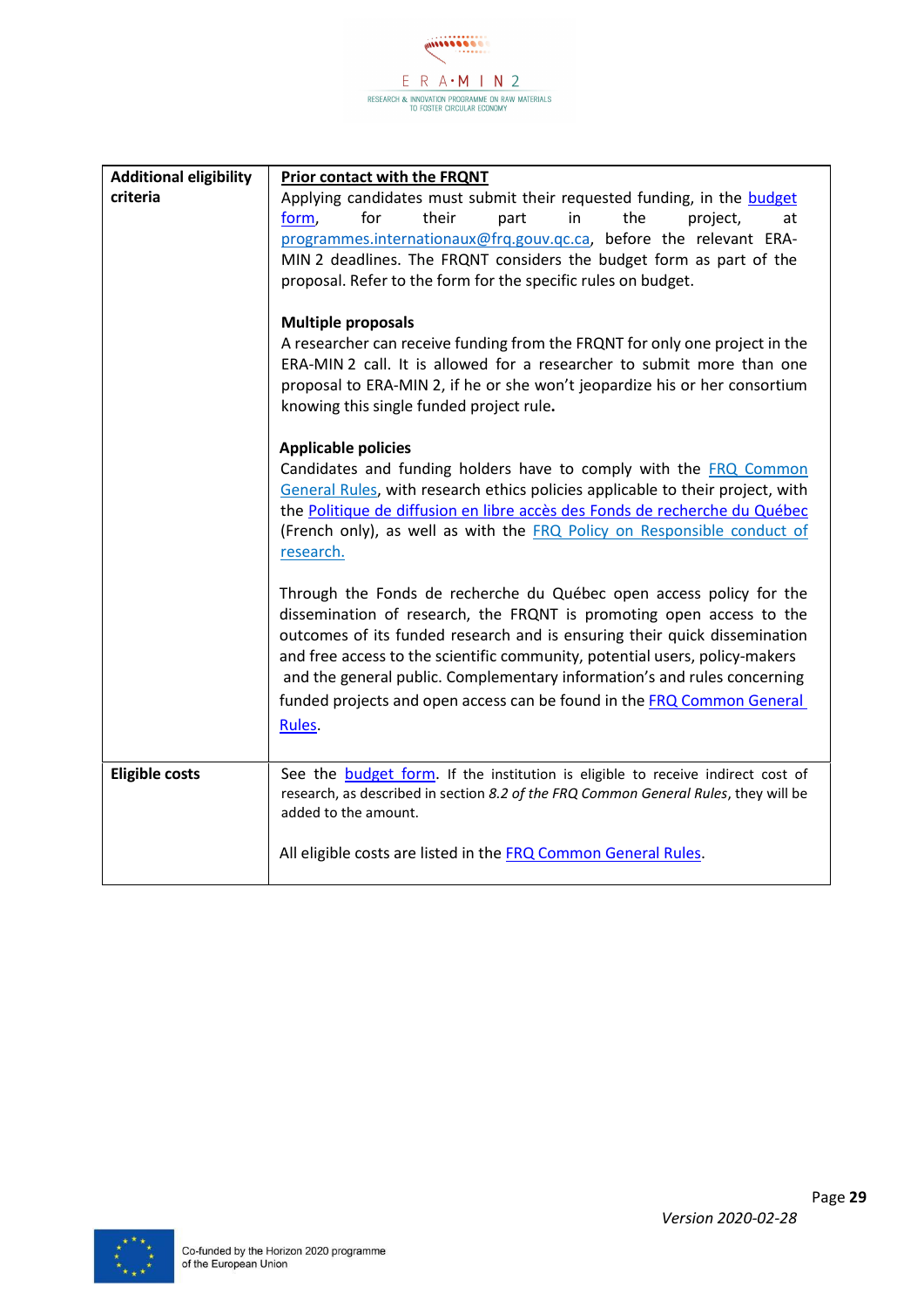

| <b>Maximum amount of</b><br>requested funding | The maximum amount that can be requested to the FRQNT is 65 000 $\epsilon$ per<br>year, for up to 3 years, and per project (non-renewable). The total amount<br>the FRQNT is committed to fund is 390 000€.                                                                                                        |  |
|-----------------------------------------------|--------------------------------------------------------------------------------------------------------------------------------------------------------------------------------------------------------------------------------------------------------------------------------------------------------------------|--|
|                                               | All amounts will be granted in Canadian currency according to the exchange<br>rates of the date the results of the call will be announced by ERA-MIN 2.                                                                                                                                                            |  |
| <b>Additional information</b>                 | Candidates are encouraged to inform their host institution (office of<br>research) about their participation to the present call.                                                                                                                                                                                  |  |
|                                               | Forms to be submitted after the ERA-MIN 2 selection process<br>Only the candidates in a founded project will have to create a portfolio on<br>the FRQnet and fulfil the appropriate form. Candidates in a founded project<br>will have to fill an "Undertaking and Acknowledgement" before receiving the<br>funds. |  |

Maximum funding percentages:

| Type of research                      | <b>Universities</b><br>and research<br>organisations |
|---------------------------------------|------------------------------------------------------|
| <b>Fundamental/Basic</b><br>Research  | 100                                                  |
| <b>Industrial/Applied</b><br>Research | 100                                                  |
| <b>Experimental</b><br>development    | 100                                                  |

#### **Chile – CONICYT**

| <b>National Contact Point</b>          | Name: Andrea Cibotti                                               |
|----------------------------------------|--------------------------------------------------------------------|
|                                        | E-mail: acibotti@conicyt.cl                                        |
|                                        |                                                                    |
| <b>Eligible entities</b>               | Universities and research organizations                            |
|                                        |                                                                    |
| <b>Eligible topics</b>                 | All                                                                |
|                                        |                                                                    |
| Eligible type of research and          | Fundamental/Basic Research, Industrial/Applied Research            |
| <b>TRL</b>                             | <b>TRL 1-7</b>                                                     |
|                                        |                                                                    |
|                                        |                                                                    |
| <b>Additional eligibility criteria</b> | Maximum contribution requested from CONICYT: €85.000 per year (for |
|                                        | three years)                                                       |
|                                        | For more information see https://www.conicyt.cl/pci/               |
|                                        |                                                                    |
|                                        |                                                                    |

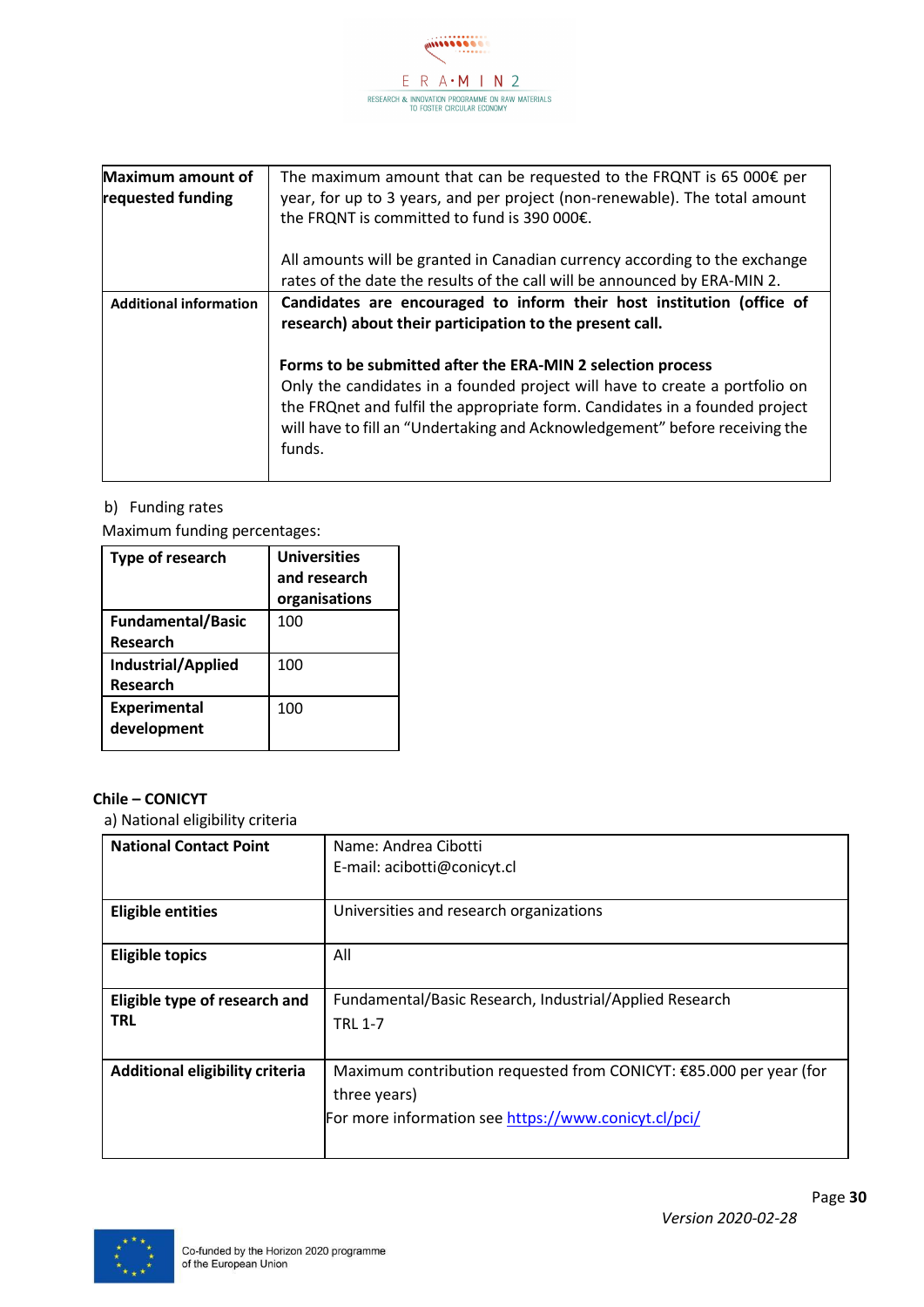

| <b>Eligible costs</b> | Personnel costs              |
|-----------------------|------------------------------|
|                       | Equipment                    |
|                       | Materials and supplies costs |
|                       | Subcontracting               |
|                       | <b>Dissemination</b>         |
|                       | Travel expenses              |
|                       |                              |

Maximum funding percentages:

| Type of research                  | Universities and<br>research organisations |
|-----------------------------------|--------------------------------------------|
| <b>Fundamental/Basic Research</b> | 100                                        |
| Industrial/Applied Research*      | 100                                        |

#### **Czech Republic**

| a) wational ciigibility tritchia |                                                                                                                                                                   |
|----------------------------------|-------------------------------------------------------------------------------------------------------------------------------------------------------------------|
| <b>National Contact Point</b>    | Name: Kristina Nehilčová<br>Tel: +420 234 611 629                                                                                                                 |
|                                  | E-mail: kristina.nehilcova@tacr.cz                                                                                                                                |
|                                  | https://www.tacr.cz                                                                                                                                               |
|                                  |                                                                                                                                                                   |
| <b>Eligible entities</b>         | <b>Enterprises (according to Annex 1 of the Regulation)</b>                                                                                                       |
|                                  | Research organizations (according to Article 2 paragraph 83 of the                                                                                                |
|                                  | <b>Regulation</b> )                                                                                                                                               |
|                                  | Enterprises who act as natural persons according to Annex 1 of the                                                                                                |
|                                  | Regulation engaged in an economic activity pursuant to Act no. 455/1991                                                                                           |
|                                  | coll. on Trades (Trade Act).                                                                                                                                      |
|                                  |                                                                                                                                                                   |
| <b>Eligible topics</b>           | All                                                                                                                                                               |
|                                  |                                                                                                                                                                   |
| Eligible type of research and    | Industrial/Applied Research, Experimental Development                                                                                                             |
| <b>TRL</b>                       | <b>TRL 3-9</b>                                                                                                                                                    |
|                                  |                                                                                                                                                                   |
| Additional eligibility criteria  | The project proposal has to include a clear description of the<br>exploitation plan and results                                                                   |
|                                  | the aim of the project has to be relevant to the overall aim of the<br>$\bullet$<br>funding programme EPSILON                                                     |
|                                  | the industrial research and experimental development share<br>$\bullet$<br>correspond to the activities of the Czech partner described in the<br>project proposal |
|                                  | the costs are eligible (based on the rules stated below)                                                                                                          |

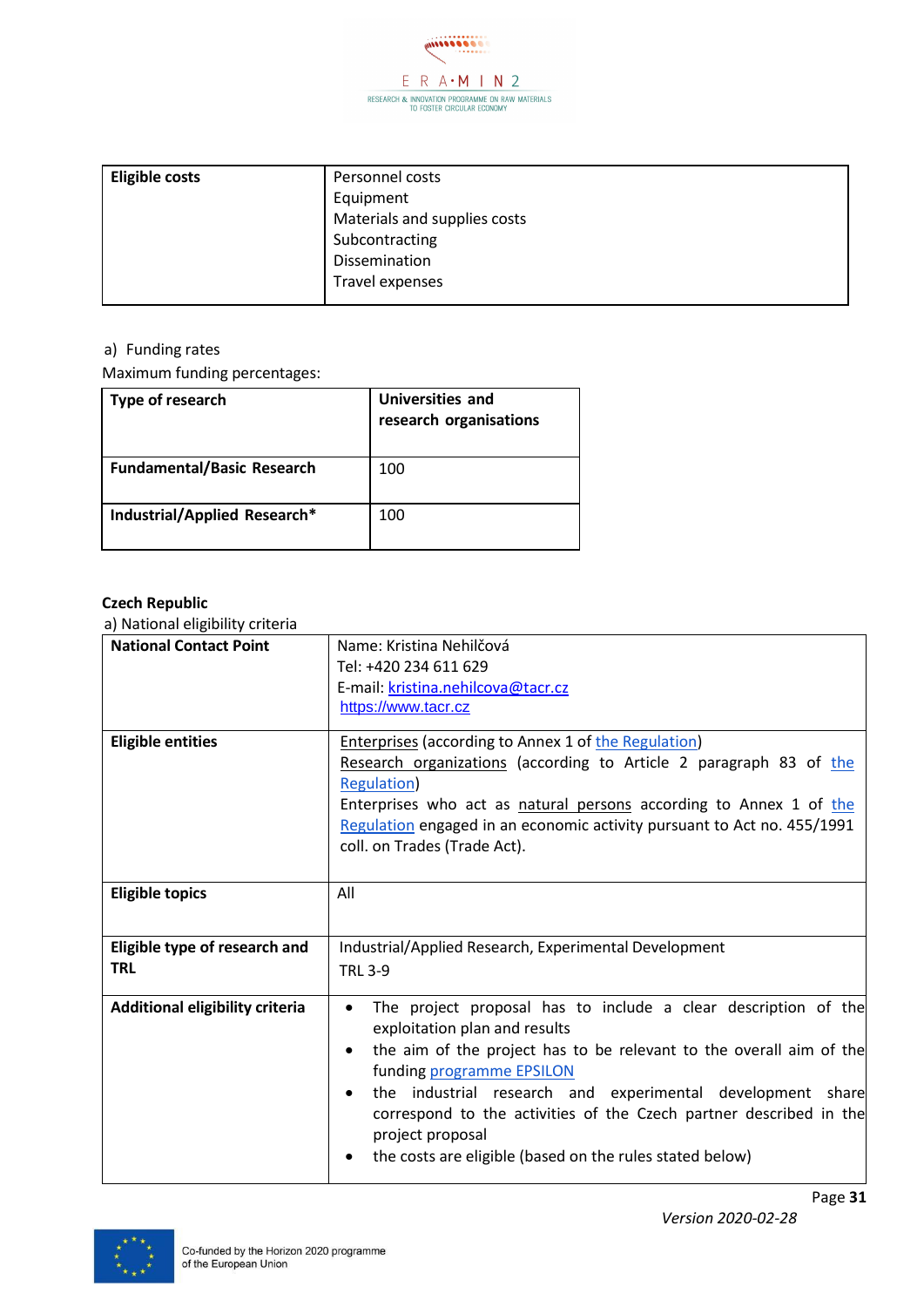

|                       | the requested funding meets the national regulations for aid intensity<br>the applicants have published the financial statements for the years<br>2016, 2017, 2018                                                                                                                                                                                                                                                                                                                              |
|-----------------------|-------------------------------------------------------------------------------------------------------------------------------------------------------------------------------------------------------------------------------------------------------------------------------------------------------------------------------------------------------------------------------------------------------------------------------------------------------------------------------------------------|
|                       | The aid intensity for each Czech applicant in the project is determined<br>based on the type of entity according to the Regulation (see table below)<br>and at the same time must not exceed the maximum permissible aid<br>intensity for the Czech part of the project, which is 70 % of the total<br>eligible costs.                                                                                                                                                                          |
|                       | <b>Supported results</b><br>Projects that achieve at least one of the types of results in the link below can<br>be supported in this Call. The type of the result has to be clearly described in<br>the project proposal                                                                                                                                                                                                                                                                        |
|                       | Mandatory forms to be submitted                                                                                                                                                                                                                                                                                                                                                                                                                                                                 |
|                       | The Czech applicants are requested to submit:                                                                                                                                                                                                                                                                                                                                                                                                                                                   |
|                       | A Sworn statement of the applicant;                                                                                                                                                                                                                                                                                                                                                                                                                                                             |
|                       | Completed "TACR Application Form" Excel file;<br>if the applicant plans to achieve the "NmetS" type of result, the "                                                                                                                                                                                                                                                                                                                                                                            |
|                       | Confirmation of the Certification authority for NmetS results" needs<br>to be attached                                                                                                                                                                                                                                                                                                                                                                                                          |
|                       | if the applicant plans to achieve the "Patent" type of result, patent<br>search must be substantiated                                                                                                                                                                                                                                                                                                                                                                                           |
|                       | All documents proving the eligibility of the Czech applicant (mentioned above)<br>shall be submitted via the TACR data box (TACR data box ID: afth9xp) within<br>the same deadline as the project proposals.                                                                                                                                                                                                                                                                                    |
|                       | Please fill in the subject line as: "Horizon2020 - ERA-MIN 2 Call 2019<br>prokázání způsobilosti - akronym projektu".                                                                                                                                                                                                                                                                                                                                                                           |
| <b>Eligible costs</b> | personnel costs (including scholarships)<br>$\bullet$<br>subcontracting costs (max. 20% of total eligible costs<br>throughout the whole project period)<br>other direct costs (write-offs, protection of intellectual<br>property, operating expenses, travel costs, consumables)<br>indirect costs (overheads) - full cost/flat rate 25% (indirect<br>٠<br>costs in the respective year are calculated as 25% of the sum<br>of the personnel costs and other direct costs in the same<br>year) |
|                       | These specific categories of eligible costs are defined under Article<br>17 of the General Terms & Conditions<br>Investment costs are NOT eligible in this joint call.                                                                                                                                                                                                                                                                                                                          |

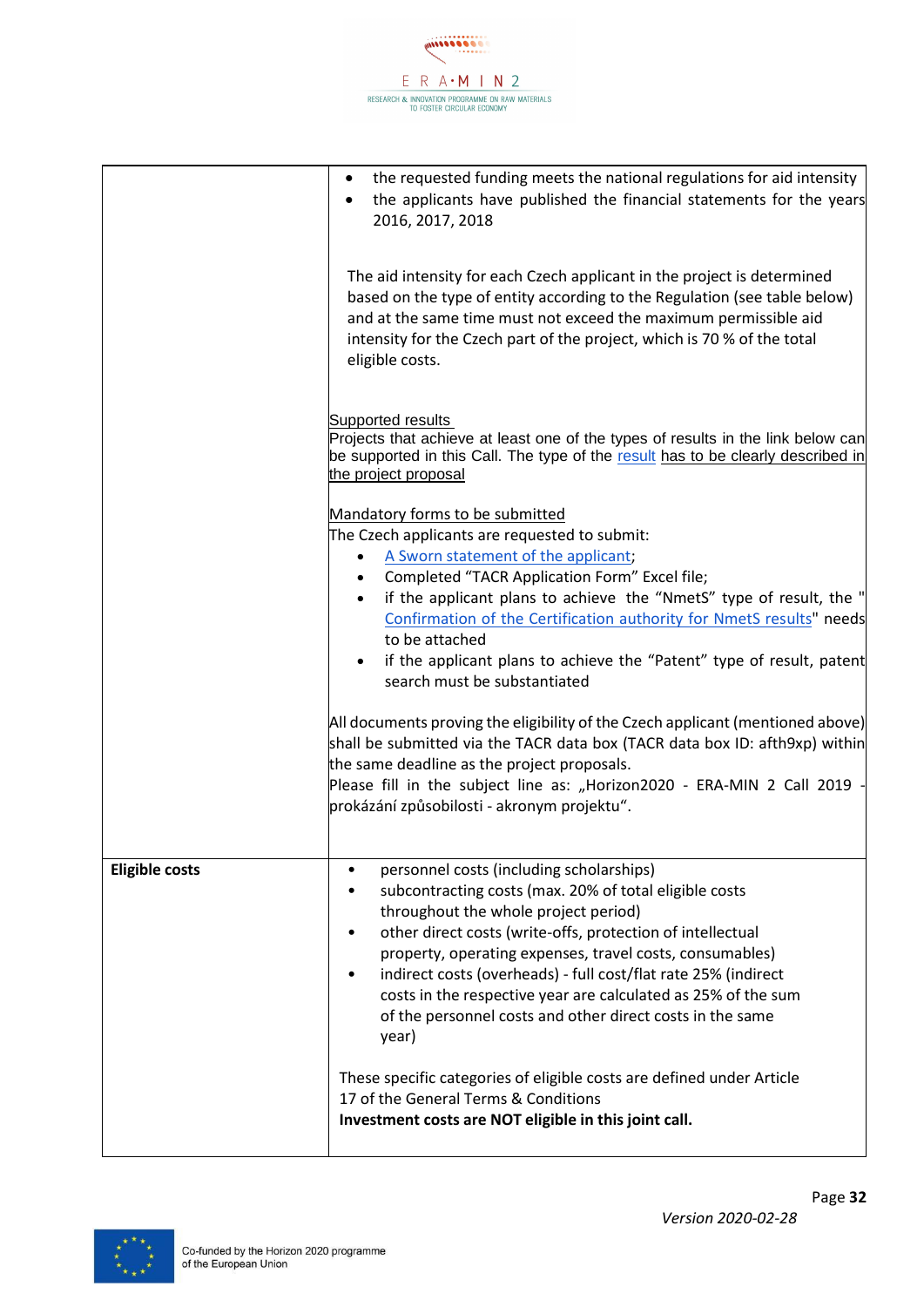

| <b>Additional information</b> | Useful documents and links:<br>- TACR website about ERA - MIN<br>- programme EPSILON (only in Czech)<br>- definitions of supported outcomes (only in Czech)<br>- Funding rules for the Czech applicant for ERA-NET cofund (available on the<br>TACR website)                                                                                                                                                                                              |
|-------------------------------|-----------------------------------------------------------------------------------------------------------------------------------------------------------------------------------------------------------------------------------------------------------------------------------------------------------------------------------------------------------------------------------------------------------------------------------------------------------|
|                               | - The Guide for the Czech applicants (available on the TACR website)<br>TACR excludes the disbursement of individual aid to an enterprise:<br>against which a recovery order has been issued which is unpaid<br>meeting the definition of an "enterprise in difficulties"<br>which has not met the obligation to publish the financial<br>٠<br>statements for the years 2016, 2017, 2018 in the respective<br>register - the so-called "Veřejný rejstřík" |

Maximum funding percentages:

| Type of research                   | <b>Large Enterprises</b> | <b>Medium</b><br>Enterprises* | <b>Small Enterprises*</b> | <b>Universities and</b><br>research<br>organisations** |
|------------------------------------|--------------------------|-------------------------------|---------------------------|--------------------------------------------------------|
| Industrial/Applied<br>Research     | $50***$                  | $60***$                       | $70***$                   | 100                                                    |
| <b>Experimental</b><br>development | $25***$                  | $35***$                       | $45***$                   | 100                                                    |

\* Note: An SME is defined in Annex 1 of the Regulation

\*\* Research organisations must satisfy the definition in the Act and the Framework.

\*\*\* a bonus for effective collaboration can be added (the aid can be increased by up to 15% if the applicant fulfills the conditions according to the Regulation Article 25)

#### **Finland-Business Finland**

| <b>National Contact</b><br>Point     | Name: Kari Keskinen<br>E-mail: kari.keskinen@businessfinland.fi<br>Tel. +358 50 5577843           |
|--------------------------------------|---------------------------------------------------------------------------------------------------|
| <b>Eligible entities</b>             | Universities, R&D institutes, SME's and Large companies, Organisations must be<br>legal entities. |
| <b>Eligible topics</b>               | All                                                                                               |
| Eligible type of<br>research and TRL | Industrial/Applied research and Experimental development<br><b>TRL 4-8</b>                        |

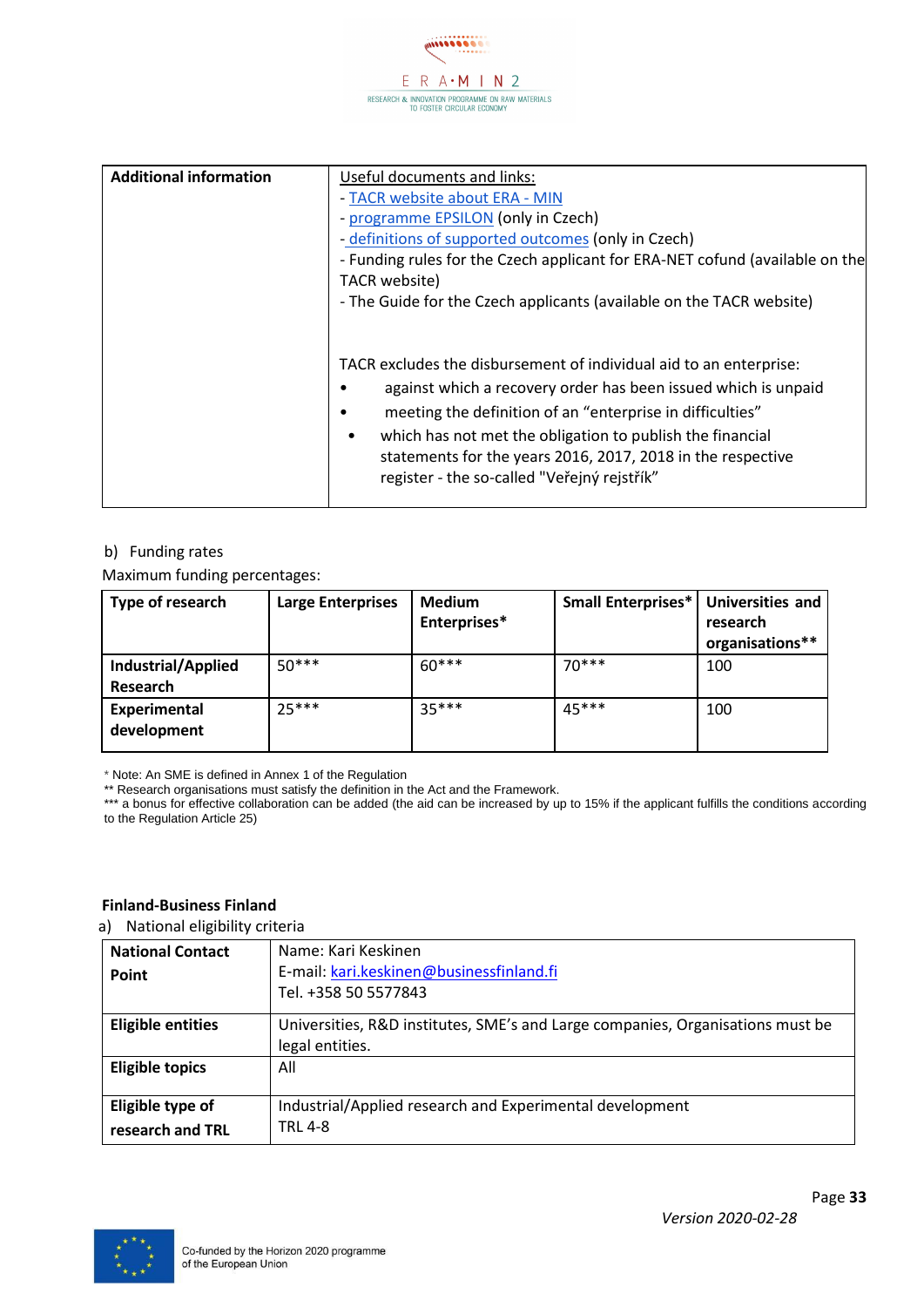

| <b>Additional eligibility</b><br>criteria | Consortia must include at least two industrial partners (SMEs or large<br>companies). There must be one partner with a parallel project and other<br>company can be a funder or in-kind partner.                                                                               |  |
|-------------------------------------------|--------------------------------------------------------------------------------------------------------------------------------------------------------------------------------------------------------------------------------------------------------------------------------|--|
| <b>Eligible costs</b>                     | The following costs are eligible:<br>personnel costs<br>1.<br>indirect costs<br>2.<br>costs of equipment and devices<br>3.<br>subcontracting<br>4.<br>travel expenses<br>5.<br>For more information see: https://www.businessfinland.fi/suomalaisille-<br>asiakkaille/etusivu/ |  |

#### Maximum funding percentages:

| Type of research   | Large              | <b>Medium</b>      | <b>Small</b>       | Universities and       |
|--------------------|--------------------|--------------------|--------------------|------------------------|
|                    | <b>Enterprises</b> | <b>Enterprises</b> | <b>Enterprises</b> | research organizations |
| Industrial/Applied | 40                 | 50                 | 50                 | 60                     |
| Research           |                    |                    |                    |                        |
| Experimental       | Loan 50            | Loan 70            | Loan 70            |                        |
| development        |                    |                    |                    |                        |

#### **France- ADEME**

| <b>Contact Point</b>            | Name: Rachel BAUDRY<br>E-mail: rachel.baudry@ademe.fr                                                                                                                                                                                                                                                                                                                                                       |
|---------------------------------|-------------------------------------------------------------------------------------------------------------------------------------------------------------------------------------------------------------------------------------------------------------------------------------------------------------------------------------------------------------------------------------------------------------|
|                                 | Tel: (33) 2 41 91 40 70                                                                                                                                                                                                                                                                                                                                                                                     |
| <b>Eligible entities</b>        | Universities, R&D institutes, SME's and Large companies, NGOs                                                                                                                                                                                                                                                                                                                                               |
|                                 | (associations, foundations, etc.). Organisations must be legal entities.                                                                                                                                                                                                                                                                                                                                    |
| <b>Eligible topics</b>          | $2 - 5$                                                                                                                                                                                                                                                                                                                                                                                                     |
| Eligible type of research and   | Industrial/Applied Research and Experimental development                                                                                                                                                                                                                                                                                                                                                    |
| <b>TRL</b>                      | <b>TRL 4-7</b>                                                                                                                                                                                                                                                                                                                                                                                              |
| Additional eligibility criteria | ADEME can only finance projects on metallic resources and industrial<br>minerals. Projects on construction materials are not eligible.<br>All French applicants must submit a national funding application, with<br>financial information only, immediately after the submission of the<br>proposal. The national application form will be sent by ADEME to the<br>coordinator of each submitted proposals. |

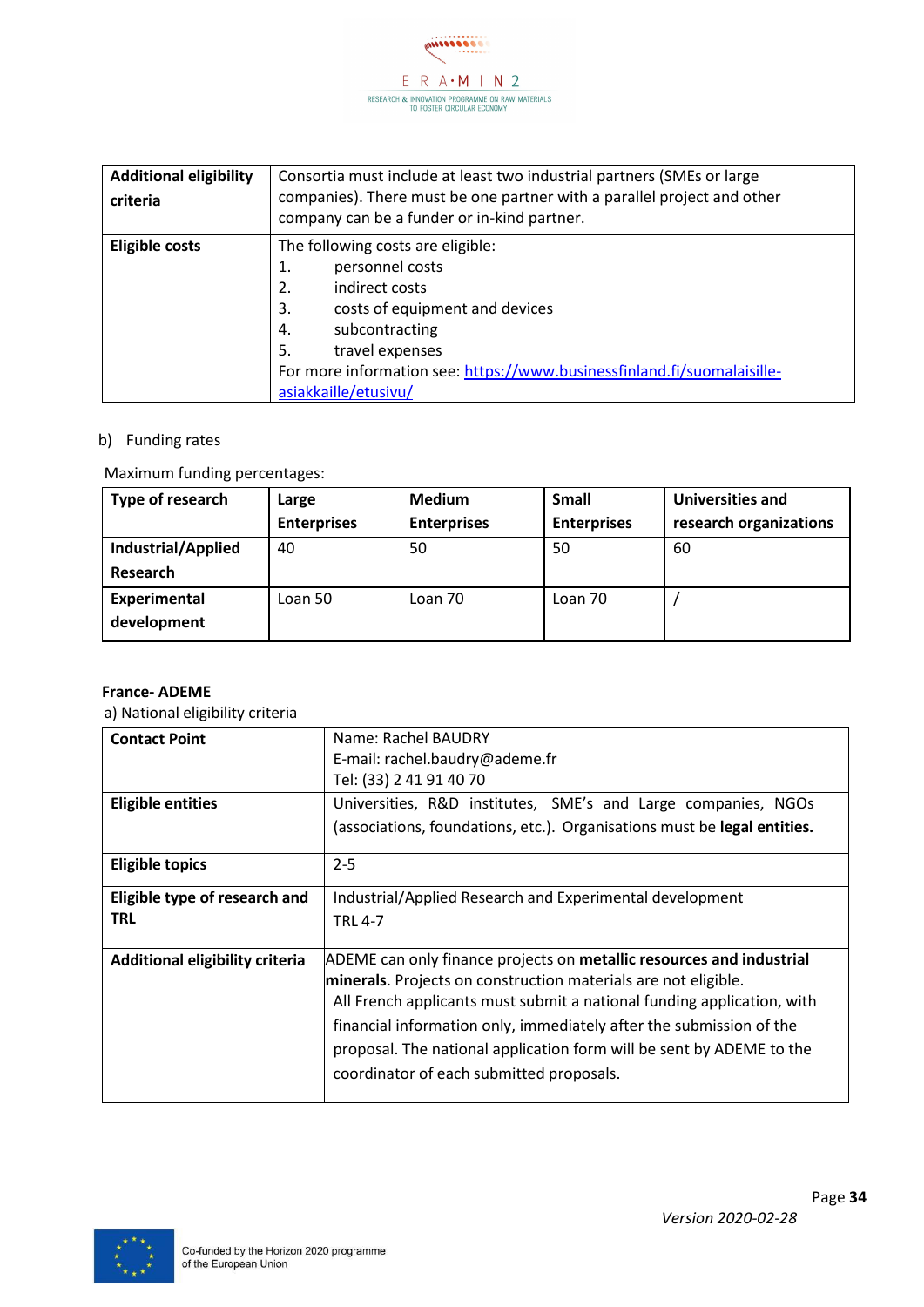

| <b>Eligible costs</b> | ADEME's eligible costs are detailed in the following documents (available in |  |  |
|-----------------------|------------------------------------------------------------------------------|--|--|
|                       | French):                                                                     |  |  |
|                       | Règles générales d'attribution et de versement des aides de l'ADEME          |  |  |
|                       | Régime d'aides de l'ADEME à la recherche, au développement et à              |  |  |
|                       | l'innovation                                                                 |  |  |
|                       | It includes salaries, overheads, travel expenses, devices,                   |  |  |
|                       | equipment and operational costs.                                             |  |  |
|                       |                                                                              |  |  |

Maximum funding percentages:

| Type of research                      | <b>Large Enterprises</b> | <b>Medium</b><br><b>Enterprises</b> | <b>Small Enterprises</b> | <b>Universities</b><br>and research<br>organisations |
|---------------------------------------|--------------------------|-------------------------------------|--------------------------|------------------------------------------------------|
| Fundamental/<br><b>Basic Research</b> | Not applicable           | Not applicable                      | Not applicable           | Max. 70%                                             |
| Industrial/Applied<br>Research*       | Max. 50                  | Max. 60                             | Max. 70                  | Max. 50                                              |
| Experimental<br>development*          | Max. 25                  | Max. 35                             | Max. 45                  | Max. 50                                              |

#### **France –ANR**

| <b>National Contact</b>       | Name: Massimiliano Picciani                                                                                             |
|-------------------------------|-------------------------------------------------------------------------------------------------------------------------|
| <b>Point</b>                  | Chargé de mission scientifique ANR                                                                                      |
|                               | Tel: +33 1 73 54 81 96                                                                                                  |
|                               | E-mail: massimiliano.picciani@anr.fr                                                                                    |
| <b>Eligible entities</b>      | Universities and research organizations                                                                                 |
|                               | Large, medium and small enterprises                                                                                     |
|                               | Private non-profit organisations: see ANR funding regulations                                                           |
| <b>Eligible topics</b>        | Projects concerning the following topics and sub-topics:                                                                |
|                               | Topic 1: only sub-topics 1.1 and 1.3                                                                                    |
|                               | Topics 2, 3, 4, 5: all sub-topics                                                                                       |
|                               | Projects concerning the following subjects for all topics are not eligible:<br>CDW (construction and demolition wastes) |
|                               | Off-shore exploration                                                                                                   |
| Eligible type of              | Fundamental/Basic Research, Industrial/Applied Research                                                                 |
| research and TRL              | <b>TRL 1-5</b>                                                                                                          |
|                               |                                                                                                                         |
| <b>Additional eligibility</b> | For French partners: see the National annex "Annexe nationale ANR ERA-MIN 2                                             |
| criteria                      | édition 2020" available on ANR website                                                                                  |

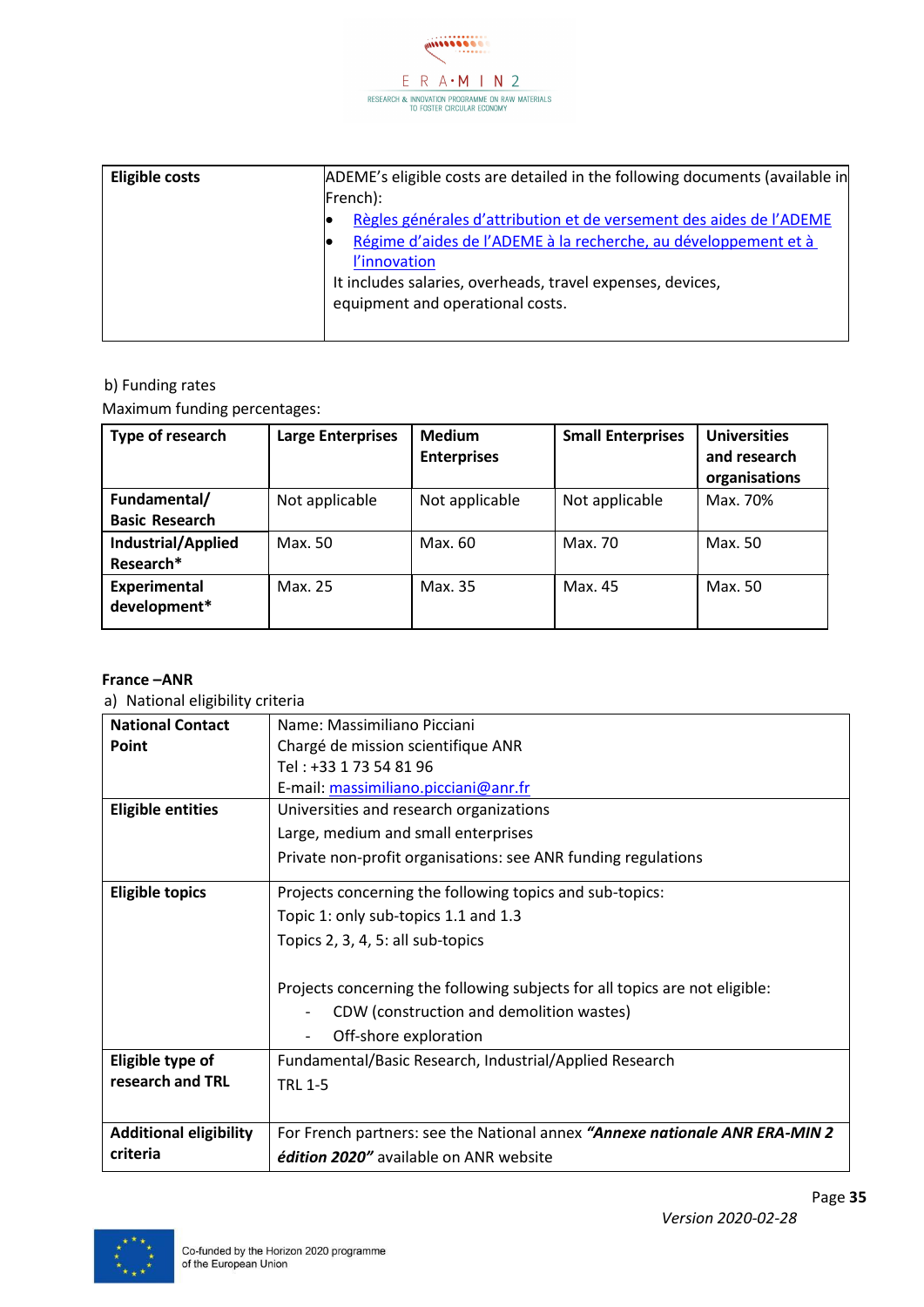

|                | http://www.agence-nationale-recherche.fr/era-min2 2020                        |
|----------------|-------------------------------------------------------------------------------|
| Eligible costs | See ANR funding regulations ("Règlement relatif aux attributions des aides de |
|                | I'ANR", in the table below shortly indicated as RF)                           |
|                | http://www.agence-nationale-recherche.fr/RF                                   |

#### **Greece- GSRT**

| <b>National Contact Point</b> | Name: Michael Kotsias                                                     |  |  |
|-------------------------------|---------------------------------------------------------------------------|--|--|
|                               | E-mail: m.kotsias@gsrt.gr                                                 |  |  |
|                               | Tel: +30 213 1300115                                                      |  |  |
| <b>Eligible entities</b>      | GSRT potentially supports all legal entities, private and public, namely: |  |  |
|                               | Private - SME<br>$\bullet$                                                |  |  |
|                               | Private - large companies                                                 |  |  |
|                               | Non-profit research organisation<br>$\bullet$                             |  |  |
|                               | Higher education institution<br>$\bullet$                                 |  |  |
|                               | Public research organisation                                              |  |  |
|                               | Public organisation                                                       |  |  |
|                               | GSRT does not support individuals and individual enterprises              |  |  |
|                               |                                                                           |  |  |
|                               | Applicants may submit in the current call, if they are enterprises, up    |  |  |
|                               | to two (2) proposals from the same enterprise and for Public              |  |  |
|                               | research Institutes and Universities up to (2) proposals at the level     |  |  |
|                               | of the same Laboratory or School or Institute or Department.              |  |  |
|                               |                                                                           |  |  |
|                               |                                                                           |  |  |
|                               |                                                                           |  |  |
|                               |                                                                           |  |  |
| <b>Eligible topics</b>        | All                                                                       |  |  |
| Eligible type of research and | The aided part of the research and development project shall              |  |  |
| <b>TRL</b>                    | completely fall within one or more of the following categories            |  |  |
|                               | (COMMISSION REGULATION (EU) No 651/2014 article 25):                      |  |  |
|                               | (a) industrial research;                                                  |  |  |
|                               | (b) experimental development;                                             |  |  |
|                               | (c) feasibility studies                                                   |  |  |
|                               |                                                                           |  |  |
|                               | TRL 3-8 (according to COMMISSION<br><b>REGULATION</b><br>(EU)<br>No       |  |  |
|                               | 651/2014/Definitions for Aid for Research, Development and                |  |  |
|                               | Innovation, pages 24-26/par. 83-96)                                       |  |  |

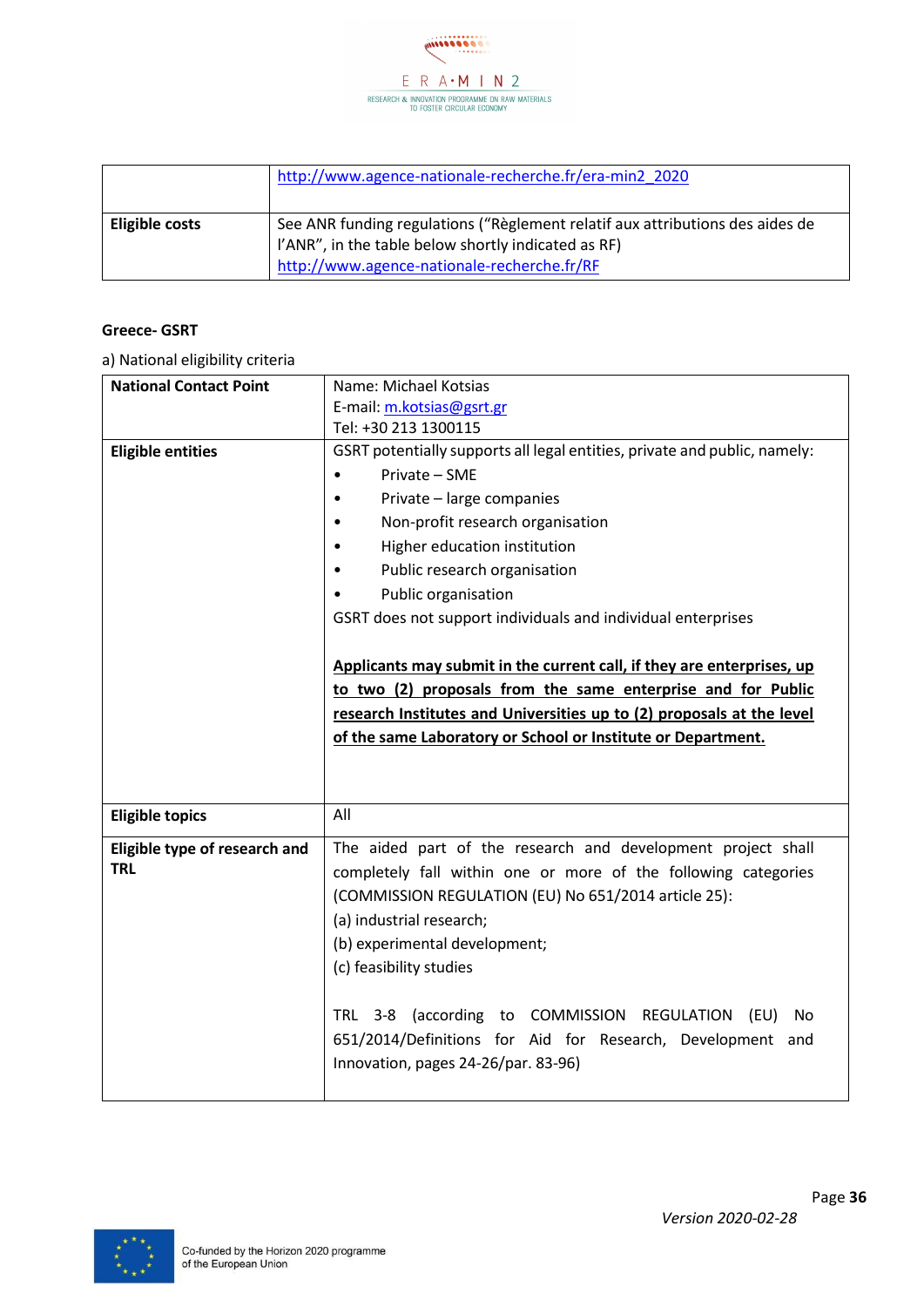

| Additional eligibility criteria | The duration of a funded project is 24-36 months.                                                                              |
|---------------------------------|--------------------------------------------------------------------------------------------------------------------------------|
|                                 | Upper limit of the total public funding will be 200.000 € per project                                                          |
|                                 | (including indirect costs). Please note that this amount can be increased                                                      |
|                                 | to 250.000 € per project if Greek partner assumes the project                                                                  |
|                                 |                                                                                                                                |
|                                 | coordination. The maximum state aid intensity will be calculated                                                               |
|                                 | according to the provisions of the European state aid rules and                                                                |
|                                 | regulations in force (type of research activity, size of the participating                                                     |
|                                 | enterprise, collaborative research).                                                                                           |
|                                 |                                                                                                                                |
| <b>Eligible costs</b>           | (a) personnel costs: researchers, technicians and other supporting                                                             |
|                                 | staff to the extent employed on the project.                                                                                   |
|                                 | (b) costs on fixed assets i.e. b1) costs of instruments and                                                                    |
|                                 | equipment to the extent and for the period used for the                                                                        |
|                                 | project. Where such instruments and equipment are not used<br>for their full life for the project, only the depreciation costs |
|                                 | corresponding to the life of the project, as calculated on the                                                                 |
|                                 | basis of generally accepted accounting principles are                                                                          |
|                                 | considered as eligible and b2) costs for buildings and land, to                                                                |
|                                 | the extent and for the duration period used for the project.                                                                   |
|                                 | With regard to buildings, only the depreciation costs                                                                          |
|                                 | corresponding to the life of the project, as calculated on the                                                                 |
|                                 | basis of generally accepted accounting principles are                                                                          |
|                                 | considered as eligible. For land, costs of commercial transfer                                                                 |
|                                 | or actually incurred capital costs are eligible.                                                                               |
|                                 | (c) costs of contractual research, knowledge and patents bought                                                                |
|                                 | or licensed from outside sources at arm's length conditions, as                                                                |
|                                 | well as costs of consultancy and equivalent services used                                                                      |
|                                 | exclusively for the project.                                                                                                   |
|                                 | (d) additional general costs and other operating expenses,                                                                     |
|                                 | including costs of materials, supplies, travel expenses,                                                                       |
|                                 | organization of meetings, dissemination/publicity costs, audit                                                                 |
|                                 | costs, incurred directly as a result of the project                                                                            |
|                                 | implementation.                                                                                                                |
|                                 | (e) indirect costs = flat rate 15% of gross personnel costs                                                                    |
|                                 | excluding VAT = 15%* (a-(VAT of a)). Indirect costs are eligible                                                               |
|                                 | for all legal entities and include costs that do not incur directly                                                            |
|                                 | as a result of the project implementation (e. g. administrative<br>and management costs, utility costs).                       |
|                                 |                                                                                                                                |
|                                 | Note: Please bear in mind that scientific management costs are                                                                 |
|                                 | eligible under category (a) whereas administrative and                                                                         |
|                                 | financial/legal management costs fall under eligible categories                                                                |
|                                 | (e) or (d)-audit costs only.                                                                                                   |
|                                 |                                                                                                                                |
|                                 | - Subcontracting is allowed. This will be clarified in the guidelines of the                                                   |
|                                 | national call.                                                                                                                 |

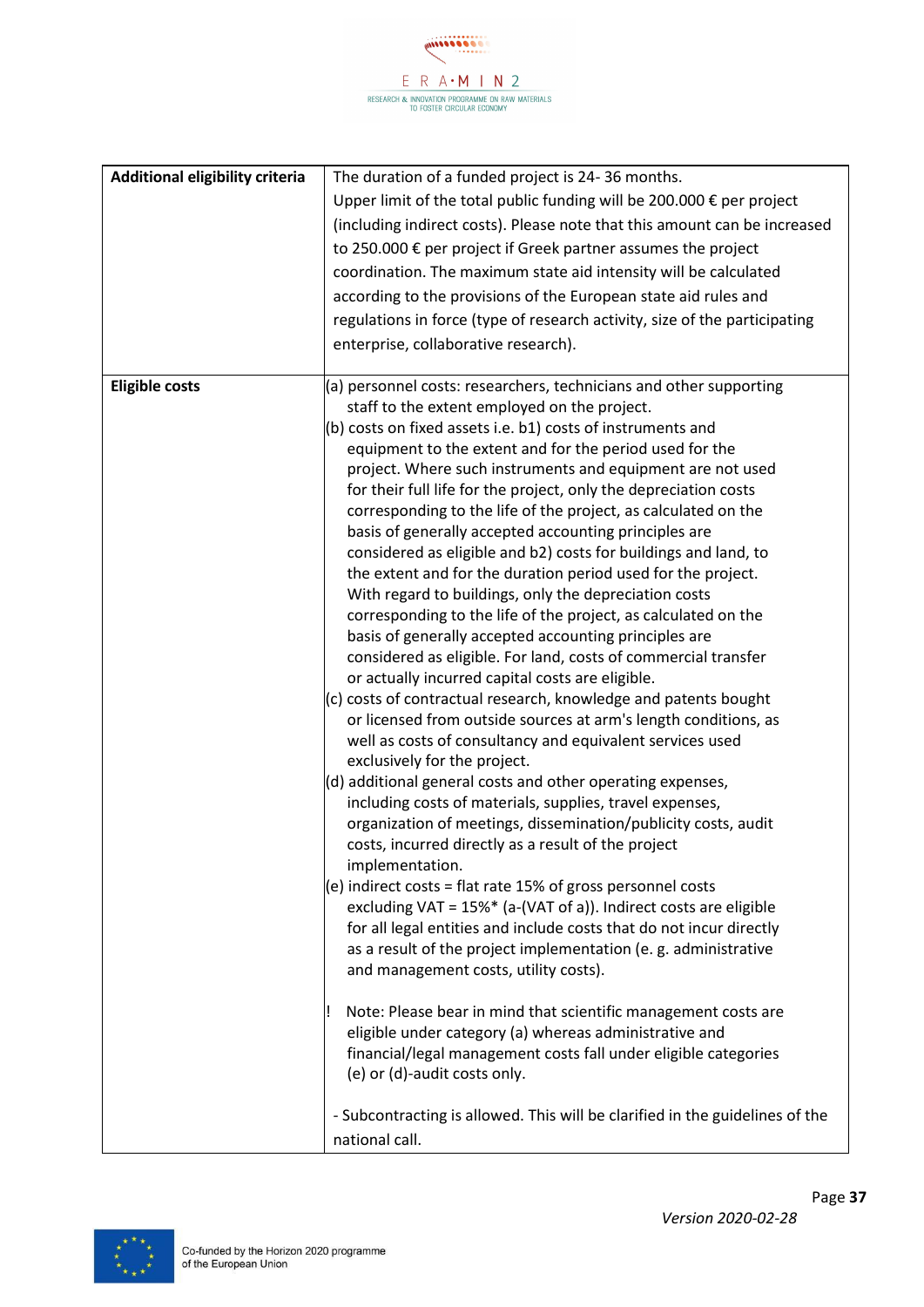

Maximum funding percentages:

| Type of research                | <b>Private Sector*</b> | Universities and research organisations                                                                                                                                       |
|---------------------------------|------------------------|-------------------------------------------------------------------------------------------------------------------------------------------------------------------------------|
| Industrial/Applied<br>Research* | 50                     | The aid intensity can reach 100% for performing non-<br>economic activities (§19 of article 2.1.1 in «Framework for<br>State aid for research and development and innovation» |
| Experimental<br>development*    | 25                     | $(2014/C 198/01)$ ).                                                                                                                                                          |
| Feasibility<br>studies          | 50                     |                                                                                                                                                                               |

**\* Private Sector:** *The aid intensities for industrial research and experimental development may be increased up to a maximum aid intensity of 80 % of the eligible costs if certain conditions are fulfilled, see COMMISSION REGULATION (EU) No 651/2014 articles 25, 28, 29)<https://eur-lex.europa.eu/legal-content/EN/TXT/PDF/?uri=CELEX:32014R0651&from=EN> More detailed:*

*The aid intensities for industrial research and experimental development may be increased up to a maximum aid intensity of 80% of the eligible costs as follows:*

*(a) by 10 percentage points for medium-sized enterprises and by 20 percentage points for small enterprises;*

*(b) by 15 percentage points if one of the following conditions is fulfilled:*

*(i) the project involves effective collaboration:*

*— between undertakings among which at least one is an SME, or is carried out in at least two Member States, or in a Member State and in a Contracting Party of the EEA Agreement, and no single undertaking bears more than 70 % of the eligible costs, or*

*— between an undertaking and one or more research and knowledge-dissemination organisations, where the latter bear at least 10 % of the eligible costs and have the right to publish their own research results;*

*(ii) the results of the project are widely disseminated through conferences, publication, open access repositories, or free or open source software.*

*-The aid intensity for feasibility studies may be increased by 10 percentage points for medium-sized enterprises and by 20 percentage points for small enterprises.*

#### **More details in the national/regional call announcement:**

Submission at the national level is required at a later stage. A national call will be published to support the approved, at the transnational level, proposals only. Detailed information on the procedure and the funding rules will be provided at the GSRT website in the guidelines of the national call, during the submission period.

For more information please contact the NCP.

#### **Poland – NCBR**

| <b>National Contact Point</b> | Name: Dominika Mickiewicz              |
|-------------------------------|----------------------------------------|
|                               | Email: dominika.mickiewicz@ncbr.gov.pl |
|                               | Tel. +48 22 39 07 139                  |

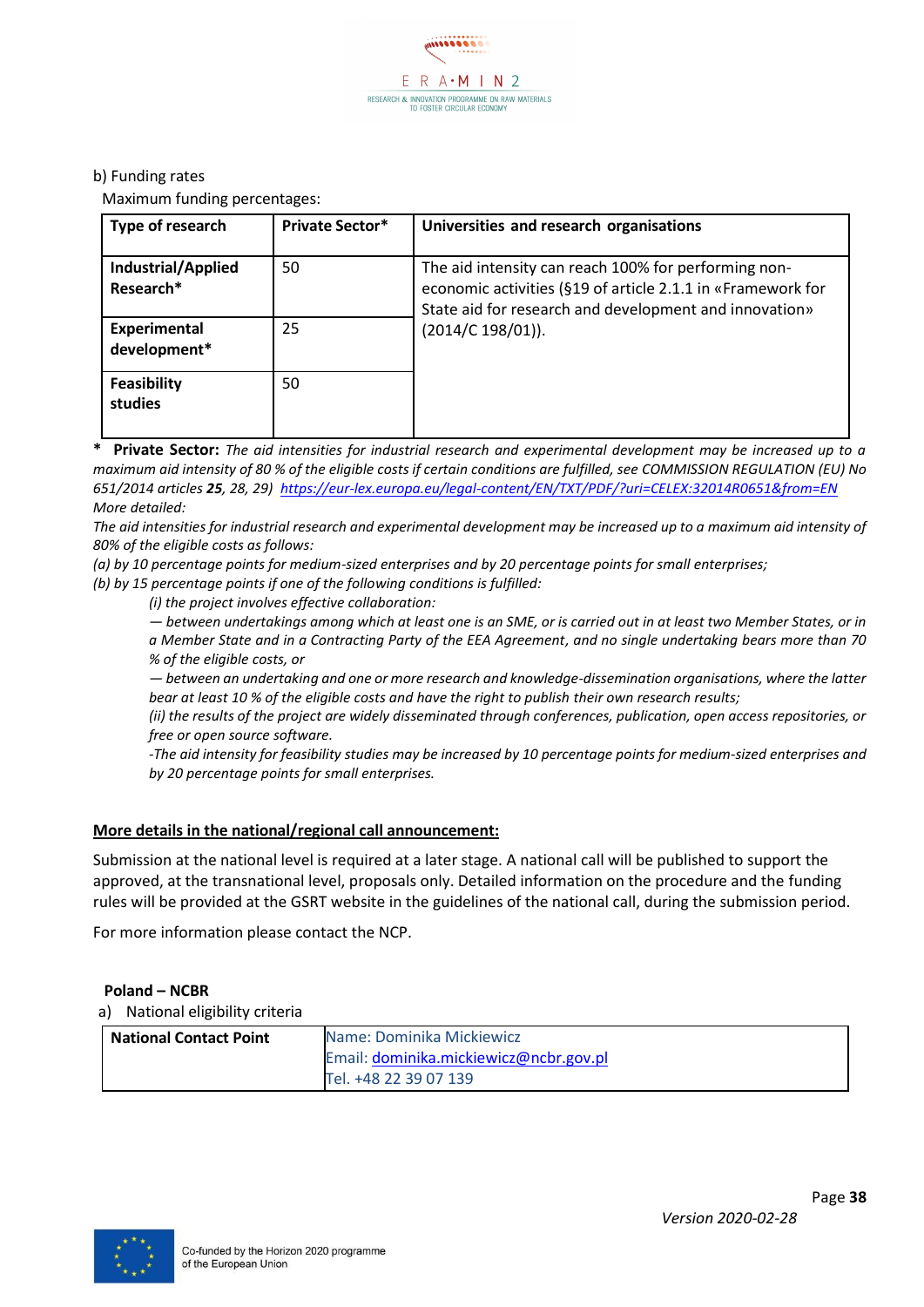

| <b>Eligible entities</b>                    | Research Organizations;                                                                          |
|---------------------------------------------|--------------------------------------------------------------------------------------------------|
|                                             | Micro, Small, Medium and Large Enterprises.                                                      |
|                                             | Polish entities must be registered in Poland                                                     |
|                                             | The project consortium with Polish participation must contain at least                           |
|                                             | one Polish enterprise (with declared budget and tasks) to be eligible                            |
|                                             | for funding.                                                                                     |
|                                             |                                                                                                  |
| <b>Eligible topics</b>                      | $1 - 4$                                                                                          |
|                                             |                                                                                                  |
| Eligible type of research and<br><b>TRL</b> | Industrial/Applied Research and Experimental development                                         |
|                                             | <b>TRL 2-9</b>                                                                                   |
| Additional eligibility criteria             | Funding quota of Polish participants can be up to 100% for research                              |
|                                             | organizations. In the case of enterprises, funding quota will be decided                         |
|                                             |                                                                                                  |
|                                             | on a case-by-case basis depending on the size of the company, type of                            |
|                                             | research/development, risk associated with the research activities and                           |
|                                             | commercial perspective of exploitation, under the Regulation of the                              |
|                                             | Minister of Science and Higher Education of 25 February 2015 on criteria                         |
|                                             | and rules on granting state aid and "de minimis" aid by the National                             |
|                                             | Centre for Research and Development, published in Journal of Laws item                           |
|                                             | 299, 2015                                                                                        |
|                                             |                                                                                                  |
| <b>Eligible cost</b>                        | 1. personnel costs                                                                               |
|                                             | 2. costs of instruments and equipment, technical knowledge and patents                           |
|                                             | 3. costs for buildings and land                                                                  |
|                                             | 4. costs of subcontracting                                                                       |
|                                             | 5. other operating costs                                                                         |
|                                             | 6. additional overheads $6 = (1+2+3+5)$ *max 25%.<br>corresponding to the national funding rules |
|                                             |                                                                                                  |
|                                             | Other type of activities (e.g. coordination, dissemination, management)                          |
|                                             | are not eligible for funding as separate tasks. They can be included in an                       |
|                                             | appropriate cost category within research tasks.                                                 |
|                                             |                                                                                                  |

#### b) National funding rates

Maximum funding percentages:

| Type of research   | <b>Large Enterprises</b> | <b>Medium</b><br><b>Enterprises</b> | <b>Small Enterprises</b> | <b>Universities</b><br>and research<br>organisations |
|--------------------|--------------------------|-------------------------------------|--------------------------|------------------------------------------------------|
| Industrial/Applied | Up to $50+15$            | Up to 50+10+15                      | Up to $50+20+15$         | Up to $100$                                          |
| Research           | (max 65)                 | (max 75)                            | (max 80)                 |                                                      |

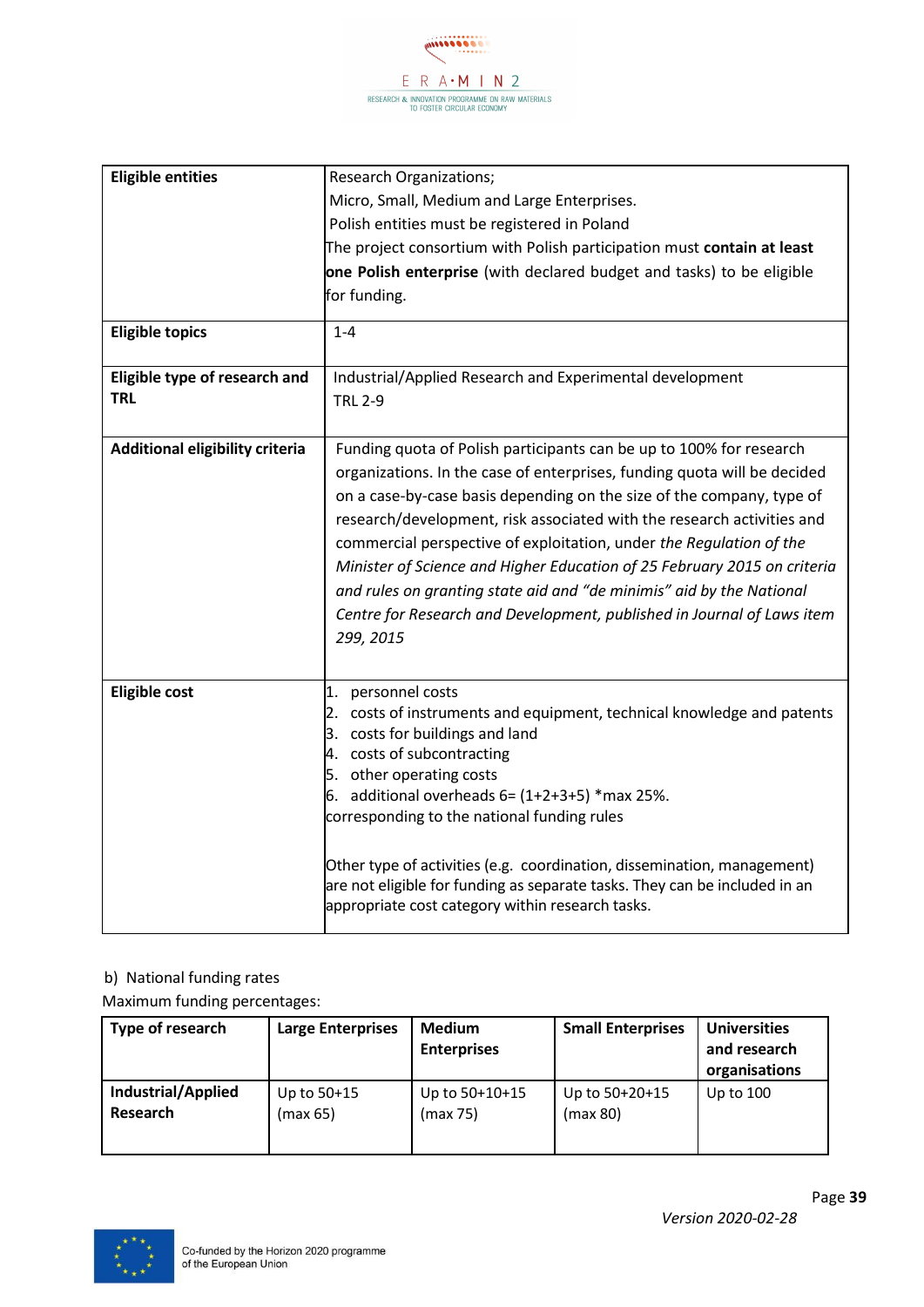

| Experimental | Up to $25+15$ | Up to $25+10+15$ | Up to $25+20+15$ | Up to $100$ |
|--------------|---------------|------------------|------------------|-------------|
| development  | (max 40)      | (max 50)         | (max 60)         |             |

#### **Portugal – FCT**

a) National eligibility criteria

| <b>National Contact Point</b><br><b>Eligible entities</b>             | Name: Ana Luísa LAVADO<br>E-mail: analuisa.lavado@fct.pt<br>Tel: [+351] 21 392 4396<br>Name: Dina CARRILHO<br>E-mail: dina.carrilho@fct.pt<br>Tel: [+351] 21 392 4381<br>The organisations must be registered in Portugal.<br>For detailed information consult the "Regulation on Projects Funded<br>Solely by National Funds" at:                                                                                                                                                                                                                                                                                                                                                       |
|-----------------------------------------------------------------------|------------------------------------------------------------------------------------------------------------------------------------------------------------------------------------------------------------------------------------------------------------------------------------------------------------------------------------------------------------------------------------------------------------------------------------------------------------------------------------------------------------------------------------------------------------------------------------------------------------------------------------------------------------------------------------------|
|                                                                       | www.fct.pt/apoios/projectos/regulamentofundosnacionais.phtml.pt                                                                                                                                                                                                                                                                                                                                                                                                                                                                                                                                                                                                                          |
| <b>Eligible topics</b><br>Eligible type of research and<br><b>TRL</b> | All<br>Fundamental/Basic<br>Research;<br>Industrial/Applied<br>Research;<br><b>Experimental Development</b><br><b>TRL 1-8</b>                                                                                                                                                                                                                                                                                                                                                                                                                                                                                                                                                            |
| Additional eligibility criteria                                       | The funding to the Portuguese participation is limited in a<br>transnational proposal as described at:<br>www.fct.pt/apoios/cooptrans/eranets/eramin2/index.phtml.pt<br>Portuguese institution must sign a "Declaração<br>Each<br>de<br>compromisso" which must be sent, by e-mail, to the FCT's contact<br>person no later than 10 working days after the proposal submission<br>deadline (12 <sup>th</sup> March 2020).                                                                                                                                                                                                                                                                |
| <b>Eligible cost</b>                                                  | The eligible costs are detailed in the Regulation on Projects Funded<br>Solely by National Funds at:<br>www.fct.pt/apoios/projectos/regulamentofundosnacionais.phtml.pt                                                                                                                                                                                                                                                                                                                                                                                                                                                                                                                  |
| <b>Additional information</b>                                         | Prior contact with the FCT<br>Each applying organisation should submit their requested funding<br>and costs justification, in the ERA-MIN Financial plan Excel file, for<br>their part in the transnational project, before the ERA-MIN 2<br>proposal deadline, to the national contact person. Refer to the<br>Regulation on Projects Funded Solely by National Funds.<br>When defining the transnational project starting date, please consider<br>that the payment of the pre-financing to beneficiaries is only expected to<br>occur from 1 <sup>st</sup> October 2020 onwards however the transnational project<br>starting date may be determined since 1 <sup>st</sup> July 2020. |

#### b) National funding rates

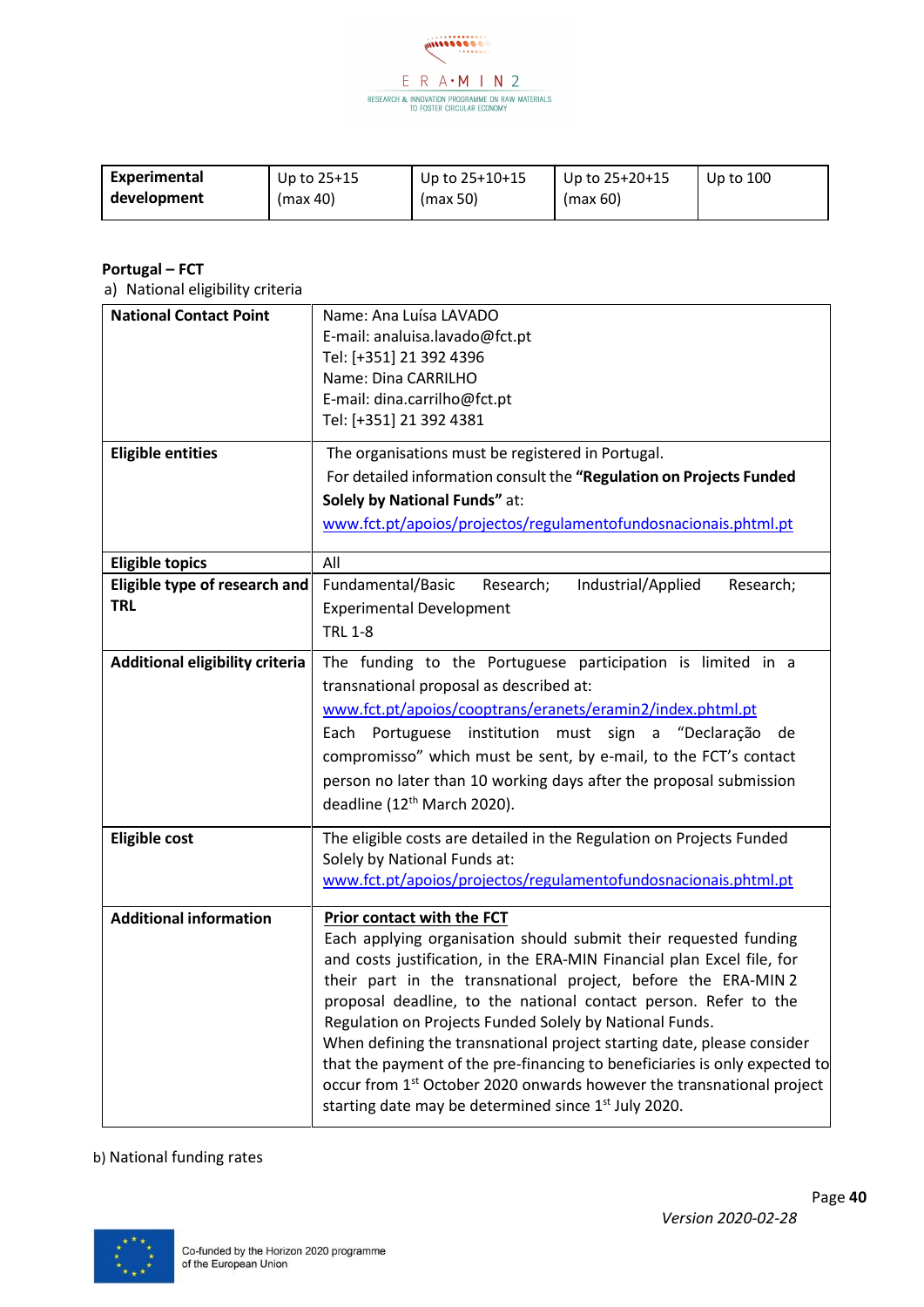

| Type of research                      | Large<br><b>Enterprises</b> | <b>Medium</b><br><b>Enterprises</b> | <b>Small</b><br><b>Enterprises</b> | Universities, research<br>organisations and other<br>non-profit-organisations |
|---------------------------------------|-----------------------------|-------------------------------------|------------------------------------|-------------------------------------------------------------------------------|
| Fundamental/<br><b>Basic research</b> | 50                          | 50                                  | 50                                 | 100                                                                           |
| <b>Industrial/Applied</b><br>Research | 50                          | 50                                  | 50                                 | 100                                                                           |
| Experimental<br>development           | 50                          | 50                                  | 50                                 | 100                                                                           |

#### **Romania- UEFISCDI**

| <b>Contact Point</b>                        | Name Mihaela Manole                                                                                                                                                                                    |  |
|---------------------------------------------|--------------------------------------------------------------------------------------------------------------------------------------------------------------------------------------------------------|--|
|                                             | E-mail: mihaela.manole@uefiscdi.ro                                                                                                                                                                     |  |
|                                             | Tel: (+40) 21 3023863                                                                                                                                                                                  |  |
| <b>Eligible entities</b>                    | Eligible entities for funding are universities, public institutions, R&D                                                                                                                               |  |
|                                             | national institutions, joint-stock companies, SME's and Large companies,                                                                                                                               |  |
|                                             | NGOs (associations, foundations, etc.), others.                                                                                                                                                        |  |
| <b>Eligible topics</b>                      | All                                                                                                                                                                                                    |  |
|                                             |                                                                                                                                                                                                        |  |
| Eligible type of research and<br><b>TRL</b> | $1 - 9$                                                                                                                                                                                                |  |
| Additional eligibility criteria             | Funding rates vary in accordance with state aid legislation.                                                                                                                                           |  |
|                                             | For more information : http://uefiscdi.gov.ro/articole/4536/Pachet-de-                                                                                                                                 |  |
|                                             | informatii-ERANETERANET-Cofund.html                                                                                                                                                                    |  |
|                                             |                                                                                                                                                                                                        |  |
| <b>Eligible costs</b>                       | a. Staff costs;                                                                                                                                                                                        |  |
|                                             | b. Logistics expenses                                                                                                                                                                                  |  |
|                                             | - Capital expenditure;                                                                                                                                                                                 |  |
|                                             | - Expenditure on stocks - supplies and inventory items;                                                                                                                                                |  |
|                                             | - Expenditure on services performed by third parties cannot exceed 25 % of<br>the funding from the public budget. The subcontracted parts should not be<br>core/substantial parts of the project work; |  |
|                                             |                                                                                                                                                                                                        |  |
|                                             | c. Travel expenses;                                                                                                                                                                                    |  |
|                                             | d. Overhead (indirect costs) is calculated as a percentage of                                                                                                                                          |  |
|                                             | direct costs: staff costs, logistics costs (excluding capital costs<br>and cost for subcontracting) and travel expenses. Indirect costs                                                                |  |
|                                             | will not exceed 20 % of direct costs.                                                                                                                                                                  |  |
|                                             |                                                                                                                                                                                                        |  |
|                                             |                                                                                                                                                                                                        |  |
|                                             |                                                                                                                                                                                                        |  |
|                                             |                                                                                                                                                                                                        |  |

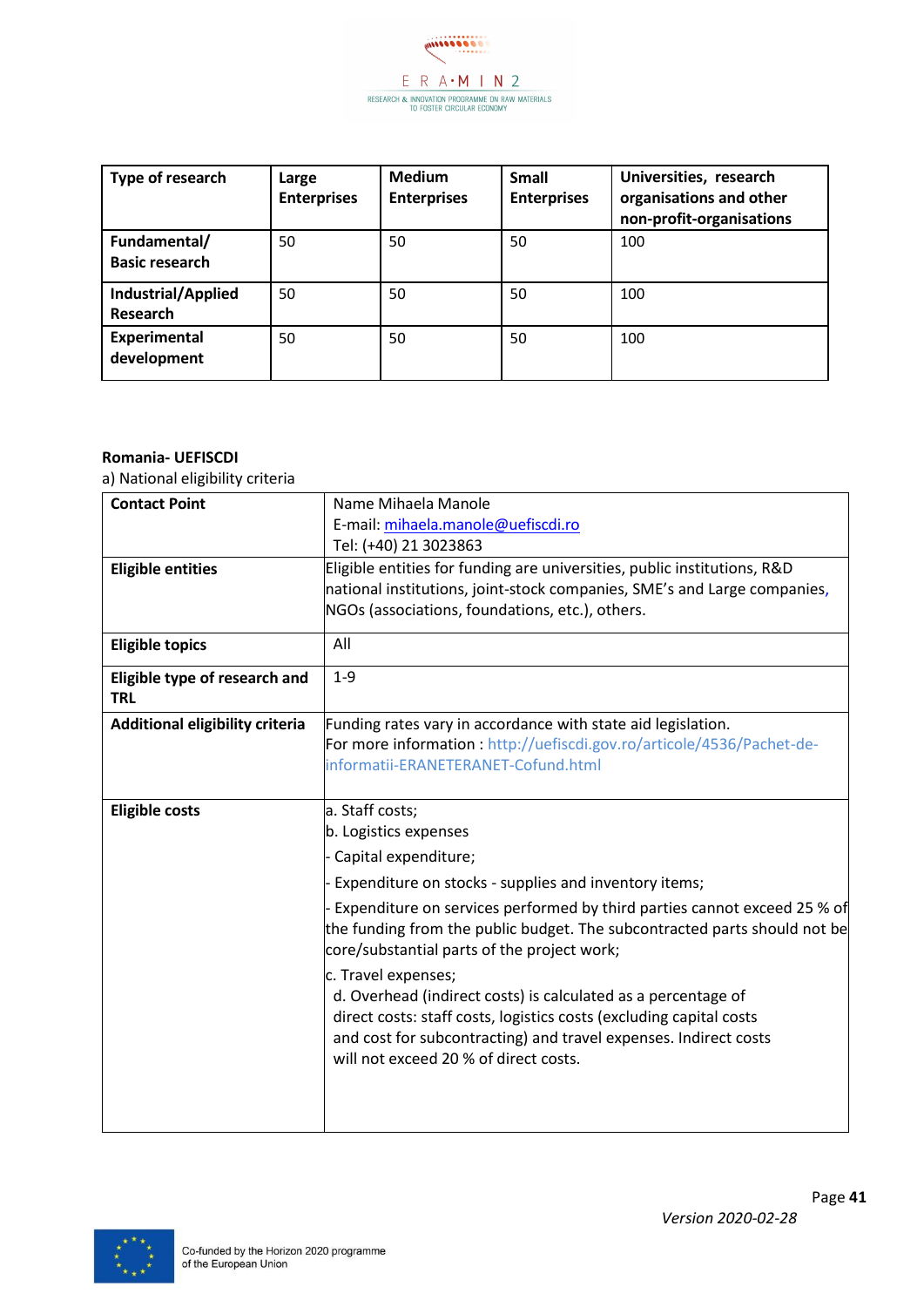

Maximum funding percentages:

| Type of research         | <b>Large Enterprises</b> | <b>Medium</b><br><b>Enterprises</b> | <b>Small Enterprises</b> | <b>Universities</b><br>and research<br>organisations |
|--------------------------|--------------------------|-------------------------------------|--------------------------|------------------------------------------------------|
| <b>Fundamental/Basic</b> | 100                      | 100                                 | 100                      | 100                                                  |
| Research                 |                          |                                     |                          |                                                      |
| Industrial/Applied       | Up to                    | Up to                               | Up to                    | 100                                                  |
| Research                 | $50+15$ (max 65)         | 60+15 (max 75%)                     | 70+10 (max 85)           |                                                      |
| <b>Experimental</b>      | Up to                    | Up to                               | Up to                    | 100                                                  |
| development              | 25+15 (max 40)           | 35+15 (max 50)                      | $40+15$ (max 65)         |                                                      |

#### **Slovakia - SAS**

| <b>National Contact Point</b>   | Name: Mr. Martin Novák                                                      |  |  |  |
|---------------------------------|-----------------------------------------------------------------------------|--|--|--|
|                                 | E-mail: mnovak@up.upsav.sk                                                  |  |  |  |
|                                 | Phone: +421 2 5751 0 119                                                    |  |  |  |
|                                 |                                                                             |  |  |  |
|                                 | Name: Ms. Zuzana Panisová                                                   |  |  |  |
|                                 | E-mail: panisova@up.upsav.sk                                                |  |  |  |
|                                 | Phone: +421 2 5751 0 245                                                    |  |  |  |
| <b>Eligible entities</b>        | Only research Institutes of the Slovak Academy of Sciences are eligible     |  |  |  |
|                                 | organisations for funding by SAS (up to 100%). Applicants from other        |  |  |  |
|                                 | Slovak R&D centres have to cover the project costs from their own           |  |  |  |
|                                 | sources (Letter of Commitment). In addition to this, teams outside of       |  |  |  |
|                                 | SAS (universities and/or other organisations) can be consortium             |  |  |  |
|                                 | members but not the coordinator of the consortium.                          |  |  |  |
|                                 | Eligibility of principal investigator or other research team member -       |  |  |  |
|                                 | Each researcher of the core research team of a project consortium           |  |  |  |
|                                 | Slovak partner (other than the Principal Investigator) must have a job      |  |  |  |
|                                 | contract with or a fellowship with such a Slovak project partner,           |  |  |  |
|                                 |                                                                             |  |  |  |
|                                 | lasting until the end of the project or beyond. The principal               |  |  |  |
|                                 | Investigator of the research team of a project consortium Slovak            |  |  |  |
|                                 | partner must be a senior researcher having a job contract with such a       |  |  |  |
|                                 | project partner, lasting until the end of the granted project or beyond.    |  |  |  |
|                                 |                                                                             |  |  |  |
| <b>Eligible topics</b>          | All                                                                         |  |  |  |
| Eligible type of research and   | Basic Research, Applied Research and Experimental Development               |  |  |  |
| <b>TRL</b>                      | <b>TRL 1-7</b>                                                              |  |  |  |
| Additional eligibility criteria | Eligible costs as defined in the ERA-MIN Joint Call 2018 for Proposals text |  |  |  |
|                                 | can be applied unless they are in conflict with the SAS Financial Rules for |  |  |  |
|                                 | awarding grants for research projects. Priority is given to the SAS         |  |  |  |
|                                 | Financial Rules. https://www.sav.sk/index.php?lang=sk&doc=services-         |  |  |  |
|                                 |                                                                             |  |  |  |
|                                 | news&source no=25&news no=7114                                              |  |  |  |

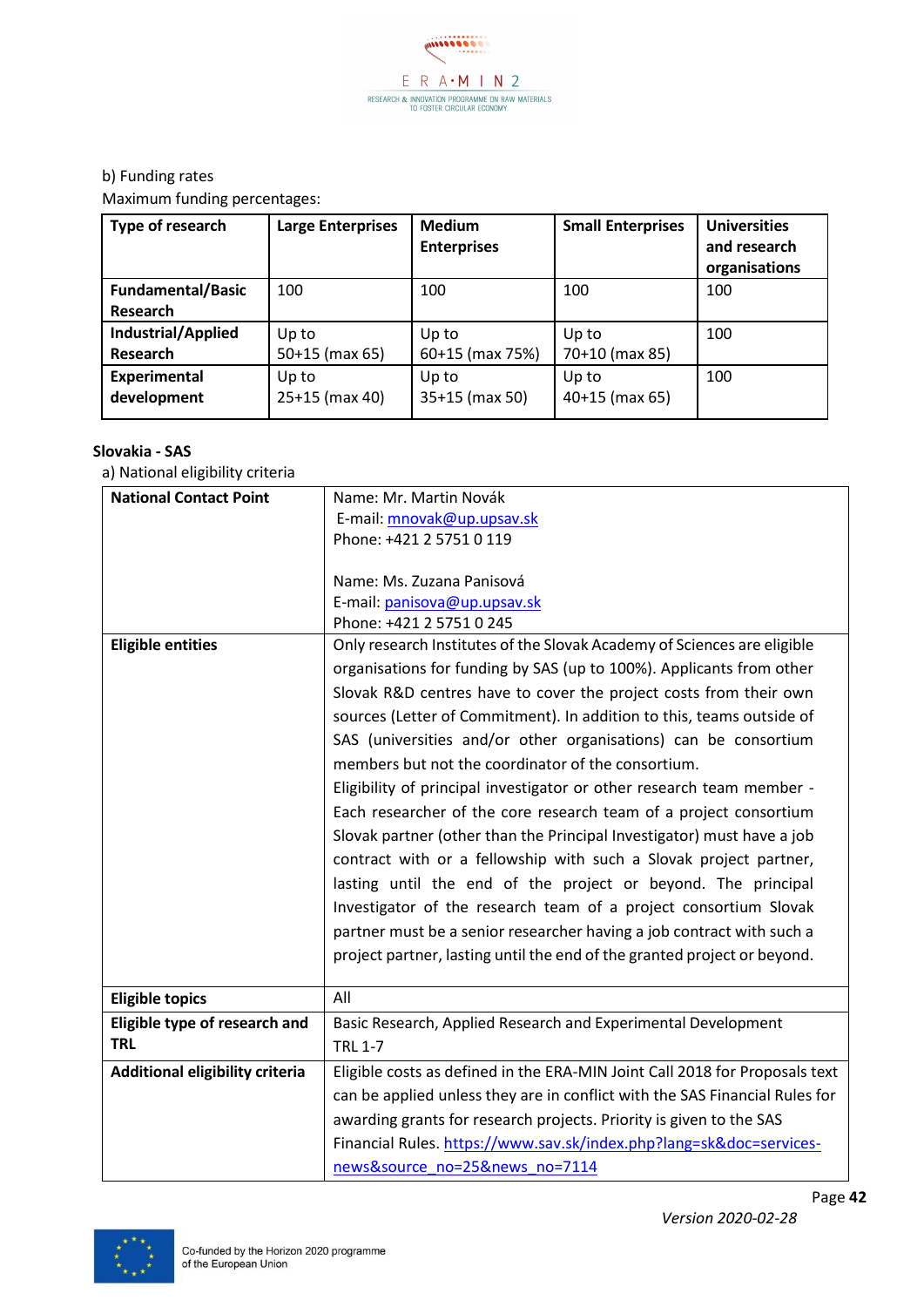

| <b>Eligible costs</b>         | Direct costs (DC): Personnel (max. of 15% of all DC or max. of<br>30% of all DC, if Slovak team is a coordinator of consortium),<br>Consumables, Equipment (max. 40% of DC) and Travel costs. |  |
|-------------------------------|-----------------------------------------------------------------------------------------------------------------------------------------------------------------------------------------------|--|
|                               | Indirect costs (IC - overheads): max. 20 % of DC. Total eligible                                                                                                                              |  |
|                               | $costs = DC + IC$ . Training costs shall not be defined as a separate                                                                                                                         |  |
|                               | category, but is included in other costs items.                                                                                                                                               |  |
|                               |                                                                                                                                                                                               |  |
| <b>Additional information</b> | More details in the national/regional call announcement:                                                                                                                                      |  |
|                               | Initial funding commitment: up to 120.000 €                                                                                                                                                   |  |
|                               | Anticipated number of funded projects: 1                                                                                                                                                      |  |
|                               | Maximal annual budget per project: 40.000 €                                                                                                                                                   |  |
|                               |                                                                                                                                                                                               |  |
|                               | National phase - Submission of the proposal at the national level                                                                                                                             |  |
|                               | will be carried out once the international evaluation and the                                                                                                                                 |  |
|                               | ranking list have been performed and endorsed by the ERA-MIN                                                                                                                                  |  |
|                               | 2018 Joint Call Steering Committee (CSC) and the Slovak project                                                                                                                               |  |
|                               | partner has been informed by the project consortium                                                                                                                                           |  |
|                               | coordinator and invited by SAS to submit the proposal to it                                                                                                                                   |  |
|                               | (Formular MVTS). The Presidium of SAS makes the final decision                                                                                                                                |  |
|                               | concerning the approval of funding (according to internal rules                                                                                                                               |  |
|                               | of SAS)                                                                                                                                                                                       |  |
|                               | Further guidance: www.sav.sk; Act No. 133 Act of 19 February                                                                                                                                  |  |
|                               | 2002 on the Slovak Academy of Sciences; Financial rules for                                                                                                                                   |  |
|                               | awarding SAS grants for research projects in the framework of                                                                                                                                 |  |
|                               | ERA.Net Programme for research institutes of SAS; Principles of                                                                                                                               |  |
|                               | allocation of funds for the institutes of SAS to support projects in                                                                                                                          |  |
|                               | the field of international scientific cooperation                                                                                                                                             |  |
|                               | For more information please contact the NCP.                                                                                                                                                  |  |

Maximum funding percentages:

| Type of research                      | <b>Universities</b><br>and research<br>organisations |
|---------------------------------------|------------------------------------------------------|
| <b>Fundamental/Basic</b><br>Research  | Up to 100                                            |
| Industrial/Applied<br><b>Research</b> | Up to 100                                            |
| <b>Experimental</b><br>development    | Up to 100                                            |

#### **Slovenia - MIZS**

a) National eligibility criteria

**Contact Point** Name: Doroteja Zlobec

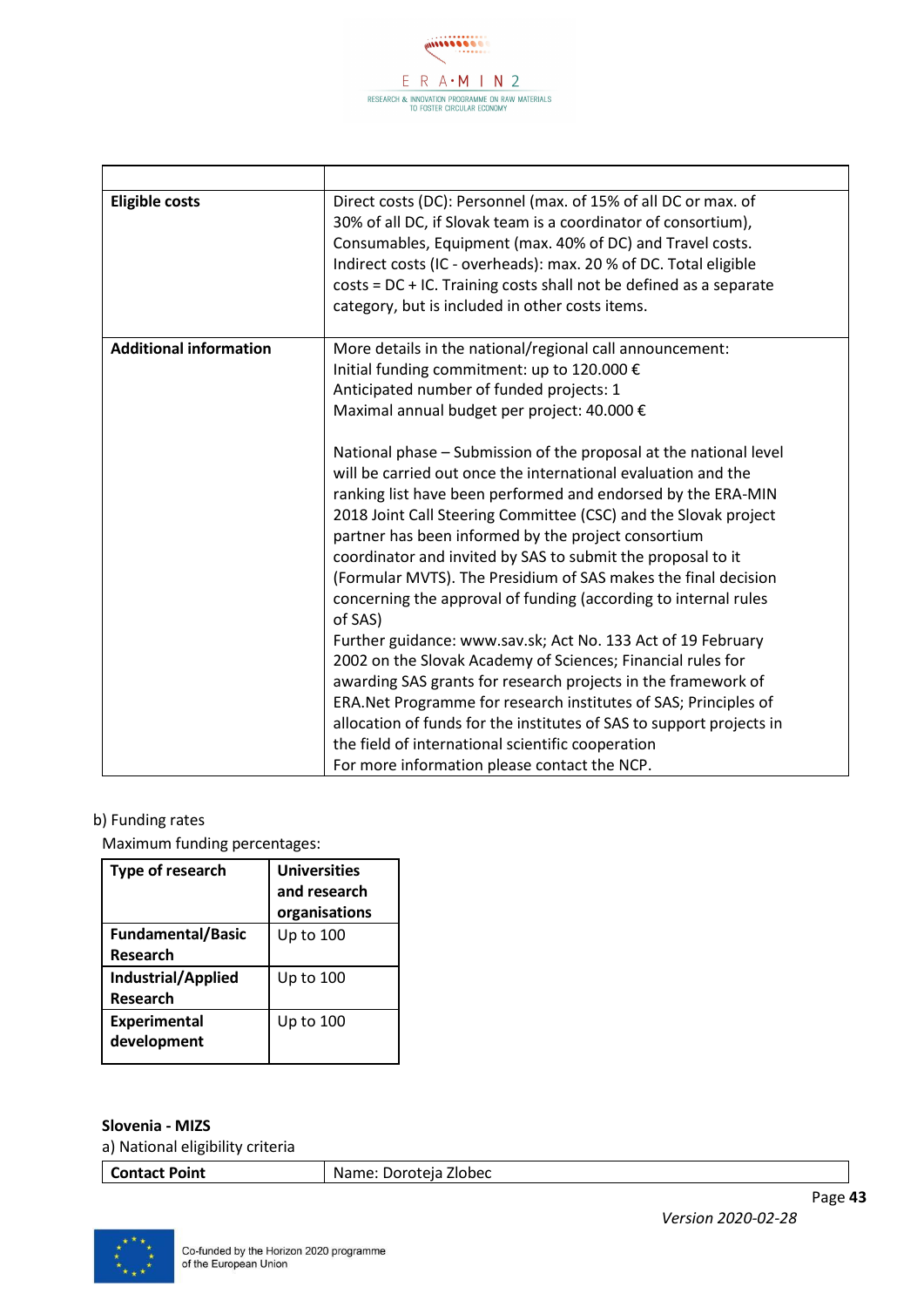accession  $E$  R A  $\cdot$  M I N 2 RESEARCH & INNOVATION PROGRAMME ON RAW MATERIALS<br>TO FOSTER CIRCULAR ECONOMY

|                                 | E-mail: doroteja.zlobec@gov.si                                                |  |  |
|---------------------------------|-------------------------------------------------------------------------------|--|--|
|                                 | Tel: +386 1 478 46 24                                                         |  |  |
| <b>Eligible entities</b>        | Eligibility of a partner as a beneficiary institution: research               |  |  |
|                                 | organizations as defined in the national Research and Development             |  |  |
|                                 | Act (Zakon o raziskovalni in razvojni dejavnosti - ZRRD). All                 |  |  |
|                                 | participating institutions have to be registered in the Slovenian             |  |  |
|                                 | Research Agency register of research institutions (Informacijski sistem       |  |  |
|                                 | o raziskovalni dejavnosti v Sloveniji - Sicris).                              |  |  |
|                                 | Eligibility of principal investigator and other research team                 |  |  |
|                                 | members: The project activities of the Slovenian partner have to be           |  |  |
|                                 | under the supervision of the primary investigator/primary researcher          |  |  |
|                                 | who fulfills the requirements for project leader as defined in Art. 29        |  |  |
|                                 | of the national Decree on norms and standards used to determine               |  |  |
|                                 | funding for research activities financed from the Republic of Slovenia        |  |  |
|                                 | budget_(Uredba o normativih in standardih za določanje sredstev za            |  |  |
|                                 | izvajanje raziskovalne dejavnosti, financirane iz Proračuna Republike         |  |  |
|                                 | Slovenije, Uradni list RS, št. 103/11, 56/12, 15/14, 103/15, 27/17 in         |  |  |
|                                 | 9/18) hereinafter: Decree on criteria and standards). The criteria are        |  |  |
|                                 | further determined in the Rules on Determining the Fulfillment of             |  |  |
|                                 | Conditions for a Research Project Leader (Pravilnik o kriterijih za           |  |  |
|                                 | ugotavljanje izpolnjevanja pogojev za vodjo raziskovalnega projekta).         |  |  |
|                                 | All participating researchers have to be registered in the Slovenian          |  |  |
|                                 | Research Agency register of researchers (Sicris) and must have                |  |  |
|                                 | available research hours.                                                     |  |  |
| <b>Eligible topics</b>          | All                                                                           |  |  |
| Eligible type of research and   | Basic research, applied research- The type of research conducted by           |  |  |
| <b>TRL</b>                      | Slovenian researchers must be defined and explained in the project            |  |  |
|                                 | proposal (e.g. in the Comments on budget section).                            |  |  |
|                                 | <b>TRL 1-6</b>                                                                |  |  |
| Additional eligibility criteria | Consortium with Slovenian partners must involve at least 3 different          |  |  |
|                                 | countries participating at ERA-MIN 2019 Call to be eligible!                  |  |  |
|                                 |                                                                               |  |  |
|                                 | All Slovenian applicants must refer to the guidelines for Slovenian           |  |  |
|                                 | applicants published on the MIZS webpage                                      |  |  |
|                                 | (http://www.mizs.gov.si/si/javne objave in razpisi/javni razpisi/).           |  |  |
|                                 |                                                                               |  |  |
|                                 | Legal basis - national regulation                                             |  |  |
|                                 | State Administration Act (Zakon o državni upravi (Uradni list RS, št. 113/05  |  |  |
|                                 | - UPB4, 89/07 - Odl.US, 126/07 - ZUP-E, 48/09, 8/10 - ZUP-G, 8/12 - ZVRS-     |  |  |
|                                 | F, 21/12, 47/13, 12/14, 90/14 in 51/16)) - Article 16 and 39; Public Finance  |  |  |
|                                 | Act (Zakon o javnih financah (Uradni list RS, št. 11/11- uradno prečiščeno    |  |  |
|                                 | besedilo, $14/13$ – popr., $101/13$ , $55/15$ – ZfisP, $96/15$ – ZIPRS1617 in |  |  |

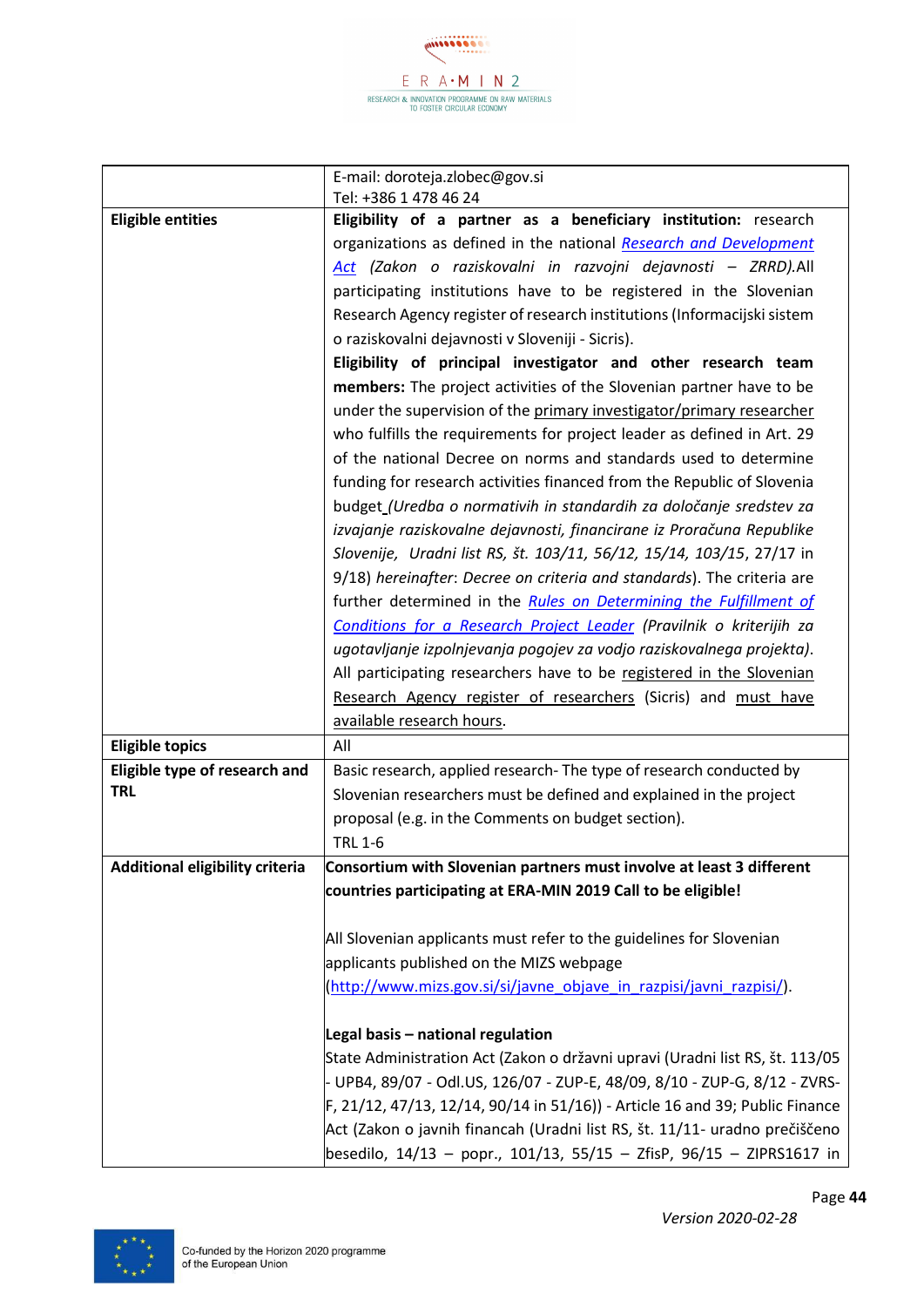

13/18)) - Article 106. j; Regulation on the procedure of standards and manners to allocate means for the promotion of the evolutional programme and the preferential tasks (Uredba o postopku, merilih in načinih dodeljevanja sredstev za spodbujanje razvojnih programov in prednostnih nalog (Uradni list RS, št. 56/11)); Implementation of the Republic of Slovenia's Budget for 2018 and 2019 Act (Zakon o izvrševanju proračunov Republike Slovenije za leti 2018 in 2019 (ZIPRS 1819) (Uradni list RS, št. 71/17 in 13/18-ZJF-H)*);* Intergrity and Prevention of Corruption Act (Zakon o integriteti in preprečevanju korupcije (Uradni list RS, št. 69/11 – uradno prečiščeno besedilo)); Resolution on the National Research and Development Programme 2011-2020 (Resolucije o raziskovalni in inovacijski strategiji Slovenije 2011-2020 (RISS) (Uradni list RS, št. 43/11)), Research and developmnet Act (Zakona o raziskovalni in razvojni dejavnosti (Uradni list RS, št. 22/06 – UPB1, 61/06-ZDru-1, 112/07,  $9/11,57/12$ -ZPOP-1A in 21/18-ZNOrg)); Decree on norms and standards used to determine funding for research activities financed from the Republic of Slovenia budget (Uredbe o normativih in standardih za določanje sredstev za izvajanje raziskovalne dejavnosti, financirane iz Proračuna Republike Slovenije (Uradni list RS, št. 103/11, 56/12, 15/14, 103/15, 27/17 in 9/18)); Rules on criteria for establishing compliance with the conditions for being the head of a research project (Pravilnik o kriterijih za ugotavljanje izpolnjevanja pogojev za vodjo raziskovalnega projekta, Uradni list RS št. 53/16); Community Framework for State Aid for Research and Development and Innovation the provisions of the Community Framework for State Aid for Research and Development and Innovation (OJ EU C 198, 27. 6. 2014) (Okvir za državno pomoč za raziskave in razvoj ter inovacije (2014/C 198/01)); National scheme for state aid in Research and Development (Program za spodbujanje raziskav in razvoja Ministrstva za izobraževanje, znanost in šport na področju znanosti 2016-2020, št. 631- 1/2016-1 z dne 8. 1. 2016); National strategy of open access to scientific publications and research data in Slovenia 2015-2020 (Nacionalna strategije odprtega dostopa do znanstvenih objav in raziskovalnih podatkov v Sloveniji 2015-2020, št. 60300-5/2015/5 z dne 3. 9. 2015).

**National contracting negotiations:** will commence after the projects are selected for funding on the level of the transnational call. National documentation, including evidence of the starting date of the transnational project (in the form of a Consortia Agreement or statement on the starting date by the transnational project coordinator), will be a prerequisite for signing the contract on national level. All Slovenian applicants are strongly advised to contact the Slovenian National Contact Person before preparing



*Version 2020-02-28*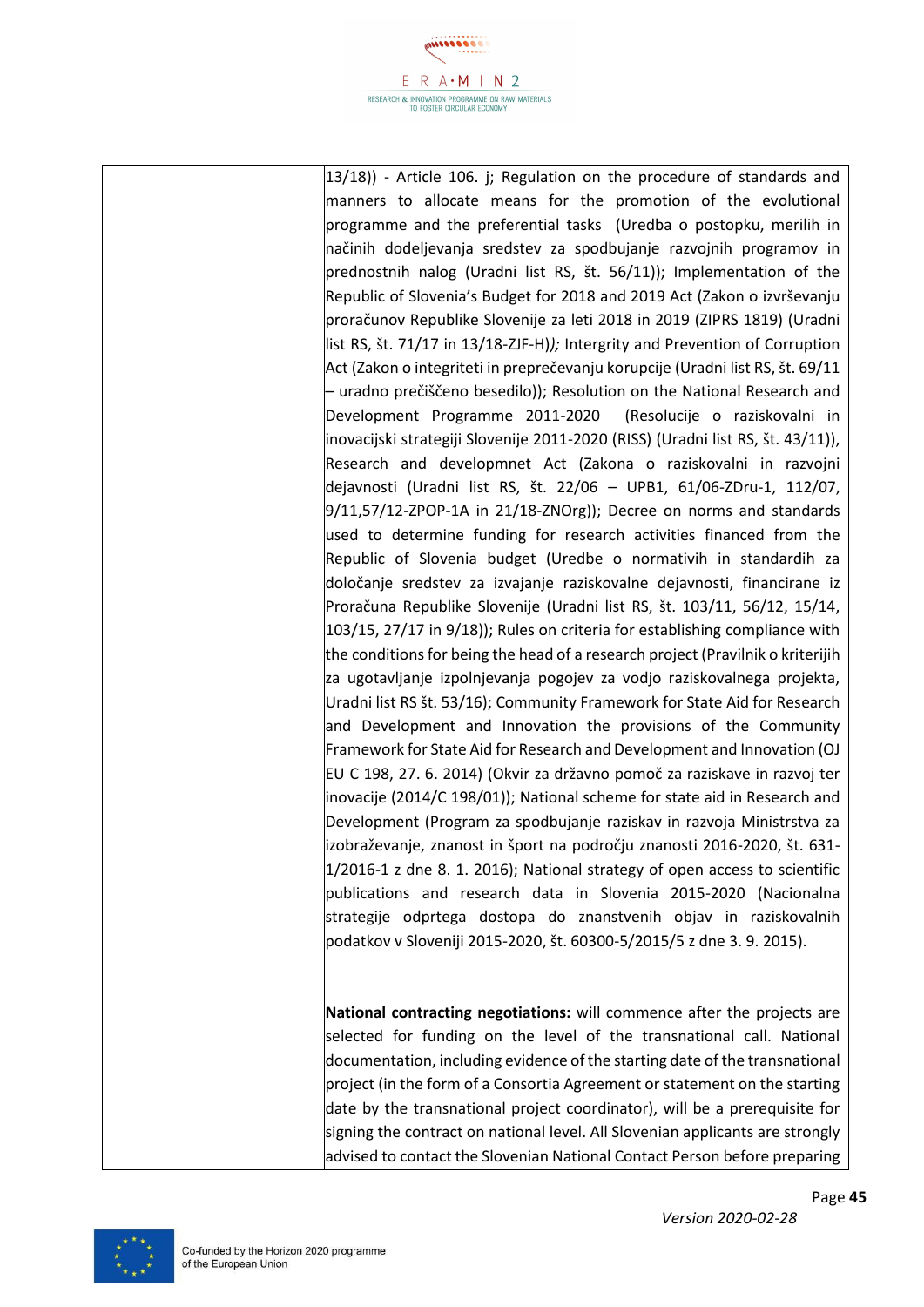

|                       | proposals for application.                                                                                                                                                                                                                                                                                                                                                                                                                                                                                                                                                                                                                                                                                                                                                                                                                                                                                                                                                                                            |  |  |  |
|-----------------------|-----------------------------------------------------------------------------------------------------------------------------------------------------------------------------------------------------------------------------------------------------------------------------------------------------------------------------------------------------------------------------------------------------------------------------------------------------------------------------------------------------------------------------------------------------------------------------------------------------------------------------------------------------------------------------------------------------------------------------------------------------------------------------------------------------------------------------------------------------------------------------------------------------------------------------------------------------------------------------------------------------------------------|--|--|--|
| <b>Eligible costs</b> | Total national funding: max. 420.000,00 EUR including VAT                                                                                                                                                                                                                                                                                                                                                                                                                                                                                                                                                                                                                                                                                                                                                                                                                                                                                                                                                             |  |  |  |
|                       | Total requested funding per project: for all Slovenian partners within<br>one consortium must not exceed 70.000,00 EUR per year (210.000,00<br>EUR for the total project duration of 36 months).                                                                                                                                                                                                                                                                                                                                                                                                                                                                                                                                                                                                                                                                                                                                                                                                                      |  |  |  |
|                       | Eligibility of costs: MIZS will fund all eligible costs of Slovenian researchers<br>participating in successful transnational projects, recommended for<br>funding in accordance with the Decree on criteria and standards. Eligible<br>costs are defined based on the FTE value according to the Slovenian<br>Research Agency's research project categorization (A, B, C or D based on<br>the research conducted). Eligible costs must be directly related to the<br>research conducted and should include personnel, material and<br>equipment costs as elements of the FTE. Indirect costs are eligible. The<br>value is calculated based on the FTE value of category A, B,C, or D research<br>projects, under the condition that costs under each of the specific FTE<br>elements are appropriately decreased (by a max. of 20% for indirect<br>costs). Providing the stipulated conditions are met, the Public<br>Procurement Act (Zakon o javnem naročanju (Uradni list RS, št. 91/15 in<br>$14/18$ ) applies. |  |  |  |
|                       | Period of eligibility of public expenditures: as of budgetary year 2020<br>until the end of the budgetary year 2022.                                                                                                                                                                                                                                                                                                                                                                                                                                                                                                                                                                                                                                                                                                                                                                                                                                                                                                  |  |  |  |
|                       | Period of eligibility of expenditures on the project: From the starting date<br>of the transnational project stipulated in the consortium agreement for a<br>period of 36 months, with a prescribed additional 30 day period for the<br>payment of invoices related to the project costs. The period of eligibility<br>of expenditures on the project can only start from the date the national<br>contract enters into effect. The exact duration of the project will be<br>defined in the contract between MIZS and the selected Slovenian partner,<br>after the consortium agreement between the selected consortium<br>partners enters into force.                                                                                                                                                                                                                                                                                                                                                                |  |  |  |

**Funding:** 100 % for research organization (such as universities, public and private research institutes) whose financed activity is non-economic in accordance with the provisions of Community Framework for State Aid for Research and Development and Innovation. Wide dissemination of all research results on a non-exclusive and non-discriminatory basis is required.

For research organizations whose financed activity is economic in accordance with the provisions of Community Framework for State Aid for Research and Development and Innovation the provisions of the Community Framework for State Aid for Research and Development and Innovation (OJ EU C 198, 27. 6. 2014) and the national scheme for state aid in Research and Development: *[Program za spodbujanje raziskav in razvoja](http://www.mizs.gov.si/fileadmin/mizs.gov.si/pageuploads/Znanost/doc/Strategije/Program_za_spodbujanje_raziskav_in_razvoja_Urejena_koncna_verzija_Final_21.1.2016.pdf)* 

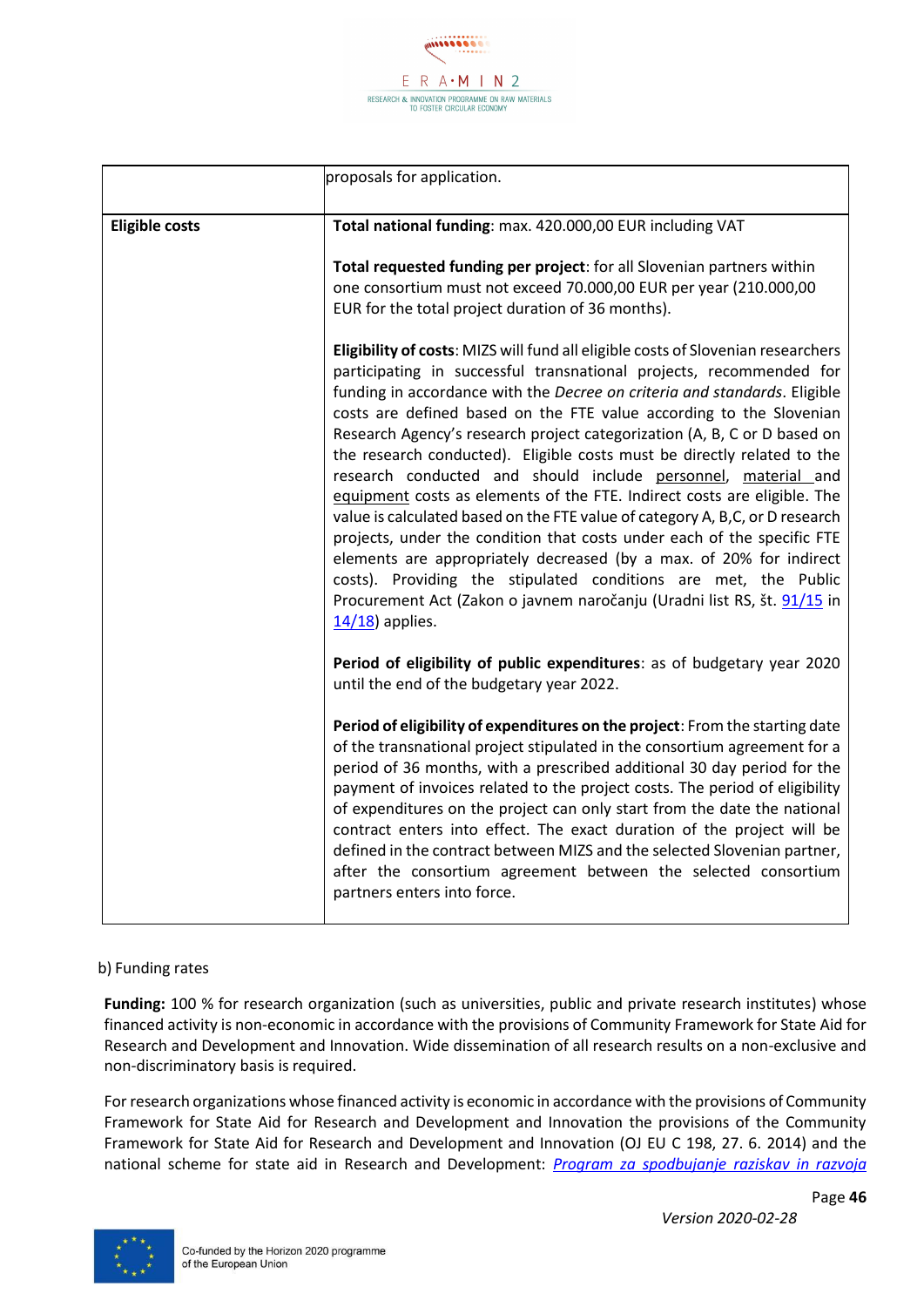

*[Ministrstva za izobraževanja, znanost in šport](http://www.mizs.gov.si/fileadmin/mizs.gov.si/pageuploads/Znanost/doc/Strategije/Program_za_spodbujanje_raziskav_in_razvoja_Urejena_koncna_verzija_Final_21.1.2016.pdf) na področju znanosti, št 631-1/2016-7, 8.1.2016*, applies.

Maximum funding percentages:

| Type of research         | <b>Large Enterprises</b> | <b>Medium</b><br><b>Enterprises</b> | <b>Small Enterprises</b> | <b>Universities</b><br>and research<br>organisations |
|--------------------------|--------------------------|-------------------------------------|--------------------------|------------------------------------------------------|
| <b>Fundamental/Basic</b> |                          |                                     |                          | non-economic                                         |
| Research                 | 65                       | 75                                  | 80                       | 100                                                  |
| Industrial/Applied       |                          |                                     |                          | non-economic                                         |
| Research                 | 65                       | 75 %                                | 80                       | 100                                                  |

#### **South Africa - DST**

| <b>Contact Point</b>            | Name: Mr Toto Matshediso                                                    |  |  |  |  |
|---------------------------------|-----------------------------------------------------------------------------|--|--|--|--|
|                                 | Deputy Director: Strategic Partnerships                                     |  |  |  |  |
|                                 | Department of Science and Technology                                        |  |  |  |  |
|                                 | E-mail: toto.matshediso@dst.gov.za                                          |  |  |  |  |
|                                 | Tel: (+27)12 843 6339                                                       |  |  |  |  |
|                                 |                                                                             |  |  |  |  |
| <b>Eligible entities</b>        | South African citizens and non-South African citizens but working in a      |  |  |  |  |
|                                 | South African institution such as the Science Councils, institutions of     |  |  |  |  |
|                                 | higher learning, universities, small, medium and large enterprises in       |  |  |  |  |
|                                 | the private sector and national system of innovation organisations          |  |  |  |  |
|                                 | involved in R&D                                                             |  |  |  |  |
| <b>Eligible topics</b>          | 1 and 5 (Topics 2, 3 and 4 have restrictions and applicants are             |  |  |  |  |
|                                 | requested to contact the DST prior to application)                          |  |  |  |  |
|                                 |                                                                             |  |  |  |  |
| Eligible type of research and   | Fundamental/Basic Research, Industrial/Applied<br>Research<br>and           |  |  |  |  |
| <b>TRL</b>                      | Experimental development                                                    |  |  |  |  |
|                                 | <b>TRL 1-9</b>                                                              |  |  |  |  |
| Additional eligibility criteria | It is mandatory for applicants to present their application project outline |  |  |  |  |
|                                 | firstly to DST in order to ascertain the strategic alignment with the       |  |  |  |  |
|                                 | country's National Development Plan and the objectives of the               |  |  |  |  |
|                                 | Department                                                                  |  |  |  |  |
|                                 |                                                                             |  |  |  |  |

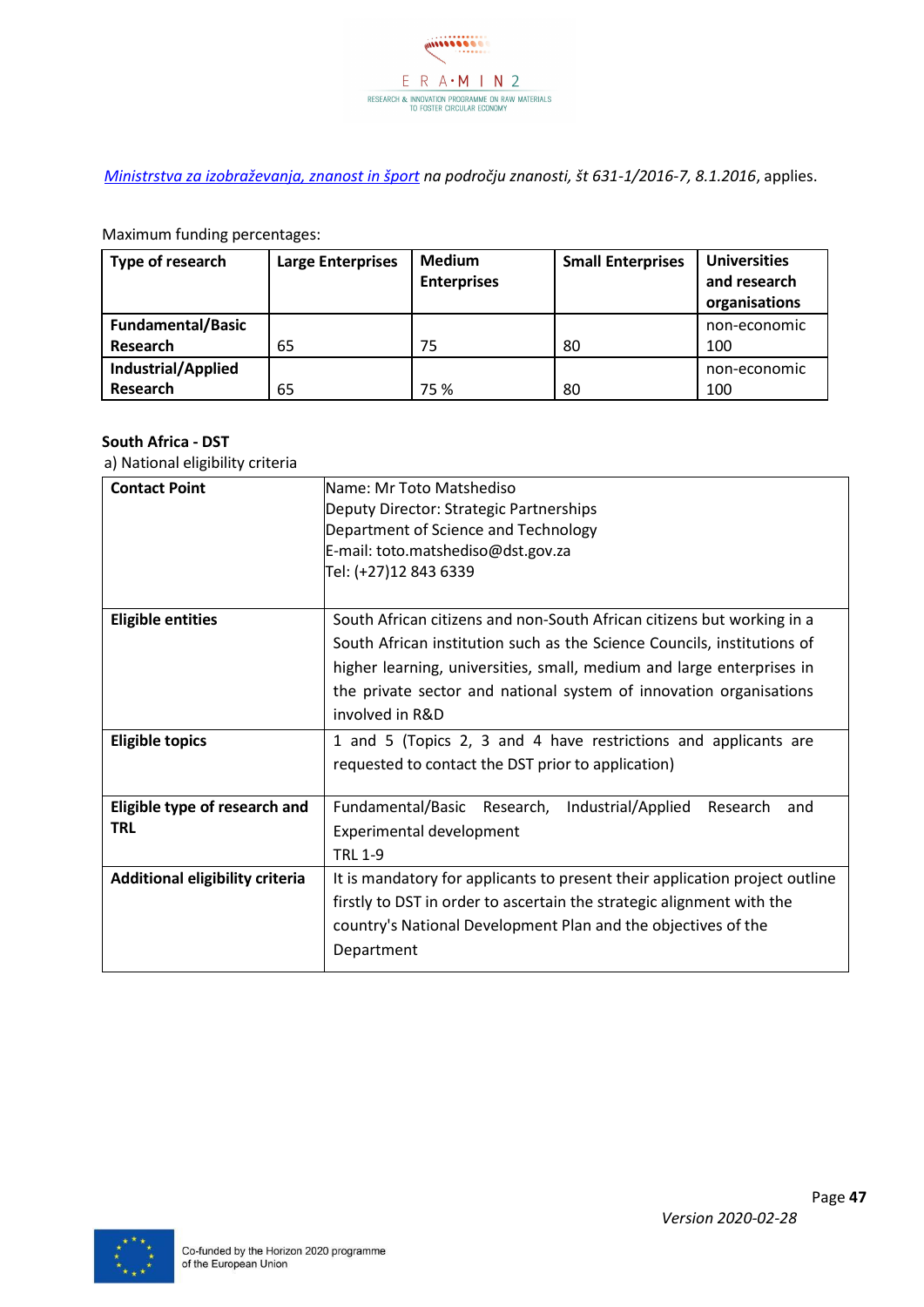

| <b>Eligible costs</b> | Direct costs:<br>Travel and Daily subsistence allowance including<br>accommodation<br>The DST will cover travel costs in line with the guidelines of<br>South African government regulations.                                                         |
|-----------------------|-------------------------------------------------------------------------------------------------------------------------------------------------------------------------------------------------------------------------------------------------------|
|                       | Consumables and supplies<br>Any consumables necessary for the implementation of the<br>project may be considered as direct eligible costs. Consumables<br>are only eligible costs under the project if bought after the start<br>date of the project. |
|                       | Costs of personnel<br>DST will cover personnel cost to be incurred during project<br>implementation.                                                                                                                                                  |

Maximum funding percentages:

| Type of research                     | <b>Large Enterprises</b> | <b>Medium</b><br><b>Enterprises</b> | <b>Small Enterprises</b> | <b>Universities</b><br>and research<br>organisations |
|--------------------------------------|--------------------------|-------------------------------------|--------------------------|------------------------------------------------------|
| <b>Fundamental/Basic</b><br>Research | Up to $80$               | Up to 90                            | Up to 90                 | 90                                                   |
| Industrial/Applied<br>Research       | Up to 80                 | Up to 90                            | Up to $90$               | 90                                                   |
| <b>Experimental</b><br>development   | Up to 80                 | Up to 90                            | Up to $90$               | 90                                                   |

#### **Sweden – Vinnova**

| <b>National Contact Point</b>               | Name: Susanne Gylesjö<br>E-mail: Susanne.Gylesjo@Vinnova.se<br>Tel. +46 (0)8 473 3187                                                     |
|---------------------------------------------|-------------------------------------------------------------------------------------------------------------------------------------------|
|                                             |                                                                                                                                           |
| <b>Eligible entities</b>                    | Universities, R&D institutes, SME's and Large companies, NGOs<br>(associations, foundations, etc.). Organisations must be legal entities. |
| <b>Eligible topics</b>                      | All                                                                                                                                       |
| Eligible type of research and<br><b>TRL</b> | Industrial/Applied<br>Fundamental/Basic<br>Research,<br>Research<br>and<br><b>Experimental Development</b><br><b>TRL 1-7</b>              |
| Additional eligibility criteria             |                                                                                                                                           |

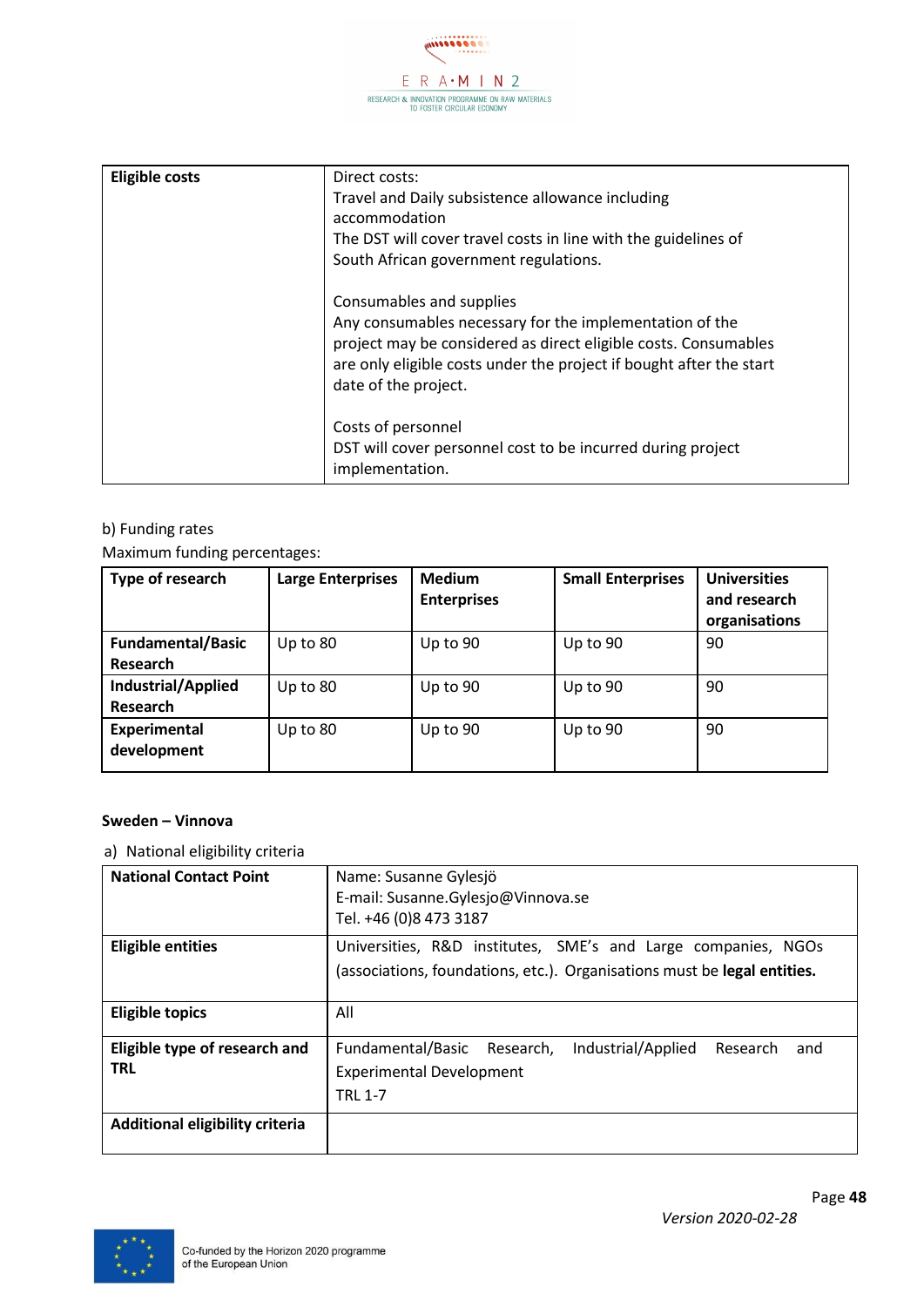

| <b>Eligible costs</b> | Vinnova's grant is a contribution to the project's total eligible costs or<br>parts thereof. The following costs are eligible (see link below for<br>limitations):<br>1. personnel costs,<br>2. costs of equipment, land and buildings,<br>3. costs of consultants and licenses etc.,<br>4. other direct costs including travel expenses, and<br>5. indirect costs. |
|-----------------------|---------------------------------------------------------------------------------------------------------------------------------------------------------------------------------------------------------------------------------------------------------------------------------------------------------------------------------------------------------------------|
|                       | For more information see https://www.vinnova.se/en/apply-for-<br>funding/rules-for-our-funding/terms-and-conditions-for-our-funding/<br>and https://www.vinnova.se/en/apply-for-funding/rules-for-our-<br>funding/state-aid-to-companies/                                                                                                                           |

#### a) National funding rates

Maximum funding percentages:

| Type of research                     | <b>Large Enterprises</b> | <b>Medium</b><br><b>Enterprises</b> | <b>Small Enterprises</b> | <b>Universities</b><br>and research<br>organisations |
|--------------------------------------|--------------------------|-------------------------------------|--------------------------|------------------------------------------------------|
| <b>Fundamental/Basic</b><br>Research | 100                      | 100                                 | 100                      | 100                                                  |
| Industrial/Applied<br>Research*      | 50                       | 60                                  | 70                       | 100                                                  |
| <b>Experimental</b><br>development*  | 25                       | 35                                  | 45                       | 100                                                  |

*\* Additional funding can be granted if special conditions are met, see*  [https://www.vinnova.se/globalassets/huvudsajt/sok-finansiering/regler-och-villkor/dokument/tabell](https://www.vinnova.se/globalassets/huvudsajt/sok-finansiering/regler-och-villkor/dokument/tabell-stodnivaer-statligt-stod.pdf)[stodnivaer-statligt-stod.pdf](https://www.vinnova.se/globalassets/huvudsajt/sok-finansiering/regler-och-villkor/dokument/tabell-stodnivaer-statligt-stod.pdf)*.*

#### **Turkey- TUBITAK**

| <b>Contact Point</b>          | Name: Hale AY                                                        |  |  |  |
|-------------------------------|----------------------------------------------------------------------|--|--|--|
|                               | E-mail: hale.ay@tubitak.gov.tr                                       |  |  |  |
|                               | Tel: + 90 312 298 18 47                                              |  |  |  |
|                               |                                                                      |  |  |  |
| <b>Eligible entities</b>      | Small, medium and large enterprises, universities, institutions and  |  |  |  |
|                               | research organisations                                               |  |  |  |
|                               |                                                                      |  |  |  |
| <b>Eligible topics</b>        | All                                                                  |  |  |  |
|                               |                                                                      |  |  |  |
| Eligible type of research and | Fundamental/Basic Research,<br>Industrial/Applied<br>Research<br>and |  |  |  |
| <b>TRL</b>                    | Experimental development                                             |  |  |  |
|                               | <b>TRL 1-8</b>                                                       |  |  |  |